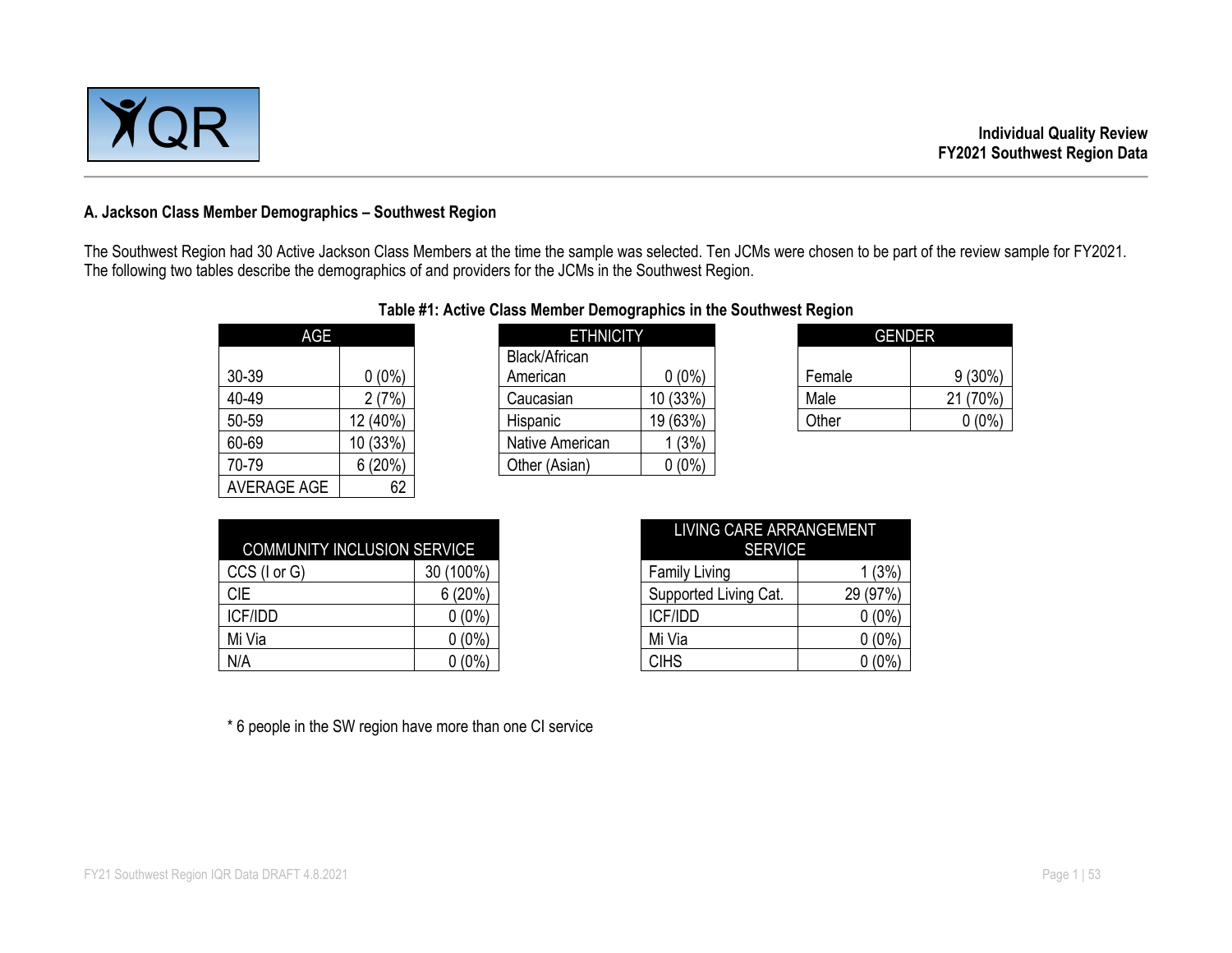#### **Table #2: Agencies Serving Class Members in the Southwest Region:**

| <b>Case Management</b>                                            | <b>SCCM (21)</b>                                   | Peak $(6)$             | Unidas (3)     |                |             |
|-------------------------------------------------------------------|----------------------------------------------------|------------------------|----------------|----------------|-------------|
| <b>Residential</b>                                                | Lessons of Life<br>Community<br>Options (3)<br>(8) |                        | Nezzy Care (2) | <b>PRS (4)</b> | Tresco (13) |
| <b>Community Inclusion (CI)</b><br>One person has two CI agencies | Community<br>Options (3)                           | Lessons of Life<br>(8) | Nezzy Care (2) | <b>PRS (4)</b> | Tresco (14) |

### **B. Most Frequently Identified Findings by Category**

The Southwest Region had a total of 219 findings. The table below shows the categories and number of findings for this review. Note: this chart does not represent Mi Via Findings or FYI Findings.

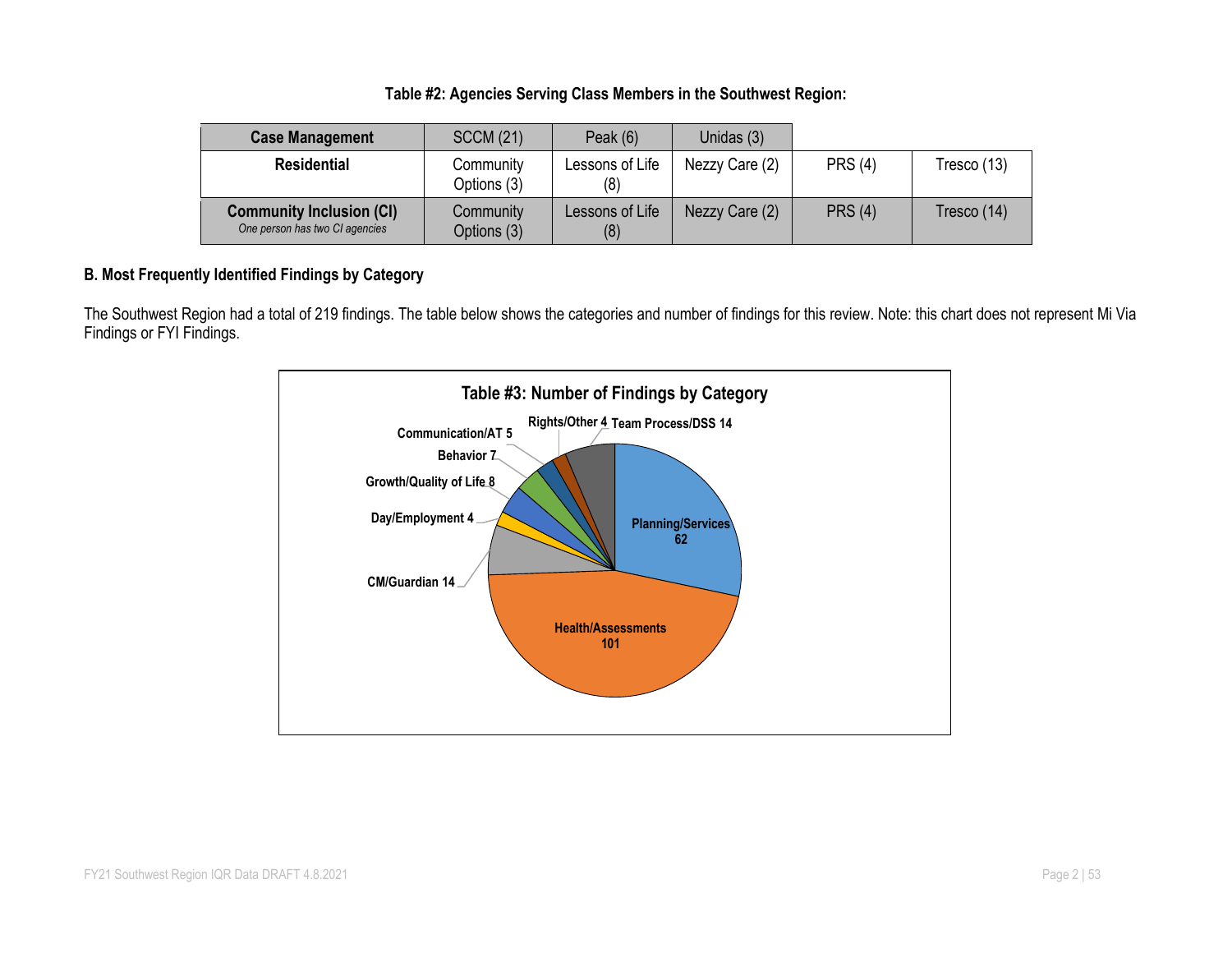#### **C. Most Frequently Repeated Findings by Category – Charts 4 &5**

IQR Findings include the identification of good and exemplary as well as deficient practice. Findings are developed by the Surveyor, reviewed by a Case Judge, Regional Office and State DDSD and DHI Staff before they become final. The expectation is that the identified issue will be resolved not only for the individual but, if applicable, for everyone in that agency for whom the finding is relevant, and resolved in a way that is sustainable so that the identified issue remains "fixed".

Of the 219 Findings in the Southwest Region's Review, there were 72 identified as "repeat findings". Repeat findings are those which have been identified by the IQR within the last ten years. The category where 'repeat findings' are most frequently identified is in the area of Health/Assessments (31) followed by Adequacy of Planning (23). The charts below summarize, by agency, the number of repeat findings which were identified by topic area.

|                 | <b>Chart #4: Repeat Findings by Area and Residential Provider</b> |                               |                                    |                        |                                              |                                                                                     |               |                   |                               |              |  |  |  |  |  |
|-----------------|-------------------------------------------------------------------|-------------------------------|------------------------------------|------------------------|----------------------------------------------|-------------------------------------------------------------------------------------|---------------|-------------------|-------------------------------|--------------|--|--|--|--|--|
| <b>AREA</b>     | <b>ADEQUACY</b><br><b>OF</b><br><b>PLANNING</b>                   | <b>ASSESSM</b><br><b>ENTS</b> | <b>BEHAVIOR</b><br><b>SUPPORTS</b> | CM&<br><b>GUARDIAN</b> | COMM/<br><b>ADAPTIVE</b><br><b>EQUIPMENT</b> | <b>GROWTH</b><br><b>QUALITY</b><br><b>OF LIFE</b><br><b>RIGHTS/</b><br><b>OTHER</b> | <b>HEALTH</b> | <b>EMPLOYMENT</b> | <b>TEAM</b><br><b>PROCESS</b> | <b>TOTAL</b> |  |  |  |  |  |
| <b>PROVIDER</b> |                                                                   |                               |                                    |                        |                                              |                                                                                     |               |                   |                               |              |  |  |  |  |  |
| ComOp (1)       |                                                                   |                               |                                    |                        |                                              |                                                                                     |               |                   |                               | 6            |  |  |  |  |  |
| LOL(1)          | ົ                                                                 |                               |                                    | ◠                      |                                              |                                                                                     |               |                   |                               | 10           |  |  |  |  |  |
| <b>PRS (3)</b>  | 6                                                                 |                               |                                    |                        |                                              |                                                                                     |               |                   |                               | 17           |  |  |  |  |  |
| Tresco (5)      | 12                                                                |                               |                                    | 5                      |                                              | ŋ                                                                                   |               |                   |                               | 39           |  |  |  |  |  |
| <b>TOTAL</b>    | 23                                                                | 14                            |                                    | 9                      |                                              | ŋ                                                                                   | 17            | c                 | ◠                             | 72           |  |  |  |  |  |

|                 | Chart #6: Repeat Findings by Area and Case Management Agency |                               |                                    |                        |                                              |                                                                              |               |                   |                               |              |  |  |  |  |  |
|-----------------|--------------------------------------------------------------|-------------------------------|------------------------------------|------------------------|----------------------------------------------|------------------------------------------------------------------------------|---------------|-------------------|-------------------------------|--------------|--|--|--|--|--|
| <b>AREA</b>     | <b>ADEQUACY</b><br><b>OF</b><br><b>PLANNING</b>              | <b>ASSESSM</b><br><b>ENTS</b> | <b>BEHAVIOR</b><br><b>SUPPORTS</b> | CM&<br><b>GUARDIAN</b> | COMM/<br><b>ADAPTIVE</b><br><b>EQUIPMENT</b> | <b>GROWTH</b><br><b>QUALITY</b><br>OF LIFE<br><b>RIGHTS/</b><br><b>OTHER</b> | <b>HEALTH</b> | <b>EMPLOYMENT</b> | <b>TEAM</b><br><b>PROCESS</b> | <b>TOTAL</b> |  |  |  |  |  |
| <b>PROVIDER</b> |                                                              |                               |                                    |                        |                                              |                                                                              |               |                   |                               |              |  |  |  |  |  |
| Peak $(1)$      |                                                              |                               |                                    |                        |                                              |                                                                              |               |                   |                               |              |  |  |  |  |  |
| SCCM (8)        | 16                                                           | 12                            |                                    | 8                      |                                              |                                                                              | 14            |                   |                               | 57           |  |  |  |  |  |
| Unidas (1)      |                                                              |                               |                                    |                        |                                              |                                                                              |               |                   |                               |              |  |  |  |  |  |
| <b>TOTAL</b>    | 23                                                           | 14                            |                                    | g                      |                                              |                                                                              | 17            |                   |                               | 72           |  |  |  |  |  |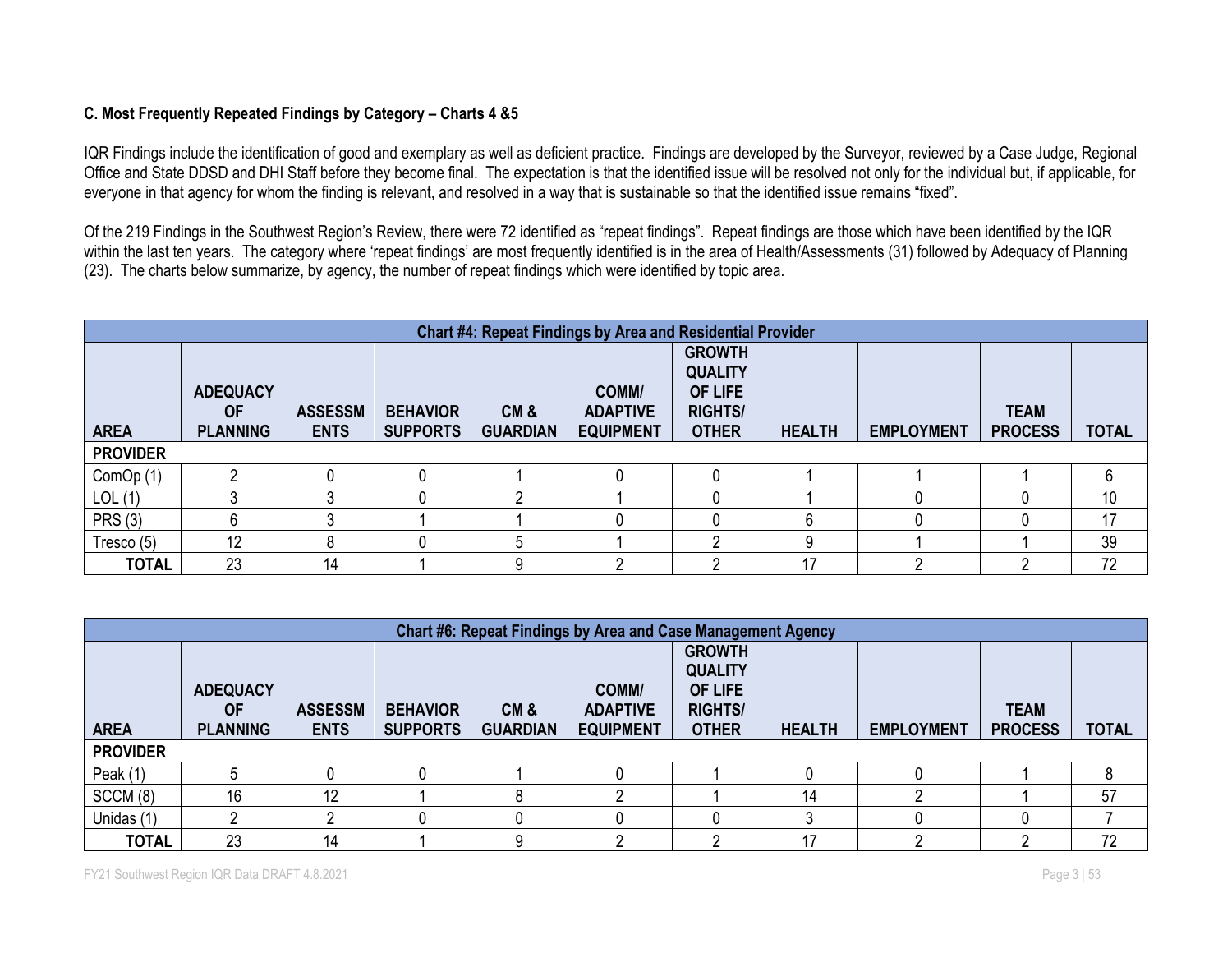#### **D. Immediate and Special Findings**

There were ten (10) Class Members reviewed in the Southwest Region as part of the FY21 IQR. Four individuals (40% of the total sample) were found to have immediate and/or special findings. There was a total of three (3) Immediate findings and four (4) Special findings.

- Two people had one Special Finding each
- One person had two Immediate Findings and two Special Findings
- One person had one Immediate Finding

Details of the issues associated with these findings are identified in the table below.

Class Members identified as **"***needing immediate attention***"** are persons for whom urgent health, safety, environment and/or abuse/neglect/exploitation issues were identified which the team is not successfully and actively in the process of addressing in a timely fashion.

Class Members identified as **"***needing special attention***"** are individuals for whom issues have been identified that, if not addressed, are likely to become an urgent health and safety concern.

| <b>CM</b>   | <b>LCA</b> | <b>CI</b> | <b>Immd</b> | <b>Spec</b> | IR | <b>Issue</b>                                                                                                                                                                                                                                                                                                                                                                                                                                                                                                                                                                                         |
|-------------|------------|-----------|-------------|-------------|----|------------------------------------------------------------------------------------------------------------------------------------------------------------------------------------------------------------------------------------------------------------------------------------------------------------------------------------------------------------------------------------------------------------------------------------------------------------------------------------------------------------------------------------------------------------------------------------------------------|
| <b>SCCM</b> | Tresco     | Tresco    | x           |             |    | Based on document review and on-site observation, several of JCM's medications have a doctor's order that states "by mouth", and<br>a pharmacy label that also reflects "by mouth". JCM is NPO.<br>a. Diazepam 5mg - is not to be crushed, liquid form is available<br>b. Hyoscyamine Sulfate 0.125mg is not to be crushed, sublingual form available<br>c. Lactulose 15ml<br>Incorrect doctor's orders and incorrect pharmacy label directions is a Repeat Finding from 2012 CPR #1                                                                                                                 |
| <b>SCCM</b> | Tresco     | Tresco    | X           |             |    | Based on document review and interview of the RN, no evidence of "Abnormal Involuntary Movements Scale" or alternative being<br>monitored or administered since 3/2020. JCM is currently being administered Geodon 40 mg twice daily. Tardive-like jaw<br>movements were observed and noted as a concern at a UNM CP Clinic appt. on 6/18/2020, as well as during the virtual IQR on site<br>2/22/2021. Current AIMS documentation was requested on the additional document request form and not received. Per the Tresco<br>RN interview, AIMs has not been completed since 3/2020 psychiatry appt. |
| <b>SCCM</b> | Tresco     | Tresco    | X           |             |    | JCM is at moderate risk for aspiration and has a CARMP. During virtual on-site observations 2/1/21, DSP were talking to JCM and<br>asking him questions while he had food in his mouth. JCM would reply with food in his mouth, which could lead to an aspiration<br>event.                                                                                                                                                                                                                                                                                                                          |
| <b>SCCM</b> | Tresco     | Tresco    |             | X           |    | Based on document review and virtual on-site observation 2/22/2021, the most recently revised CARMP, HCPs and MERPs were not<br>in the home. CARMP in home reflects revision date 1/25/2021. CARMP provided for review was revised 2/10/2021. HCPs in home<br>were approved either 9/16/2020, 9/17/2020 or 9/19/2020. HCPs reviewed were updated 2/5/2021. MERPs in home were approved<br>10/29/2020. MERPs reviewed were updated 2/02/2021.<br>Current MERPs not found in the home is a Partial Repeat Finding from 2017 IQR #21                                                                    |

#### **Table #6: Immediate/Special Identified Individual Issues – FY21 IQR Southwest**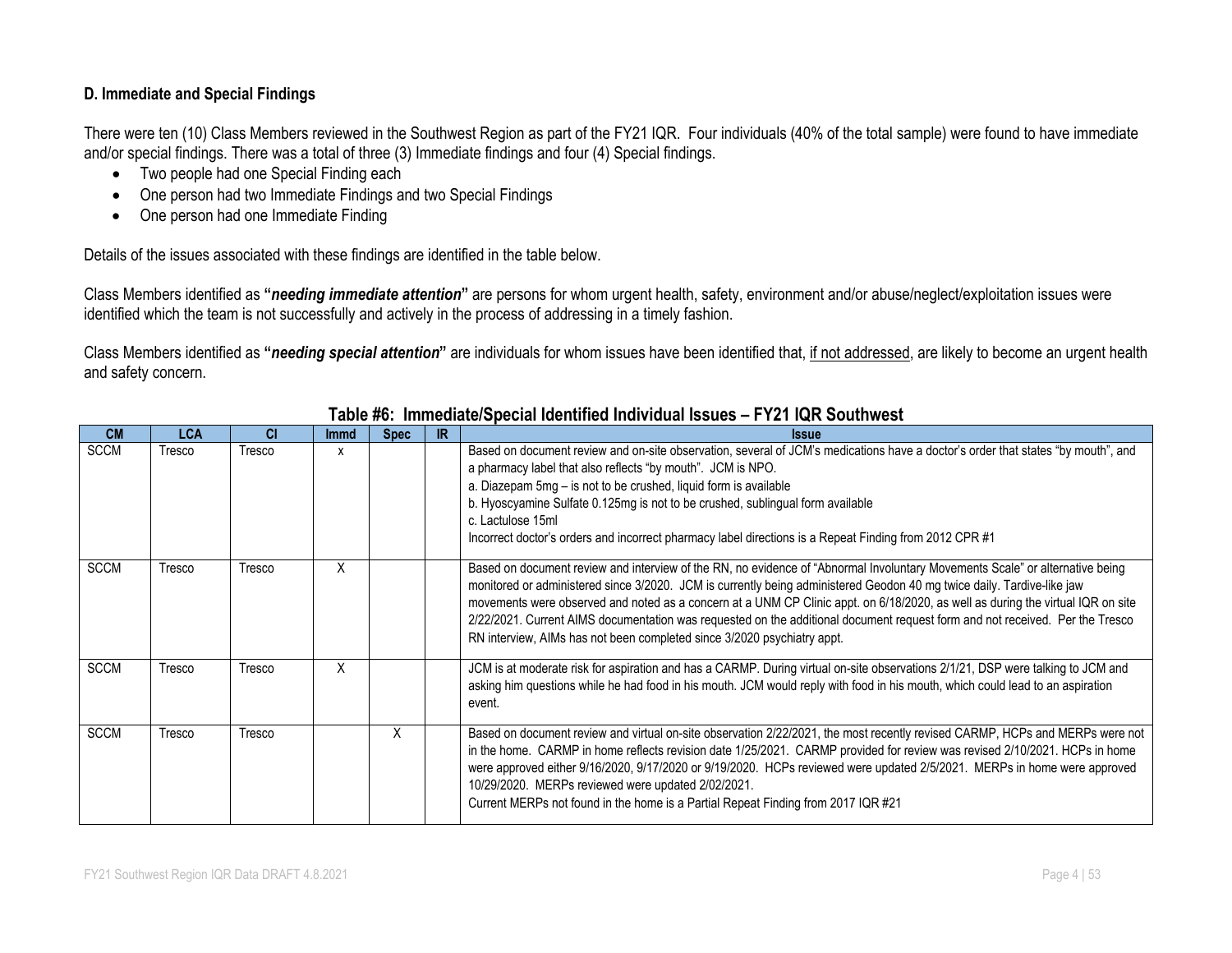| CM          | <b>LCA</b> | $\overline{c}$ | <b>Immd</b> | <b>Spec</b> | $\overline{\mathbb{R}}$ | <b>Issue</b>                                                                                                                                                                                                                                                                                                                                                                                                                                                                                                                                                                                                                                                                                                                                                                                                                                                                                                                                                                                                                                                                                                                                                                                                                                                                                                                               |
|-------------|------------|----------------|-------------|-------------|-------------------------|--------------------------------------------------------------------------------------------------------------------------------------------------------------------------------------------------------------------------------------------------------------------------------------------------------------------------------------------------------------------------------------------------------------------------------------------------------------------------------------------------------------------------------------------------------------------------------------------------------------------------------------------------------------------------------------------------------------------------------------------------------------------------------------------------------------------------------------------------------------------------------------------------------------------------------------------------------------------------------------------------------------------------------------------------------------------------------------------------------------------------------------------------------------------------------------------------------------------------------------------------------------------------------------------------------------------------------------------|
| <b>SCCM</b> | LOL        | <b>LOL</b>     |             | X           |                         | Based on record review, interviews and observation, JCM has been physically regressing since the beginning of 2020. For the IQR<br>completed in February 2021, JCM was observed via zoom sitting in her recliner in her room watching TV. JCM picked her head up<br>and looked at the tablet when the surveyor said "hi". JCM put her head back down and turned away from the tablet. Both residential<br>DSP and CM stated JCM has started a new medication in December (Clonazepam) which has made her very drowsy and is not<br>participating in routine daily activities and her outcomes. Surveyor noted tremors in her hands. When asked if she was hungry, JCM<br>replied "yes", but when given part of a sandwich to eat, JCM would not bring the sandwich up to her mouth, said she was not hungry<br>and gave the sandwich back to the DSP. According to the weight tracking form provided for this review, JCM has lost approximately<br>27.2 pounds between 12/11/2019 (161.2 #) to 10/30/2020 (134#) or approximately 16% of body weight.                                                                                                                                                                                                                                                                                     |
| <b>SCCM</b> | Tresco     | Tresco         |             | X           |                         | Based on document review and on-site observation, the following concerns were noted surrounding medication administration/record<br>keeping:<br>a. GER related to med error on 4/11/2020 (8am meds not received).<br>b. Pharmacy label says take Baclofen before meal, MAR does not specify this. Baclofen given at 8am per MAR, after 6 am feeding.<br>c. Diazepam does not indicate purpose of medication on MAR.<br>d. Pharmacy label for Levothyroxine (Synthroid) 25mcg says half hour before meal, MAR does not specify this. Levothyroxine given<br>at 7:30 am per MAR, after 6 am feeding.<br>e. Water Flushes; With Meds 225ml does not match 12/30/2020 Enteral Nutrition Quarterly Assessment. Nutrition states 150 ml<br>w/meds.<br>f. Water Flush; With PRN Meds 100ml does not match 12/19/2018 PCP order attached in Therap. Amount is the same, but order<br>specifies 25 mls before medication and 30 mls after, use 45 mls of water to mix meds. MAR does not specify this.<br>g. Water Flush; With PRN Meds 100ml does not match 12/30/2020 Enteral Nutrition Quarterly Assessment. Nutrition states 150 ml<br>w/meds.<br>h. No doctor order attached in Therap for Oxygen use.<br>i. Moisturizer Lotion 1 Unit dosage daily after shower does not match 12/10/2020 PCP order. Order states 3 x daily to affected area. |
| <b>SCCM</b> | LOL        | <b>LOL</b>     |             | X           |                         | Based on the 2/12/2021 Additional Document Request Form (ADRF) the following documents were requested and not received<br>inhibiting the surveyor to complete a thorough review of JCM's services and supports. Due to the untimeliness of the submission, the<br>following documents could not be considered for review.<br>a) One year of AIMS. (Only received one dated 1/27/2020. Per nursing interview JCM's AIMS are completed quarterly.) JCM<br>currently has medication of Aripiprazole (Abilify) 5 mg, one tablet daily.<br>b) 1/4/2021 Psych consultation notes. (Therap states "Telemed appointment see attached documentation" however, there is nothing<br>attached.)<br>c) Annual Nutrition report due December 2020. (Prior annual is dated 12/16/2019.)<br>d) LOL 2nd Semiannual report due 7/22/2020 for annual ISP meeting.<br>e) 11/17/2020 Quarterly Nutrition Evaluation Report (No evaluation is attached to the appointment in Therap.)<br>f) Eye Exam. (12/2018 eye exam indicated "follow-up 2 years")<br>g) ISP Outcome data tracking for December 2020 and January 2021.                                                                                                                                                                                                                                       |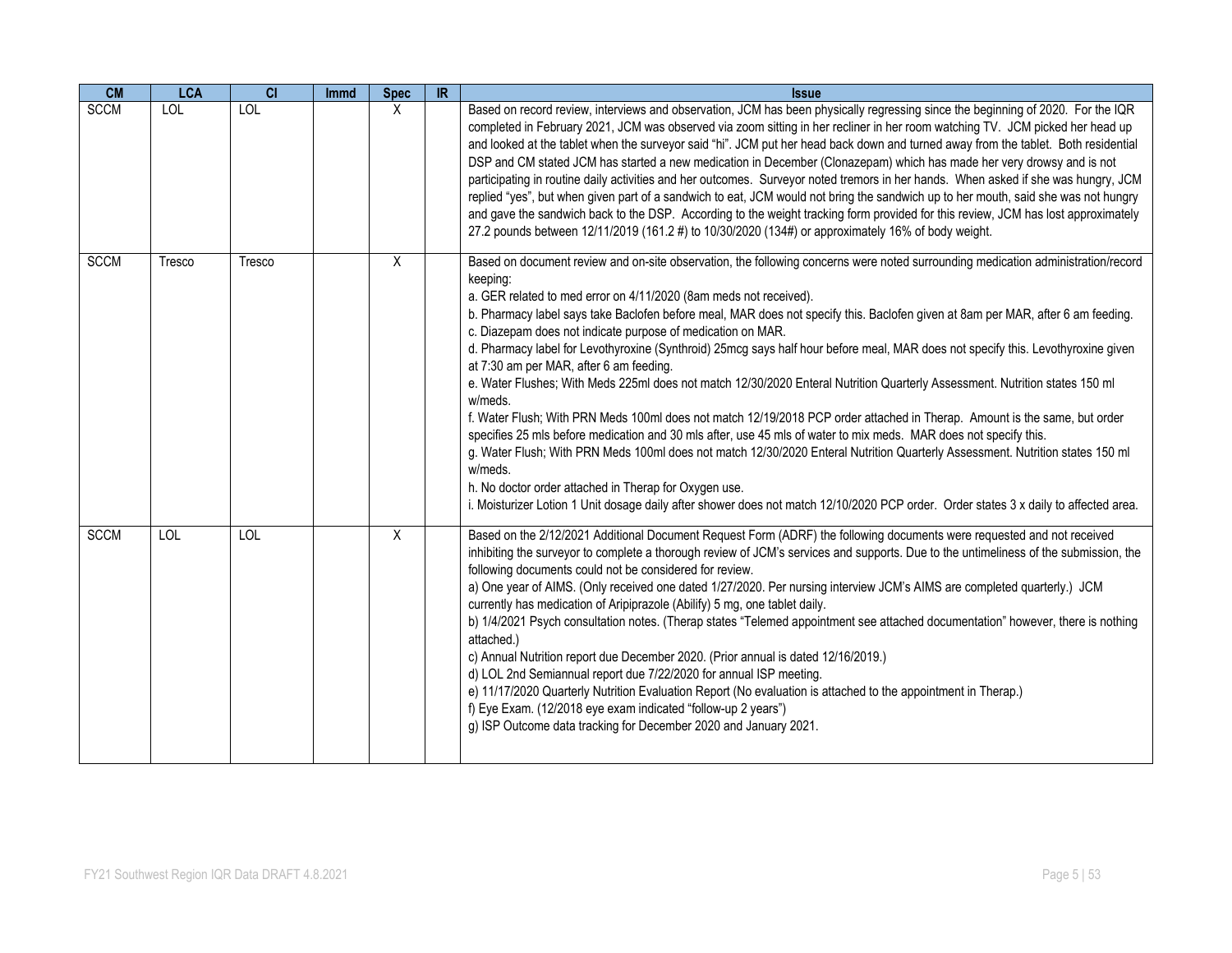#### **E. Health, Assessments and Overall Wellness**

There is a series of scored questions in the IQR protocol that specifically relate to the medical attention received by the class members. The tables which follow detail the findings based on the specific questions asked, those questions are listed prior to each table.

Question #51. Are all of the individual's needed medical treatments, including routine, scheduled and chronic needs, timely received? Question #52. Has the individual received … appropriate health screening/immunizations in accordance with national best practice and/or as recommended Question #53: Does the individual receive medication as prescribed?

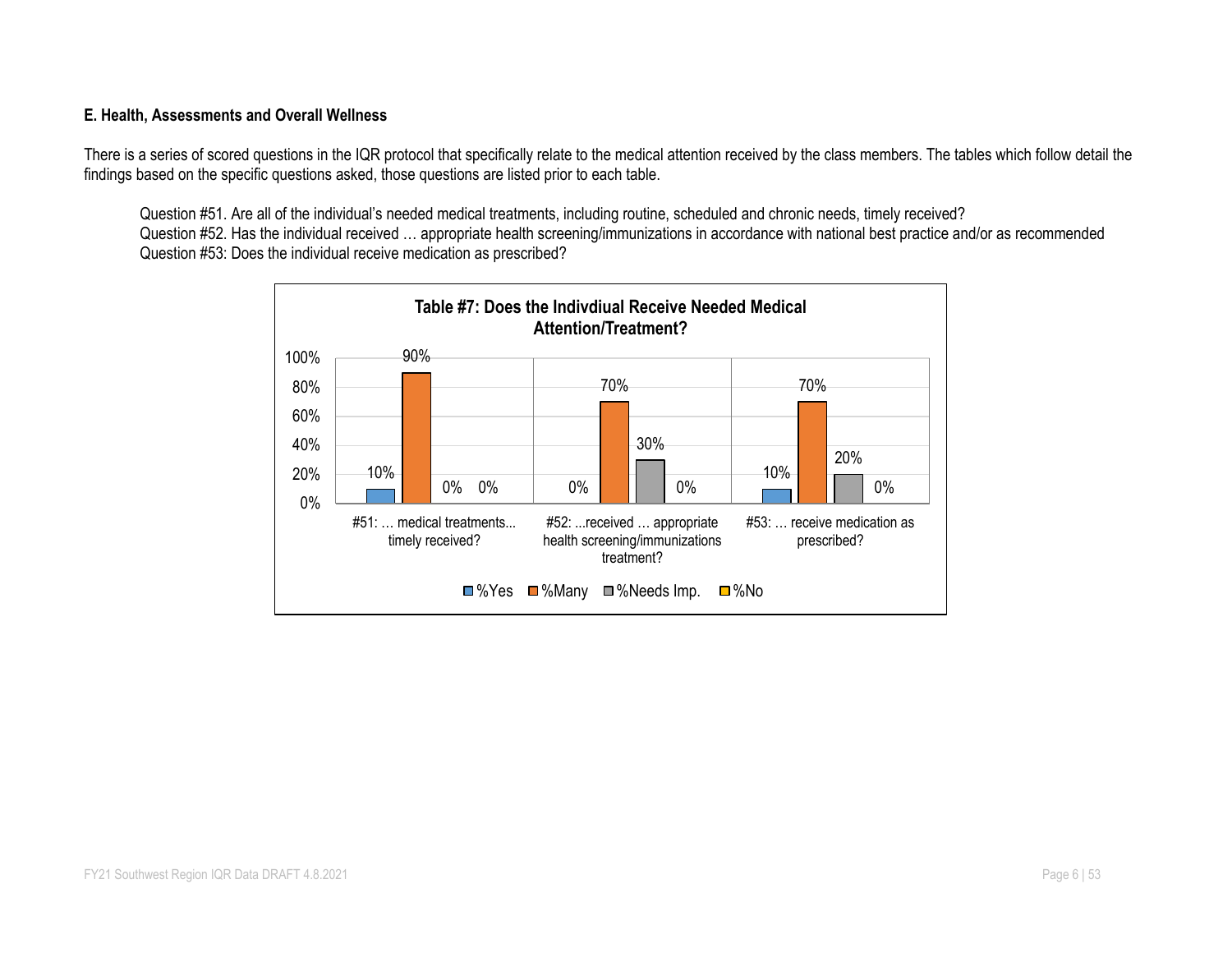Ensuring individuals have the medical treatment they require includes scheduling and obtaining needed assessments, and using information from those assessments to influence treatment and inform future planning. The IQR also evaluates the assessments needed by the individual and whether or not those assessments are obtained by the teams as summarized below.

Question #58: Did the team arrange for and obtain the needed, relevant assessments?

Question #59: Are the assessments adequate for planning?

Question #60: Were the recommendation from assessments used in planning?

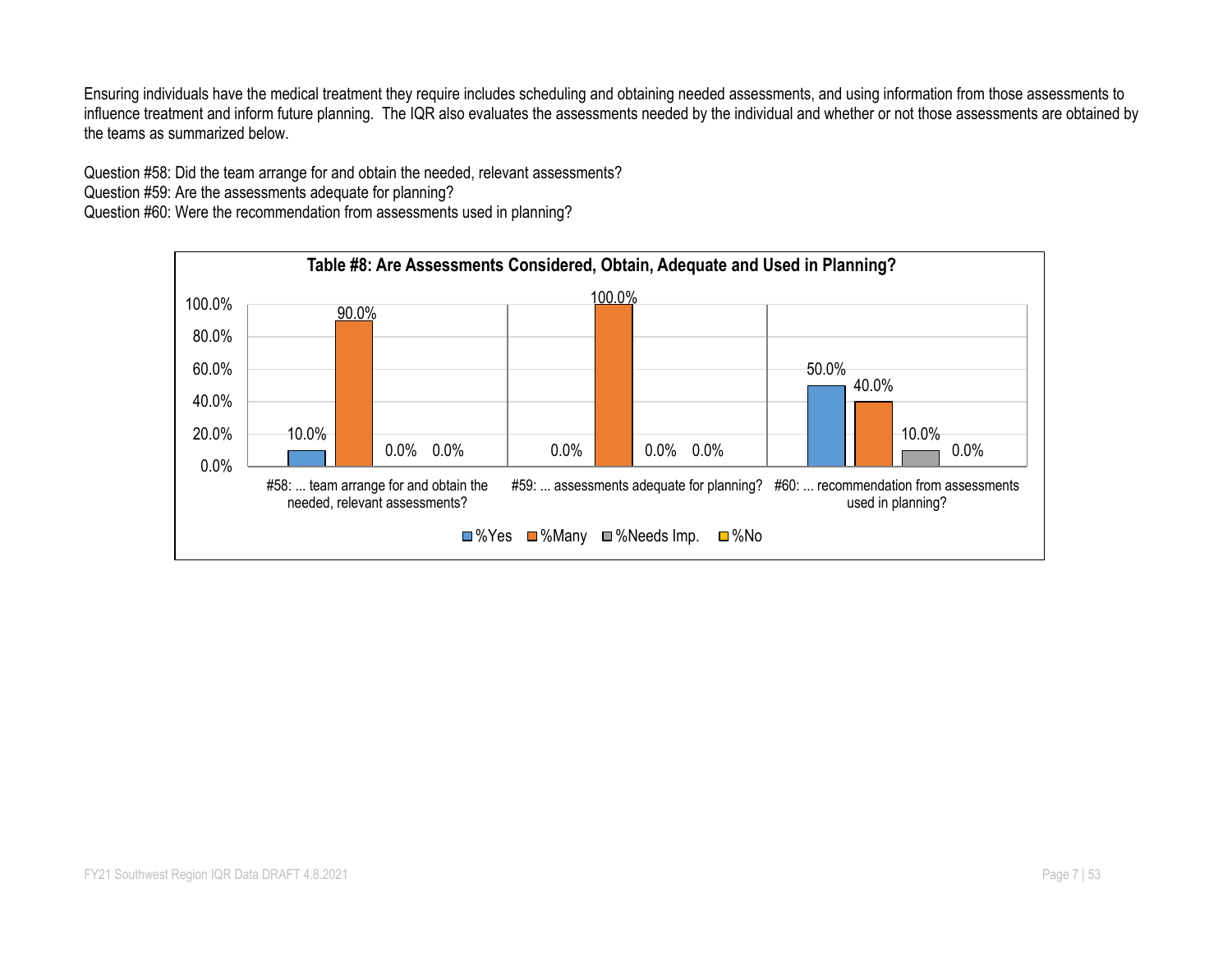Beyond the protocol questions, a letter of Findings is issued for each class member. This letter is developed by the Surveyor, reviewed by the Case Judge, Regional and State DDSD and DHI staff prior to becoming final. The table below summarizes some of the issues which were identified. It is important to note that the information below identifies the number of issues found; not the number of findings. For example, if one individual was found to have a Medication Administration Record (MAR) which called for the administration of a medication for which a doctors order was not found AND was also found to have been given a medication twice a day when the doctor's order called for one time a day, that might be ONE finding regarding medication but TWO different issues.

| Chart #9: Type of Issues identified by Residential Agency                                                           |                        |                |                |                |              |  |  |  |  |  |  |  |  |
|---------------------------------------------------------------------------------------------------------------------|------------------------|----------------|----------------|----------------|--------------|--|--|--|--|--|--|--|--|
| <b>PROVIDER (# IN SAMPLE)</b>                                                                                       | ComOp(1)               | LOL(2)         | <b>PRS (2)</b> | Tresco (5)     | <b>TOTAL</b> |  |  |  |  |  |  |  |  |
| <b>ISSUE</b>                                                                                                        |                        |                |                |                |              |  |  |  |  |  |  |  |  |
| <b>APPOINTMENTS</b>                                                                                                 |                        |                |                |                |              |  |  |  |  |  |  |  |  |
| Dental: follow up not completed / not timely                                                                        | 0                      | $\mathbf 0$    | 1              | $\overline{2}$ | 3            |  |  |  |  |  |  |  |  |
| Neurology: follow up not completed / not timely                                                                     | 0                      | $\mathbf{0}$   | 0              | 1              | 1            |  |  |  |  |  |  |  |  |
| PCP: follow up not completed / not timely                                                                           | 0                      | $\pmb{0}$      | 3              | $\overline{2}$ | 5            |  |  |  |  |  |  |  |  |
| Psych: follow up not completed/not timely                                                                           |                        | $\mathbf{0}$   | $\mathbf{0}$   | $\mathbf{0}$   | 1            |  |  |  |  |  |  |  |  |
| Specialists: follow up not completed / not timely                                                                   | 0                      | 6              | 6              | $\sqrt{5}$     | 17           |  |  |  |  |  |  |  |  |
| Vision: not completed / not current                                                                                 | 1                      | $\mathbf 0$    | $\overline{2}$ | 1              |              |  |  |  |  |  |  |  |  |
|                                                                                                                     | <b>MAR/MEDICATIONS</b> |                |                |                |              |  |  |  |  |  |  |  |  |
| MAR/Medication/Dr. Orders do not match (med strength, delivery<br>method, purpose of med) 9/10 people with Findings | 5                      | $\overline{2}$ | 15             | 14             | 36           |  |  |  |  |  |  |  |  |
| Expired med in home                                                                                                 | 0                      | -1             | 0              | $\mathbf{0}$   | 1            |  |  |  |  |  |  |  |  |
| Med orders not received                                                                                             | 0                      |                | 0              | $\mathbf{0}$   |              |  |  |  |  |  |  |  |  |
| Current MAR not provided for review                                                                                 | 0                      | $\mathbf{0}$   | 1              | $\mathbf{0}$   | 1            |  |  |  |  |  |  |  |  |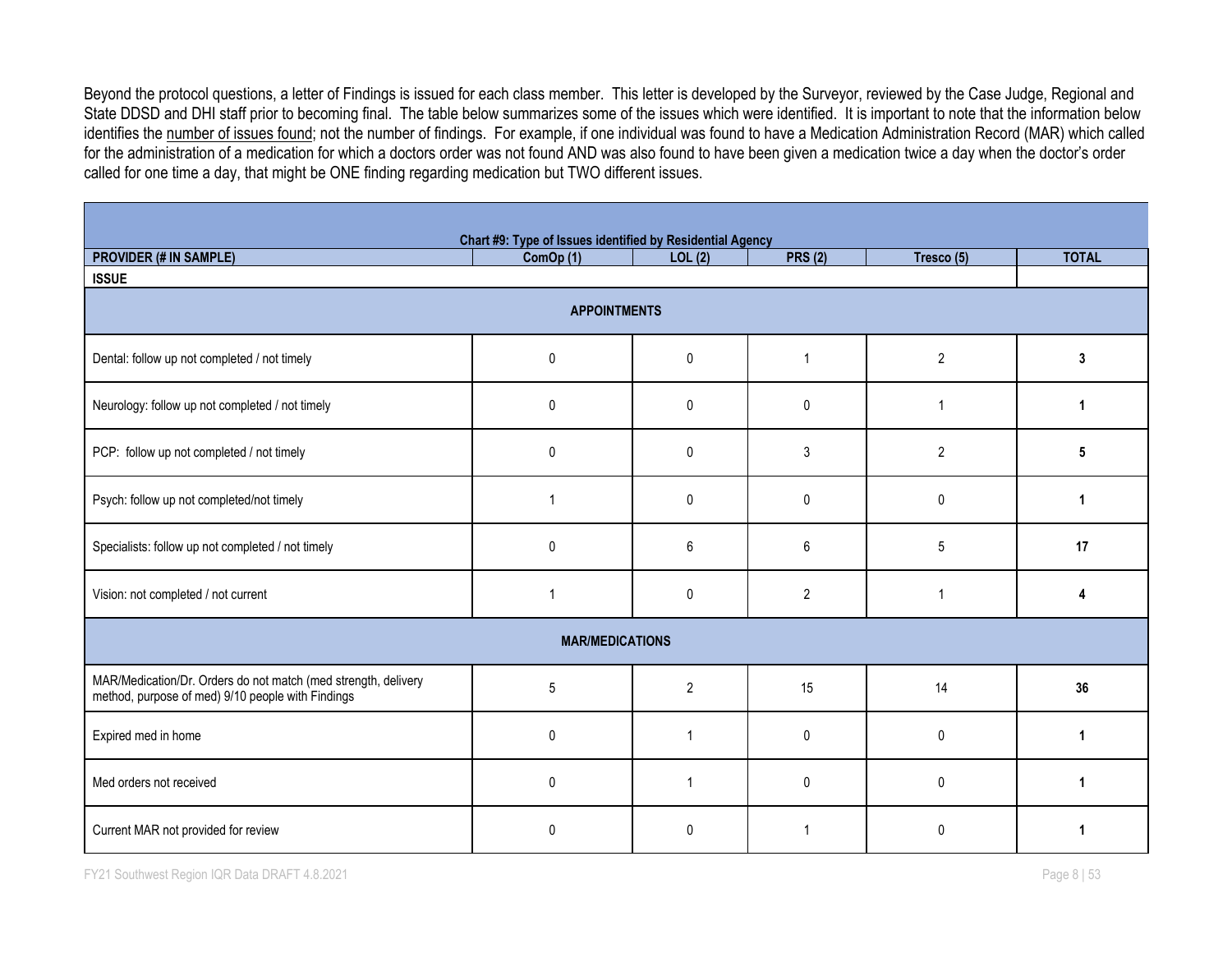| Chart #9: Type of Issues identified by Residential Agency              |              |                |                |                |              |  |  |  |  |  |  |  |  |
|------------------------------------------------------------------------|--------------|----------------|----------------|----------------|--------------|--|--|--|--|--|--|--|--|
| Expired prescriptions found / orders not current                       | $\pmb{0}$    | $\overline{1}$ | $\pmb{0}$      | 0              | $\mathbf{1}$ |  |  |  |  |  |  |  |  |
| <b>Screenings</b>                                                      |              |                |                |                |              |  |  |  |  |  |  |  |  |
| Total number of myhealthfinder issues by agency based on a-h<br>below: | $\mathbf{0}$ | $\overline{7}$ | $\overline{7}$ | 16             | 32           |  |  |  |  |  |  |  |  |
| a. No evidence of Hep B/HepC screening or team discussion thereof      | $\mathbf 1$  | 3              | $\overline{1}$ | 5              | 10           |  |  |  |  |  |  |  |  |
| b. No evidence of shingles vaccine or team discussion thereof          | 0            | 0              | $\mathbf{1}$   | 4              | 5            |  |  |  |  |  |  |  |  |
| c. No evidence of HIV screening or team discussion thereof             | $\mathbf 1$  | $\mathbf{1}$   | $\pmb{0}$      | $\mathbf{1}$   | 3            |  |  |  |  |  |  |  |  |
| d. No evidence of TD/Tdap immunizations or team discussion thereof     | $\mathbf{0}$ | $\mathbf{0}$   | $\mathbf{1}$   | $\mathbf{1}$   | $\mathbf{2}$ |  |  |  |  |  |  |  |  |
| e. No evidence of colorectal screening or team discussion thereof      | 0            | $\mathbf{1}$   | $\overline{1}$ | $\overline{2}$ |              |  |  |  |  |  |  |  |  |
| f. No evidence of flu or pneumonia vaccine or team discussion thereof  | 0            | $\mathbf{1}$   | $\overline{1}$ | 3              | 5            |  |  |  |  |  |  |  |  |
| g. No evidence of mammogram or team discussion thereof                 | $\mathbf{0}$ | $\mathbf{1}$   | 1              | 0              | $\mathbf{2}$ |  |  |  |  |  |  |  |  |
| h. No evidence of cervical cancer screening or team discussion thereof | $\pmb{0}$    | $\pmb{0}$      | $\mathbf{1}$   | 0              | $\mathbf 1$  |  |  |  |  |  |  |  |  |
| AIMS or other TD screening                                             | $\mathbf{1}$ | $\mathbf{1}$   | $\mathbf{0}$   | $\overline{2}$ | 4            |  |  |  |  |  |  |  |  |
| No evidence of recommended bone density scan (not healthfinder).       | $\mathbf{0}$ | $\mathbf{1}$   | 1              | 0              | $\mathbf{2}$ |  |  |  |  |  |  |  |  |
| <b>Totals</b>                                                          | 10           | 20             | 35             | 41             | 106          |  |  |  |  |  |  |  |  |
| Average                                                                | 10           | 10             | 17.5           | 8.2            | 10.6         |  |  |  |  |  |  |  |  |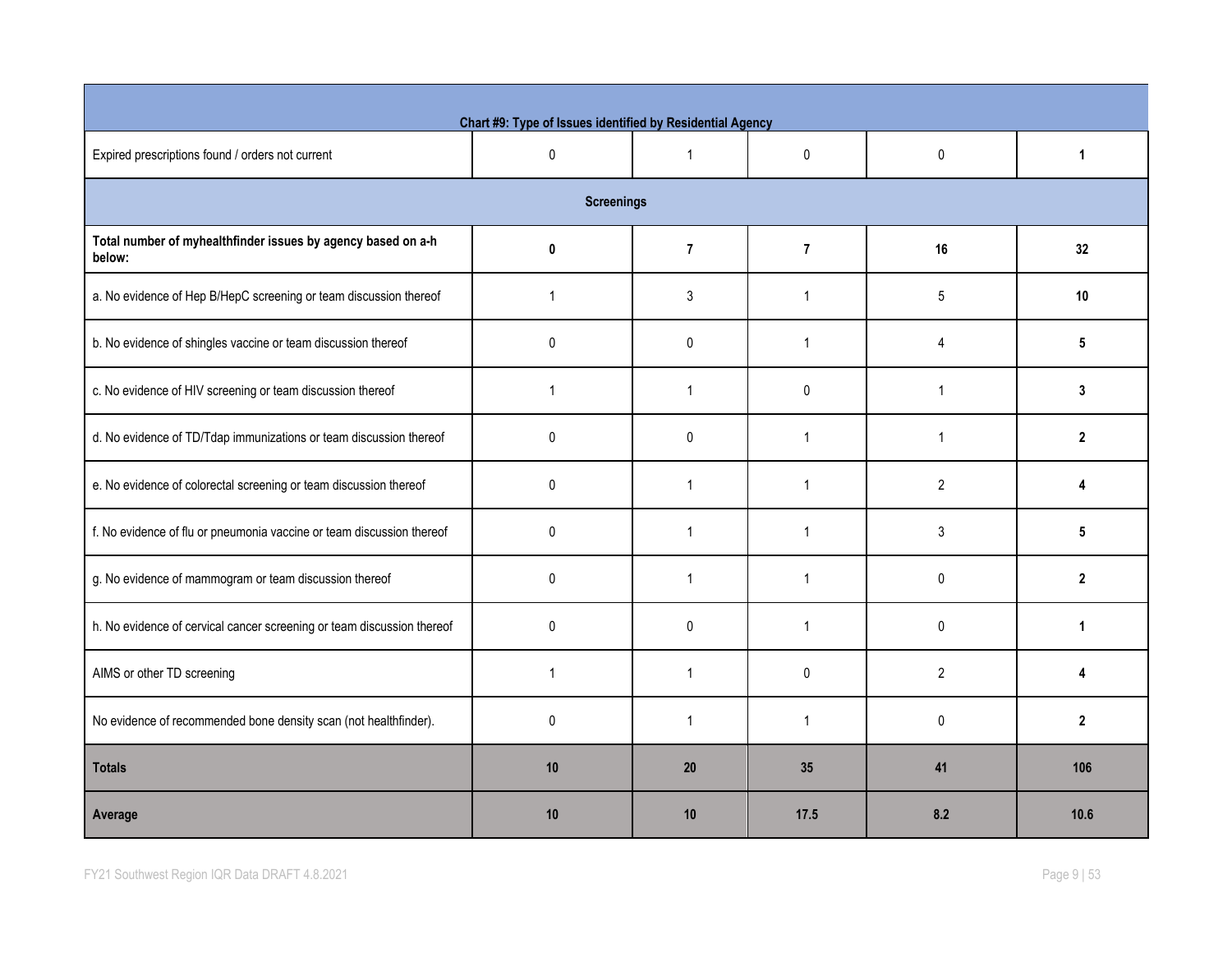For health care coordination, oversight and monitoring, I/DD services rely heavily on nurses, primary care physicians and referrals to needed specialists. Nurses and the supports they can provide are essential for the protection and healthy living of class members. Relevant scored protocol questions related directly to nursing include:

Question #50: Was the eCHAT updated timely? Question #50b: Is the eCHAT complete? Question #50c: Is the eCHAT accurate? Question #54: Are nursing services provided as needed by the individual? Question #55: Is the CARMP consistent with recommendations in other healthcare documents? Question #56: Is the CARMP consistently implemented as intended?

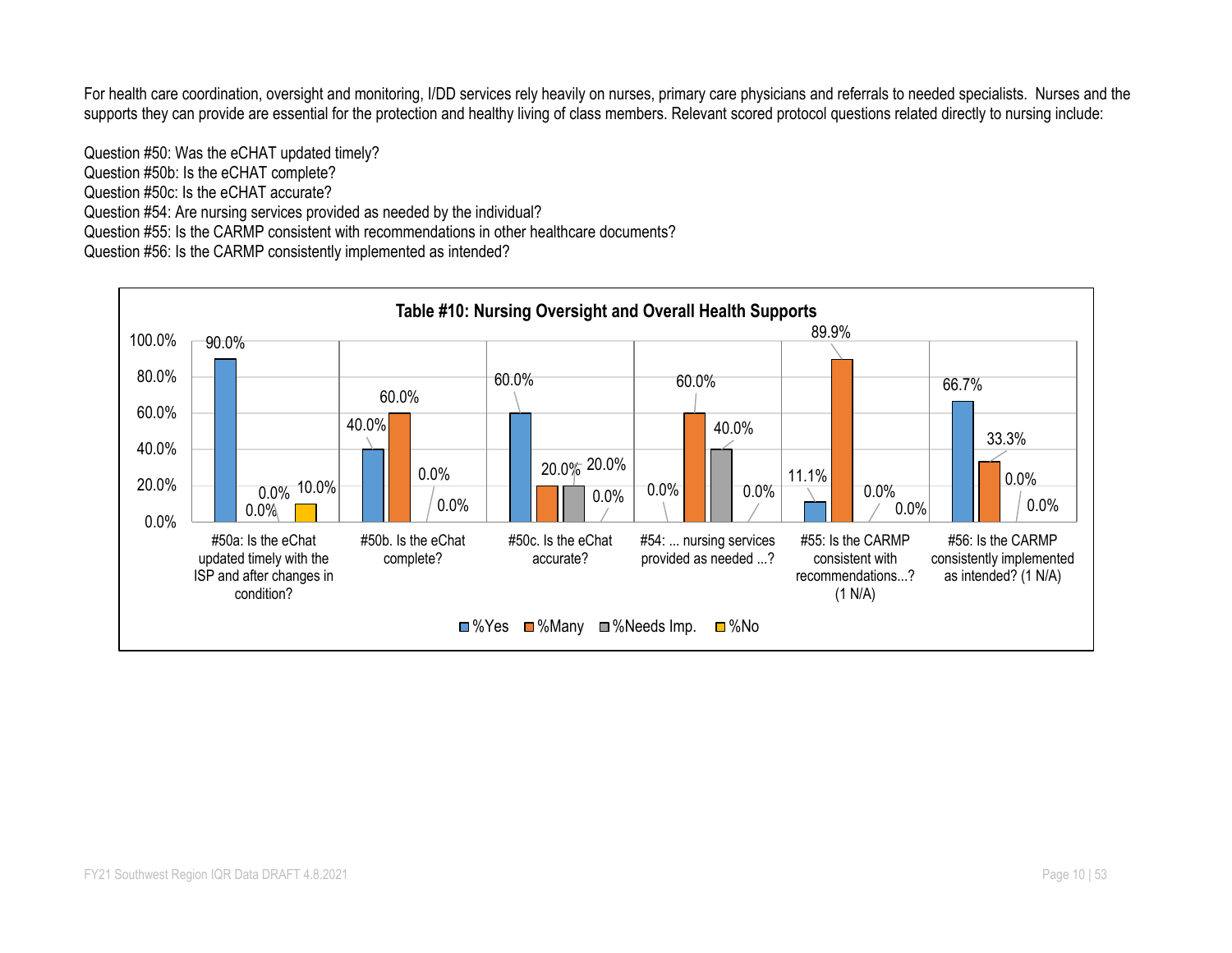Oversight provided by nurses is a critical safeguard for Jackson Class Members, direct support professionals and their supervisors. The table below provides specific details, by Residential provider, of nursing related issues identified during the 2020 Southwest IQR. Again, this represents the number of issues found; not the number of findings.

| Chart #11: Type of Nursing Related Issues Identified by Residential Provider                       |              |                |                |                |                |  |  |  |  |  |  |
|----------------------------------------------------------------------------------------------------|--------------|----------------|----------------|----------------|----------------|--|--|--|--|--|--|
| <b>PROVIDER (# IN SAMPLE)</b>                                                                      | ComOp (1)    | LOL(2)         | <b>PRS (2)</b> | Tresco (5)     | <b>TOTAL</b>   |  |  |  |  |  |  |
| <b>ISSUE</b>                                                                                       |              |                |                |                |                |  |  |  |  |  |  |
| <b>Nursing Assessments</b>                                                                         |              |                |                |                |                |  |  |  |  |  |  |
| ARST contains conflicting information/not timely/not accurate                                      | 0            | 0              | $\mathbf{0}$   | $\overline{2}$ | $\overline{2}$ |  |  |  |  |  |  |
| CARMP inaccurate/ incomplete/not current/not reviewed timely                                       | $\mathbf 1$  | 0              | 3              | 4              | 8              |  |  |  |  |  |  |
| CARMP not implemented properly                                                                     | $\mathbf 0$  | 0              | $\mathbf 0$    | 1              | 1              |  |  |  |  |  |  |
| e-CHAT incorrect/inconsistent /not updated timely                                                  | $\mathbf{0}$ | 3              | $\mathbf{0}$   | $\mathbf 1$    | 4              |  |  |  |  |  |  |
| e-CHAT does not have HCP/MERPs linked                                                              | 0            | $\mathbf{0}$   | $\mathbf{0}$   | -1             | 1              |  |  |  |  |  |  |
| e-CHAT inconsistencies with diagnoses/conditions in other documents<br>(5/10 people with Findings) | $\mathbf{0}$ | -1             | $\overline{2}$ | $\overline{2}$ | 5              |  |  |  |  |  |  |
| HCPs inaccurate/incomplete                                                                         | $\mathbf 0$  | $\mathbf{0}$   | $\mathbf{0}$   | 4              | Δ              |  |  |  |  |  |  |
| HCP in house not current                                                                           | $\pmb{0}$    | $\mathbf{0}$   | $\pmb{0}$      | $\mathbf 1$    |                |  |  |  |  |  |  |
| HCP for Aspiration and CARMP                                                                       | $\pmb{0}$    | $\overline{1}$ | $\pmb{0}$      | $\pmb{0}$      | 1              |  |  |  |  |  |  |
| MAAT: incorrect/inconsistent information                                                           | $\mathbf 0$  | 1              | $\mathbf{0}$   | 0              |                |  |  |  |  |  |  |
| MAAT not timely                                                                                    | 0            | 1              | $\mathbf{0}$   | $\mathbf{1}$   | $\mathbf{2}$   |  |  |  |  |  |  |
| MERPs inaccurate/incomplete                                                                        | 0            | 4              | 3              | 10             | 17             |  |  |  |  |  |  |
| MERPs need review, updating, more detail                                                           | $\mathbf{0}$ | $\Omega$       | $\Omega$       | $\mathbf{1}$   |                |  |  |  |  |  |  |
| MERP in house not current                                                                          | $\Omega$     | 0              | $\Omega$       |                |                |  |  |  |  |  |  |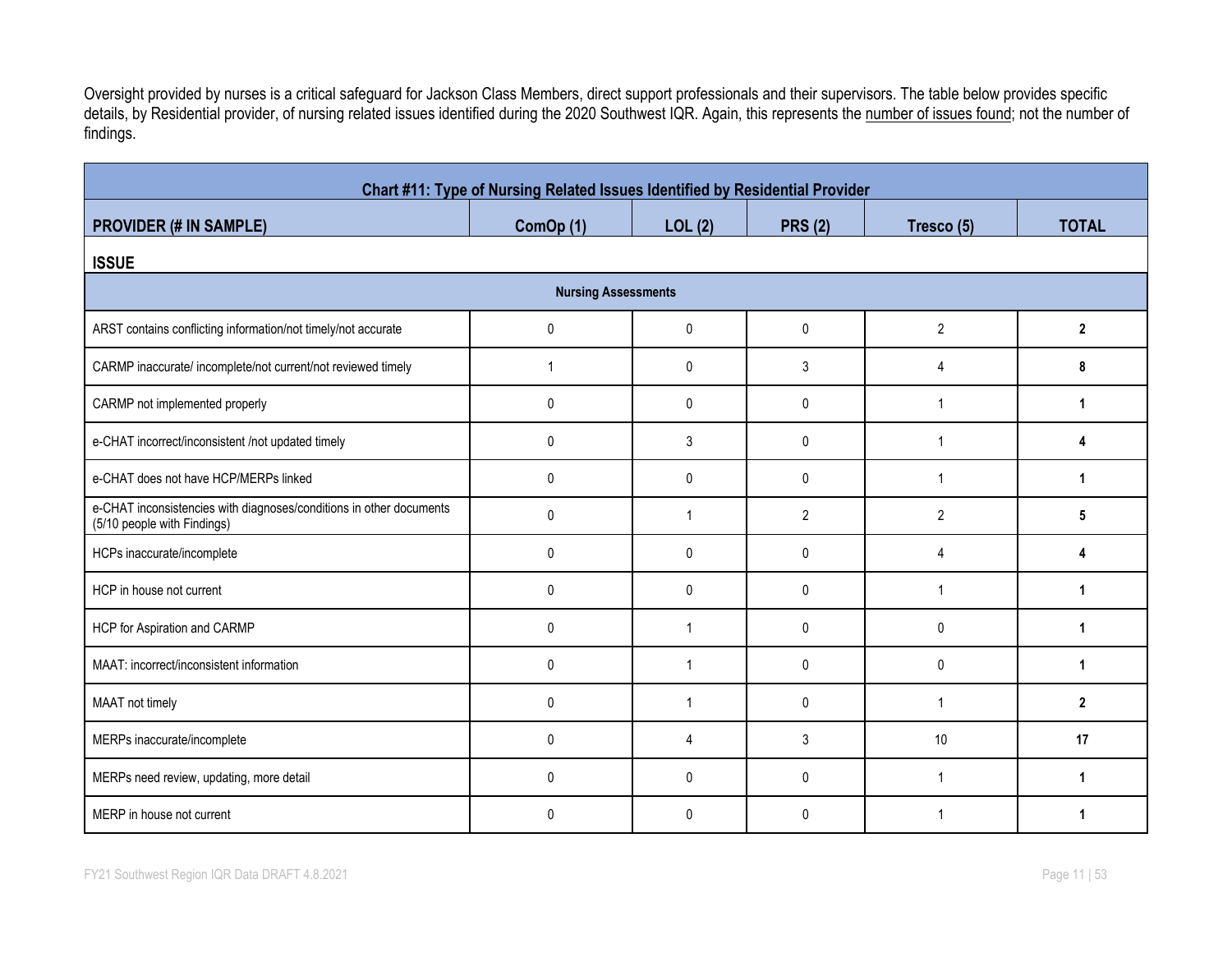| Chart #11: Type of Nursing Related Issues Identified by Residential Provider |                |                |                |          |      |  |  |  |  |  |  |
|------------------------------------------------------------------------------|----------------|----------------|----------------|----------|------|--|--|--|--|--|--|
| MERP not found                                                               | $\Omega$       | 0              | 0              | 2        |      |  |  |  |  |  |  |
| Inconsistency between HCP/ CARMP/MERP/e-CHAT/MARS/Plans                      | $\overline{2}$ | 6              | 3              |          | 18   |  |  |  |  |  |  |
| <b>Nursing Documentation</b>                                                 |                |                |                |          |      |  |  |  |  |  |  |
| Nursing reports not timely completed                                         | $\overline{2}$ |                | $\overline{2}$ |          | 6    |  |  |  |  |  |  |
| Nursing reports not provided for review                                      | n              | 2              | 0              | $\Omega$ | 2    |  |  |  |  |  |  |
| Nursing reports not accurate/missing information/inadequate                  |                | 5              | 8              | 9        | 22   |  |  |  |  |  |  |
| No evidence of nursing face-to-face visits as required                       |                | 0              |                | 10       | 11   |  |  |  |  |  |  |
| Nurse not familiar with health-related needs/recommendations                 | ſ              |                | $\Omega$       |          |      |  |  |  |  |  |  |
| Staff needs more training on health-related needs                            | $\mathbf{0}$   | $\overline{2}$ | 4              | 3        | 9    |  |  |  |  |  |  |
| <b>Totals</b>                                                                |                | 28             | 26             | 62       | 121  |  |  |  |  |  |  |
| Average                                                                      |                | 14             | 13             | 12.4     | 12.1 |  |  |  |  |  |  |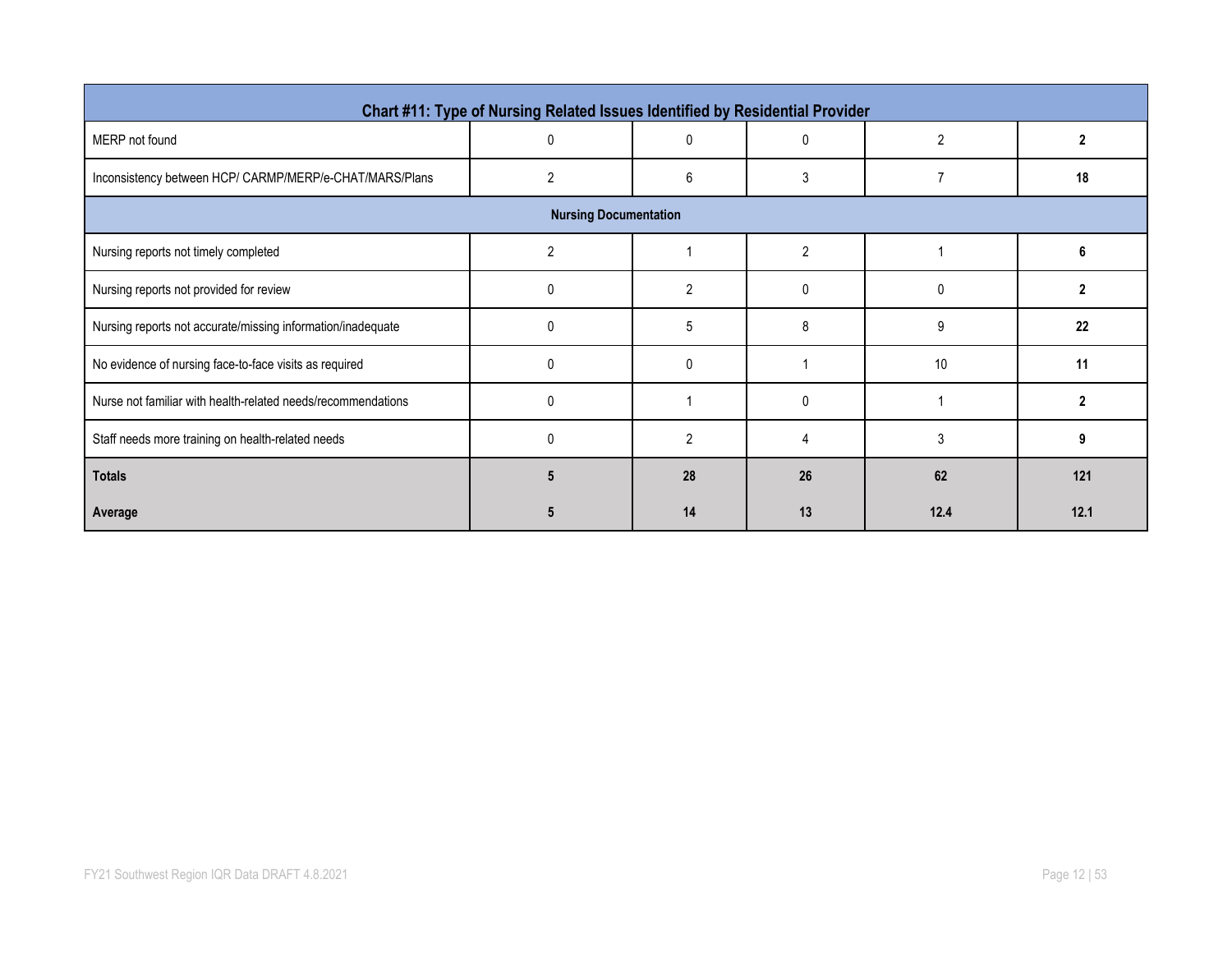In addition to the issues and questions noted above, the individual's nurse is responsible, with the assistance of the rest of the Team, to assure that the documents presented and created for planning, such as the ISP, are accurate, thorough and contain the needed plans and information required. The protocol questions related to ensuring this is done include:

Question #80: If needed, does the ISP contain a specific MERP? Question #81: Does the ISP contain information regarding primary health (medical) care? Question #81a: Does the ISP face sheet contain contact information listed in the ISP? Question #81b: Is the Health Care Coordinator's name and contact information listed in the ISP?

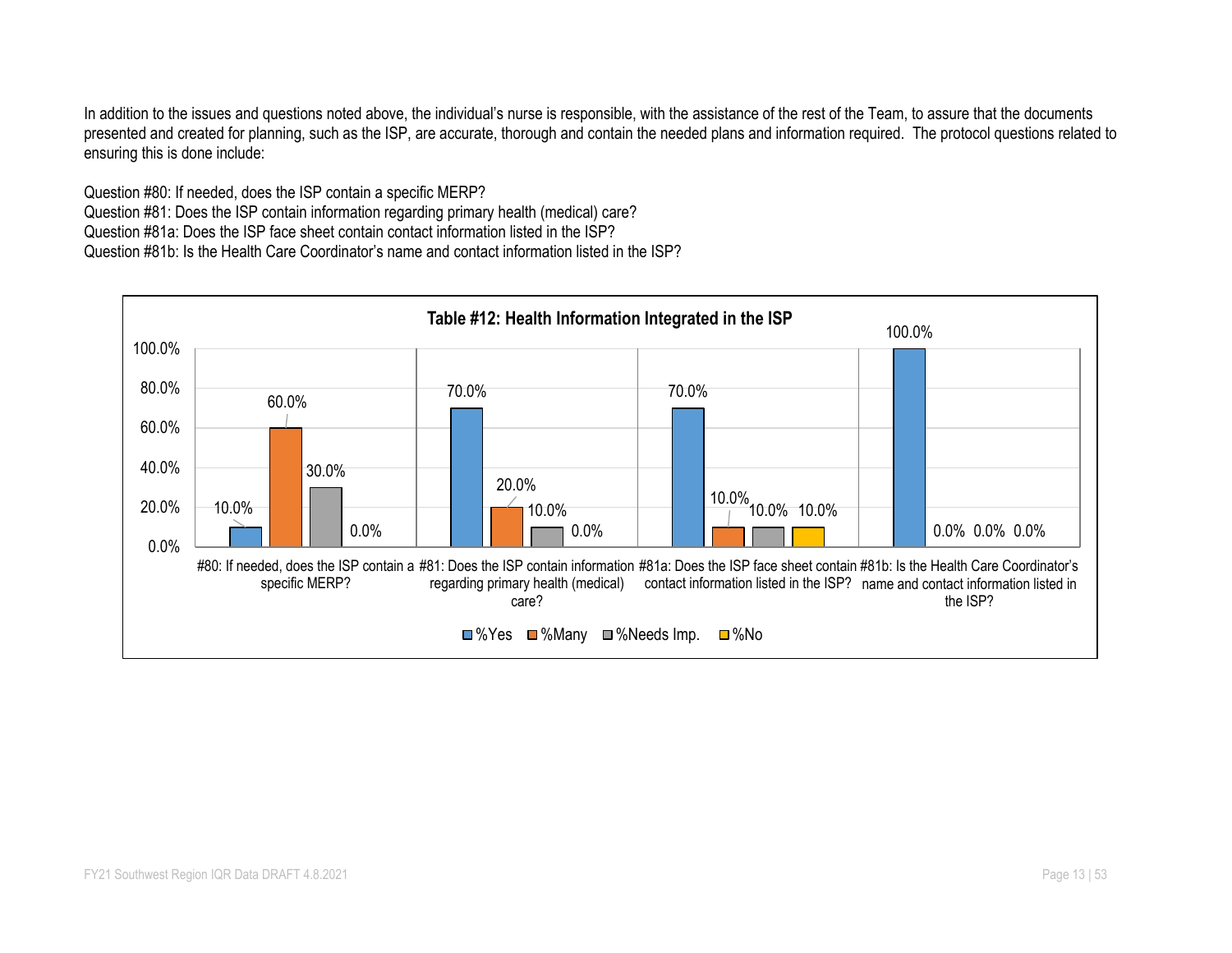There are many components to ensuring the health and safety of individuals with I/DD. These components vary and are unique to each individual. While the scored protocol questions cannot encompass each and every issue, it does allow for a general score that measures the adequacy of response to the individual's overall health needs. That question is #57: Are the person's health supports/needs being adequately addressed?

As noted in the table below, for the 10 people scored in Southwest review, overall, one class member had their health supports/needs adequately addressed. The other nine people had many of their needs addressed.

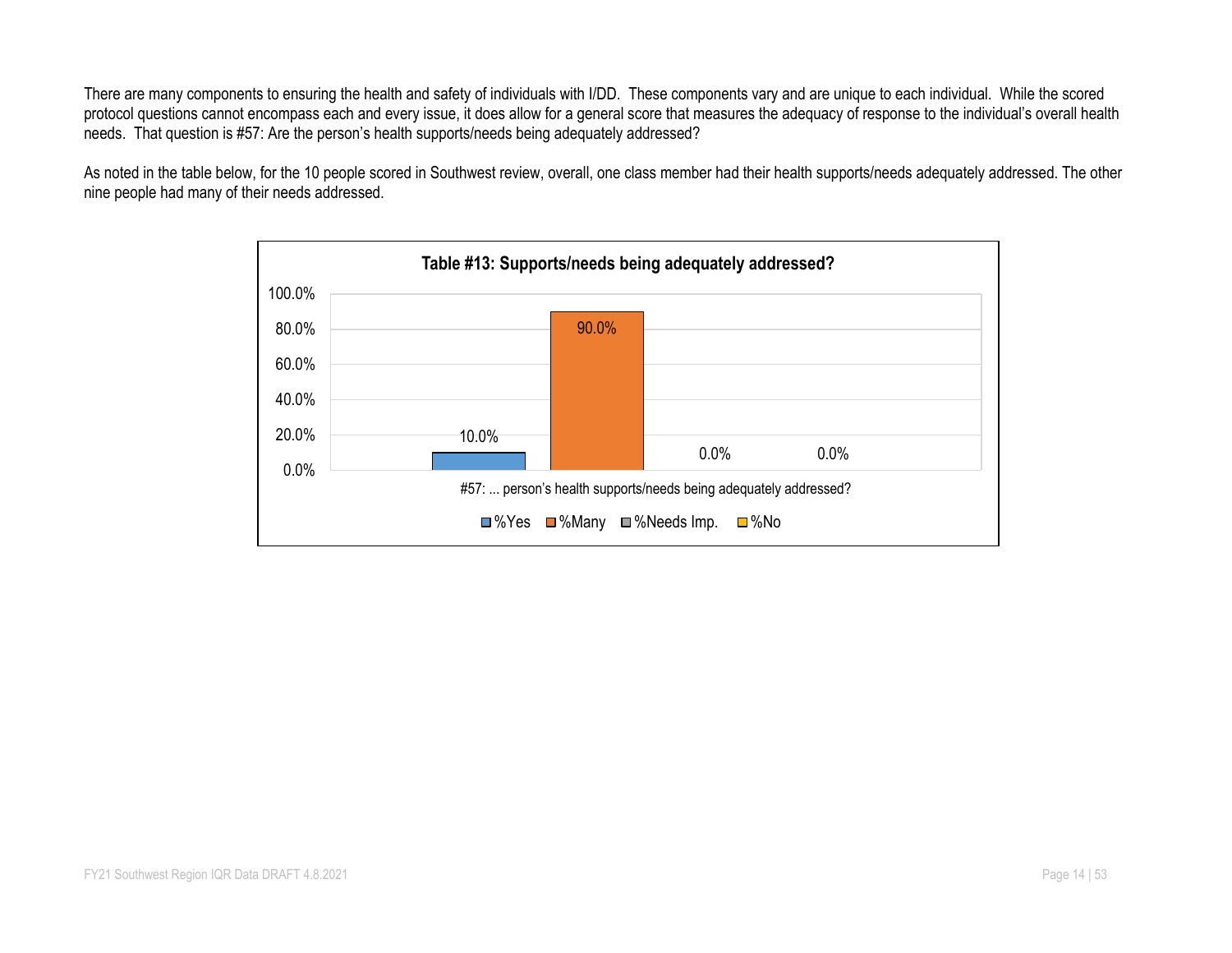See the following chart for further detail on the specific items assessed in Question #57.

Question # 57a. Are assessment recommendations followed up on in a timely way? Question # 57b. Were needed equipment/communication devices delivered timely? Question # 57c. Were medical specialist appointments attended timely? Question # 57d. Were changes in personal condition, if any, responded to timely? Question # 57e. Were Health Care Plans available, accurate and consistently implemented?

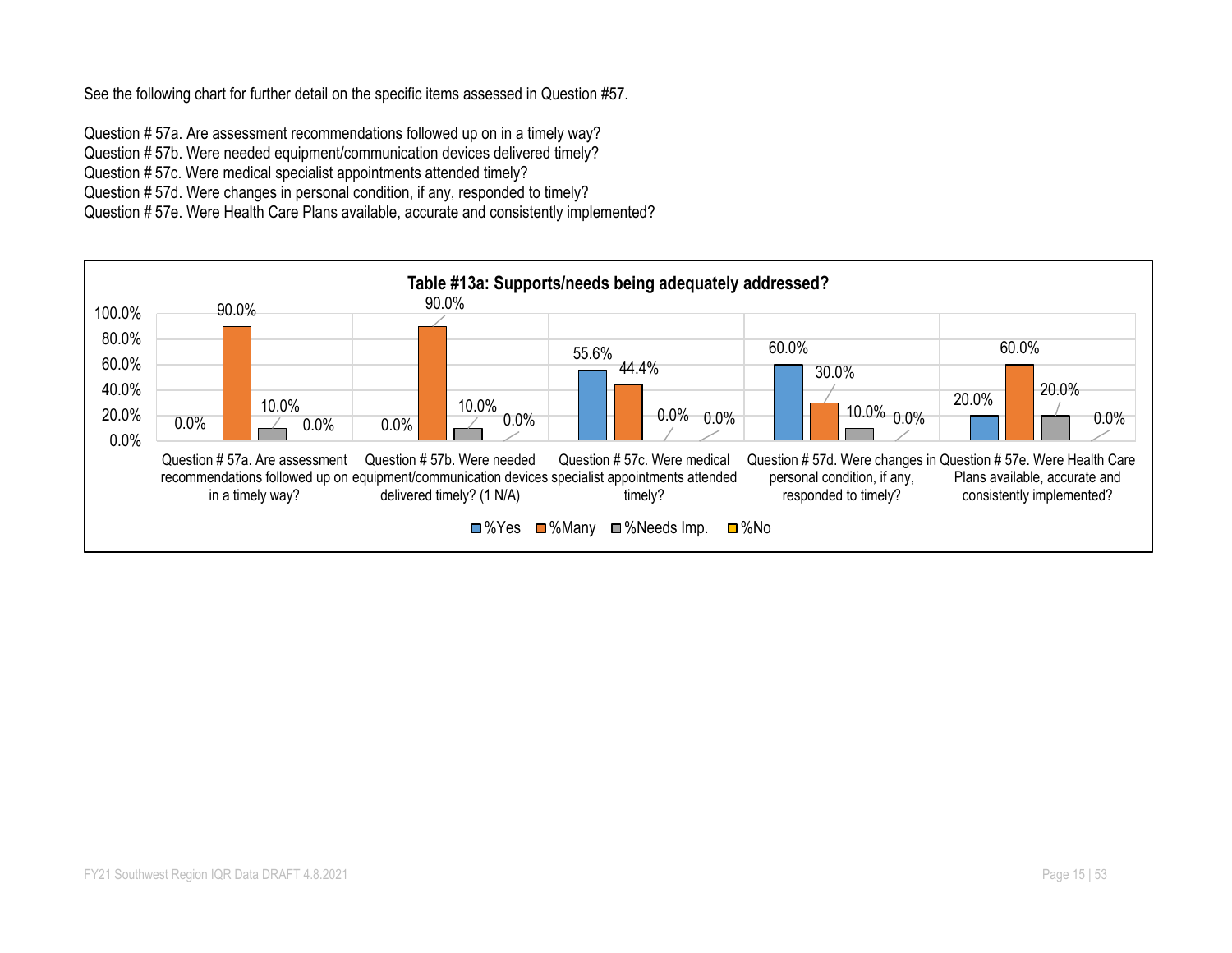As noted earlier, beyond the scored protocol questions, the Findings Letters issued for each class member in a review provides person-specific detail about the issues which impact the answer to protocol question #57. This includes the adequacy and incorporation of needed tracking, ancillary support services, and other areas to ensure the health and safety of the individual being reviewed. Again, it is important to note that the indications are number of issues found; not the number of findings in the Findings letters. For example, if one individual had a finding that noted four different inconsistencies in that person's seizure tracking, that would be counted as a "4", for the number of issues, not just a "1" for the individual to whom the findings apply.

| Chart #14: Issues Found Which Affect the Adequacy of Health Care Provision, by Residential Provider |                             |                |                |                 |                |  |  |  |  |  |  |
|-----------------------------------------------------------------------------------------------------|-----------------------------|----------------|----------------|-----------------|----------------|--|--|--|--|--|--|
| <b>PROVIDER (# IN SAMPLE)</b>                                                                       | ComOp (1)                   | LOL(2)         | <b>PRS (2)</b> | Tresco (5)      | <b>TOTAL</b>   |  |  |  |  |  |  |
| <b>ISSUE</b>                                                                                        |                             |                |                |                 |                |  |  |  |  |  |  |
| <b>Healthcare Tracking</b>                                                                          |                             |                |                |                 |                |  |  |  |  |  |  |
| <b>Blood Pressure Tracking issues</b>                                                               | 1                           | $\mathbf 0$    | $\overline{1}$ | $\overline{4}$  | 6              |  |  |  |  |  |  |
| Fluid Input/Urine Output/Bowel Movement Tracking issues                                             | $\Omega$                    | $\overline{2}$ | 5              | 21              | 28             |  |  |  |  |  |  |
| Repositioning Tracking issues                                                                       | 0                           | 0              | 0              | $\mathbf 1$     | 1              |  |  |  |  |  |  |
| Skin & Wound Tracking issues                                                                        | 0                           | $\mathbf{0}$   | $\mathbf{0}$   |                 | 1              |  |  |  |  |  |  |
| Weight Tracking issues                                                                              | $\Omega$                    | $\mathbf{0}$   | $\overline{7}$ | 22              | 29             |  |  |  |  |  |  |
|                                                                                                     | <b>Nutrition</b>            |                |                |                 |                |  |  |  |  |  |  |
| Nutrition: Inadequate/inconsistent                                                                  | $\mathbf 0$                 | $\mathbf 0$    | $\overline{2}$ | 0               | $\mathbf 2$    |  |  |  |  |  |  |
| Nutrition: Not timely                                                                               | $\mathbf{0}$                | 1              | 0              | 1               | $\mathbf{2}$   |  |  |  |  |  |  |
|                                                                                                     | <b>Physical Therapy</b>     |                |                |                 |                |  |  |  |  |  |  |
| PT Report/Eval not adequate                                                                         |                             | 0              | $\overline{1}$ | $5\phantom{.0}$ | $\overline{7}$ |  |  |  |  |  |  |
| PT WDSI in the home not current                                                                     | $\Omega$                    | $\mathbf{0}$   | $\Omega$       | $\overline{1}$  | 1              |  |  |  |  |  |  |
| PT WDSI not adequate                                                                                | $\mathbf{0}$                | $\mathbf{0}$   | $\mathbf{0}$   | 5               | 5              |  |  |  |  |  |  |
|                                                                                                     | <b>Occupational Therapy</b> |                |                |                 |                |  |  |  |  |  |  |
| OT Report/Eval not available/timely for planning/use                                                | 0                           | $\mathbf 0$    | 0              | 6               | 6              |  |  |  |  |  |  |
| OT Report/Eval not adequate                                                                         | 0                           | 1              | 1              | $\overline{7}$  | 9              |  |  |  |  |  |  |
| OT WDSI not specific                                                                                | $\mathbf{0}$                | $\mathbf{0}$   | $\Omega$       | 8               | 8              |  |  |  |  |  |  |
| OT WDSI in the home not current                                                                     | $\mathbf{0}$                | $\mathbf 0$    | $\mathbf{0}$   | -1              | 1              |  |  |  |  |  |  |
| OT Report/Eval/WDSI not provided for review                                                         | $\Omega$                    | $\Omega$       | $\Omega$       |                 | 1              |  |  |  |  |  |  |

FY21 Southwest Region IQR Data DRAFT 4.8.2021 **Page 16** | 53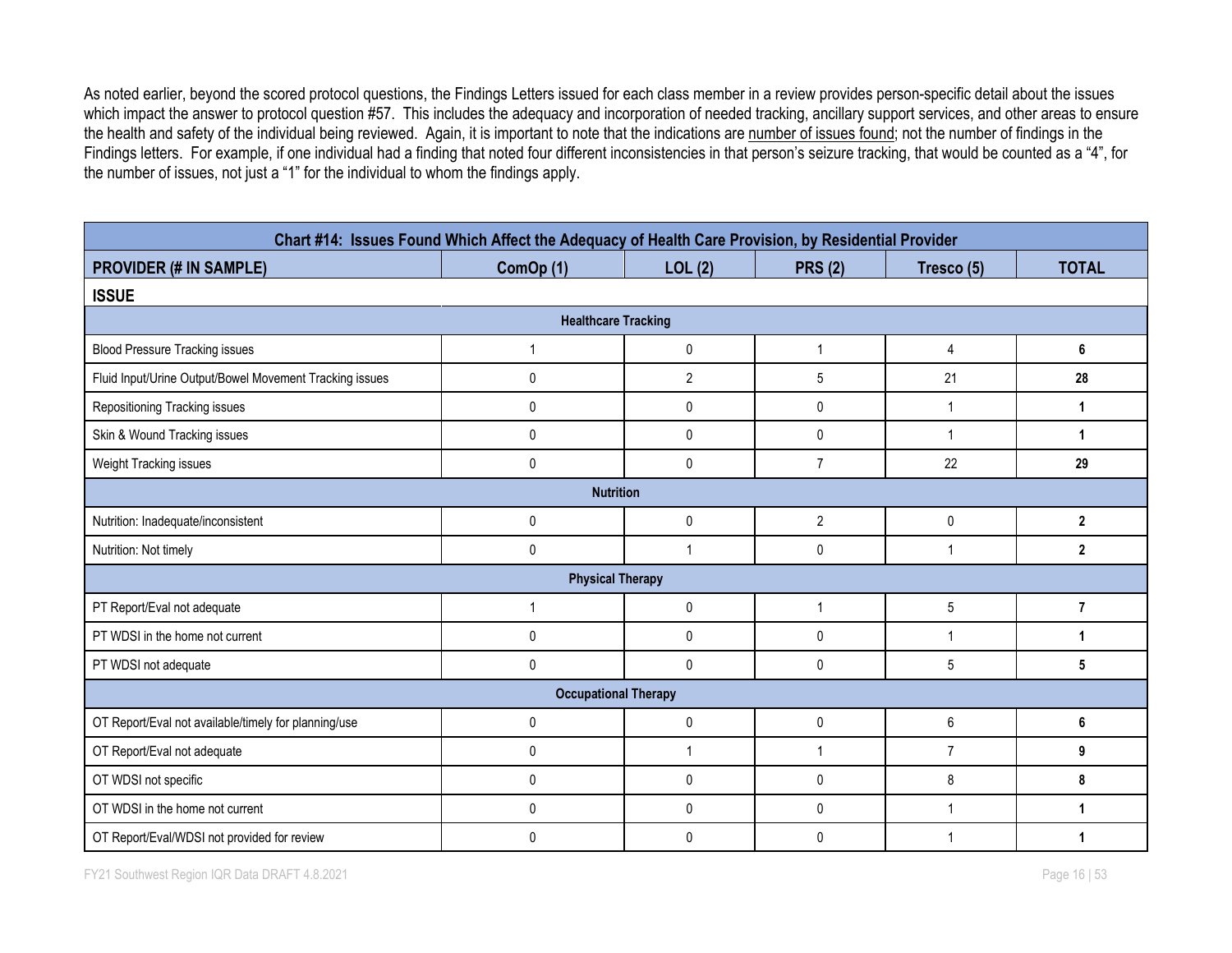| Chart #14: Issues Found Which Affect the Adequacy of Health Care Provision, by Residential Provider               |                                      |                |             |                |      |  |  |  |  |  |
|-------------------------------------------------------------------------------------------------------------------|--------------------------------------|----------------|-------------|----------------|------|--|--|--|--|--|
| <b>Speech Language Pathology</b>                                                                                  |                                      |                |             |                |      |  |  |  |  |  |
| $\overline{2}$<br>SLP Report/Eval not available/timely for planning/use<br>0<br>$\mathbf{0}$<br>$\mathbf{2}$<br>0 |                                      |                |             |                |      |  |  |  |  |  |
| SLP Report/Eval not adequate                                                                                      | 2                                    |                | 0           | 4              |      |  |  |  |  |  |
| SLP Report/Eval inaccurate                                                                                        | 0                                    | 0              | $\mathbf 0$ |                |      |  |  |  |  |  |
| SLP Report/Eval not provided for review                                                                           | 0                                    | 0              |             | 0              |      |  |  |  |  |  |
| PT WDSI in the home not current                                                                                   | 0                                    | 0              | 0           |                |      |  |  |  |  |  |
| SLP WDSI not provided for review                                                                                  |                                      | 0              | 0           | 0              |      |  |  |  |  |  |
|                                                                                                                   | <b>Behavior Support Consultation</b> |                |             |                |      |  |  |  |  |  |
| BSC Report/Eval not available/timely for planning/use                                                             |                                      | $\overline{2}$ |             | $\overline{2}$ | 6    |  |  |  |  |  |
| Behavior Report/Eval not adequate                                                                                 |                                      | 0              | 0           |                | 8    |  |  |  |  |  |
| Behavior Report inaccurate/inadequate                                                                             | 0                                    | 0              |             | $\Omega$       |      |  |  |  |  |  |
| BSC Plan not adequate                                                                                             | 3                                    |                | $\Omega$    | $\Omega$       |      |  |  |  |  |  |
| BCIP not adequate                                                                                                 | 0                                    | 0              |             | $\Omega$       |      |  |  |  |  |  |
| BSC Report/Eval not provided for review                                                                           | 0                                    | 0              | $\Omega$    |                |      |  |  |  |  |  |
| <b>Totals</b>                                                                                                     | 10                                   | 8              | 21          | 102            | 141  |  |  |  |  |  |
| Average                                                                                                           | 10                                   |                | 10.5        | 20.4           | 14.1 |  |  |  |  |  |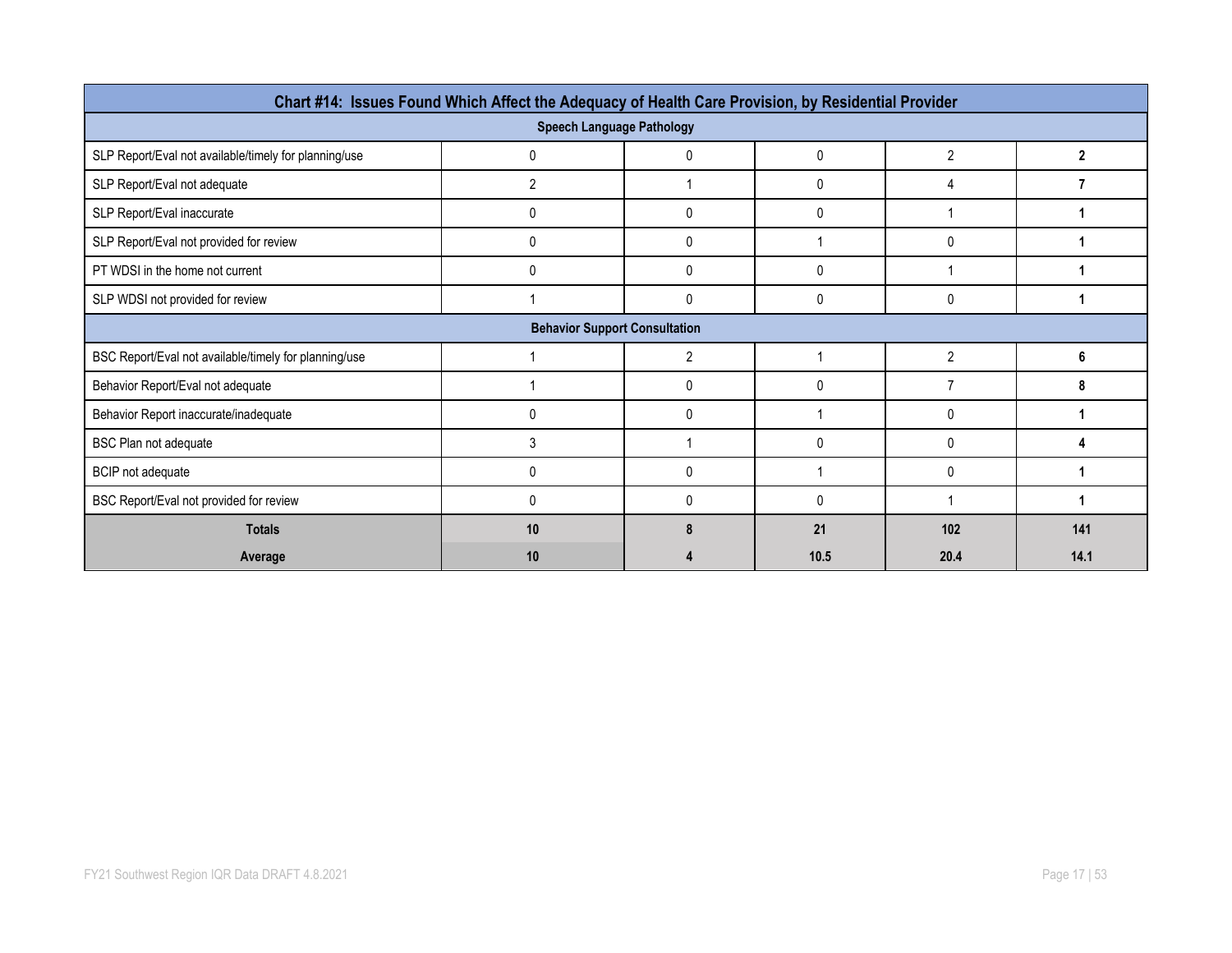#### **F. Adequacy of Planning, Adequacy of Services, Individual Service Plan**

Before a plan can be implemented, it must first be created. The ISPs that provide details regarding the individuals' visions and outcomes are supposed to be developed by an Interdisciplinary Team that includes the Individual and those who know and provide supports to that person. This includes the Case Manager, Guardian, the Direct Support Professionals, Therapists, Nurse(s), any additional individuals invited by the class member and persons who are needed to ensure the implementation of the Plan. The FY21 IQR protocol specifically probes many of the aspects of the planning process, including detail of who participates in plan creation. The table below lists answers to related questions in the FY21 Southwest review.

Question #63: Was the ISP developed by an appropriately constituted IDT?

Question #64: For any team members not physically present at the IDT meeting, is there evidence of their participation in the development of the ISP?

Question #32: Did the [day/employment] direct service staff have input into the person's ISP?

Question #40: Did the [residential] staff have input into the person's ISP?

Question #92: Was the person provided the assistance and support needed to participate meaningfully in the planning process?

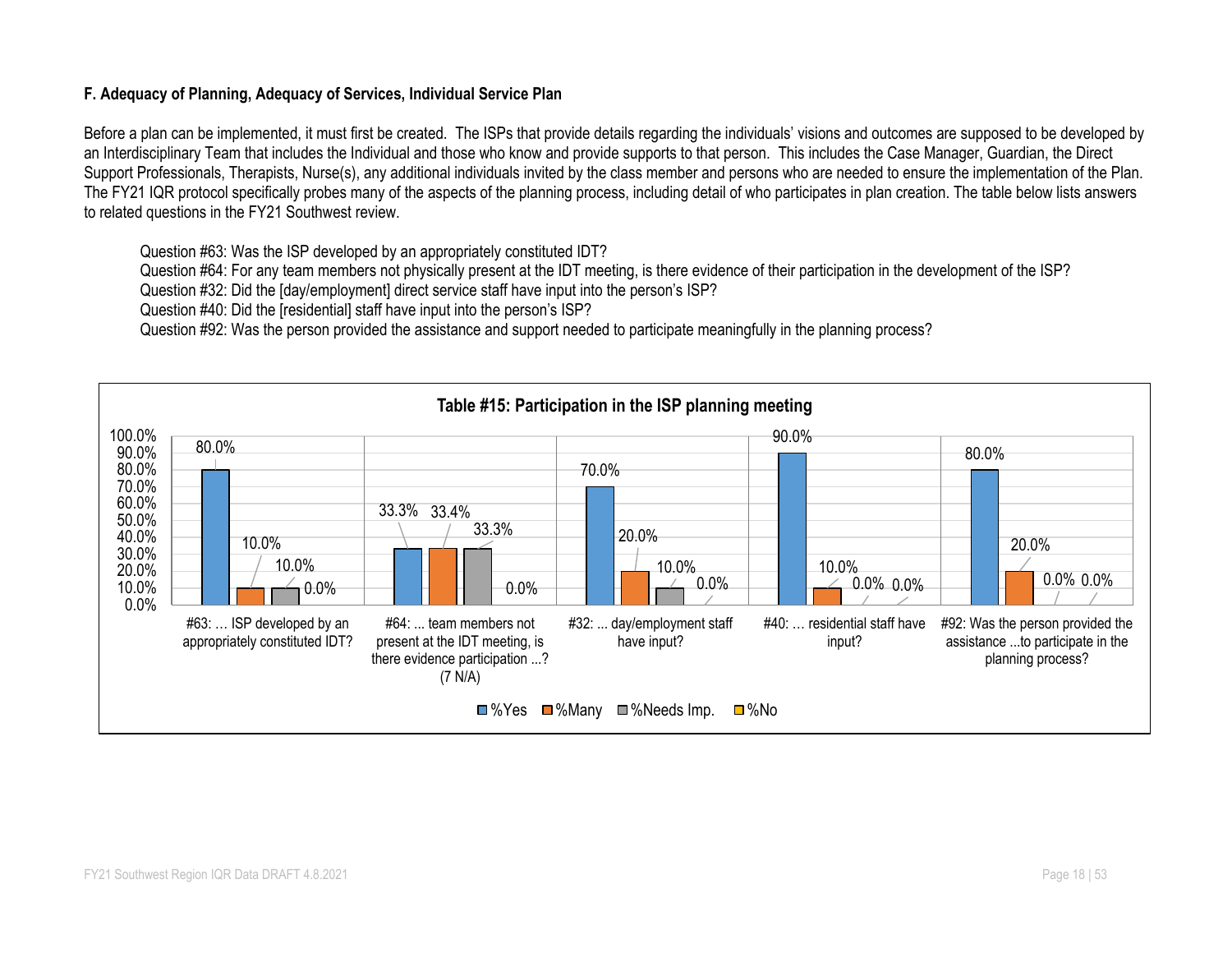|  |  |  |  |  | Table #16: ISP Development Participation, by Residential Provider |
|--|--|--|--|--|-------------------------------------------------------------------|
|--|--|--|--|--|-------------------------------------------------------------------|

| <b>Res. Agency</b><br>(# in sample) | #63                | #64          | #32                | #40          | #92           |
|-------------------------------------|--------------------|--------------|--------------------|--------------|---------------|
| Community Options (1)               | 100% Yes (1)       | (1 N/A)      | 100% Yes (1)       | 100% Yes (1) | 0% Yes        |
|                                     | 50% Needs Impv (1) |              |                    |              | 100% Many (1) |
| Lessons of Life (2)                 | 100% Yes (2)       | (2 N/A)      | 100% Yes (2)       | 100% Yes (2) | 100% Yes (2)  |
| <b>PRS (2)</b>                      | 100% Yes (2)       | 100% Yes (1) | 100% Yes (2)       | 100% Yes (2) | 100% Yes (2)  |
|                                     |                    | (1 N/A)      |                    |              |               |
| Tresco $(5)$                        | 60% Yes (3)        | 0% Yes       | 40% Yes (2)        | 80% Yes (4)  | 80% Yes (4)   |
|                                     | 20% Many (1)       | 50% Many (1) | 40% Many (2)       | 20% Many (1) | 20% Many (1)  |
|                                     | 20% Needs Impv (1) | 50% No (1)   | 20% Needs Impv (1) |              |               |
|                                     |                    | (3 N/A)      |                    |              |               |

# **Table #17: ISP Development Participation, by Case Management Agency**

| <b>CM Agency</b>   |                      |              |                       |                |              |
|--------------------|----------------------|--------------|-----------------------|----------------|--------------|
| $#$ in sample)     | #63                  | #64          | #32                   | #40            | #92          |
| Peak Developmental | 100% Yes (1)         | (1 N/A)      | 100% Yes (1)          | 100% Yes (1)   | 100% Yes (1) |
| Services (1)       |                      |              |                       |                |              |
| SCCM (8)           | 75% Yes (6)          | 0% Yes       | 62.5% Yes (5)         | 87.5% Yes (7)  | 75% Yes (6)  |
|                    | 12.5% Many (1)       | 50% Many (1) | 25% Many (2)          | 12.5% Many (1) | 25% Many (2) |
|                    | 12.5% Needs Impv (1) | 50% No (1)   | 12.5% Needs $Impv(1)$ |                |              |
|                    |                      | (6 N/A)      |                       |                |              |
| Unidas (1)         | 100% Yes (1)         | 100% Yes (1) | 100% Yes (1)          | 100% Yes (1)   | 100% Yes (1) |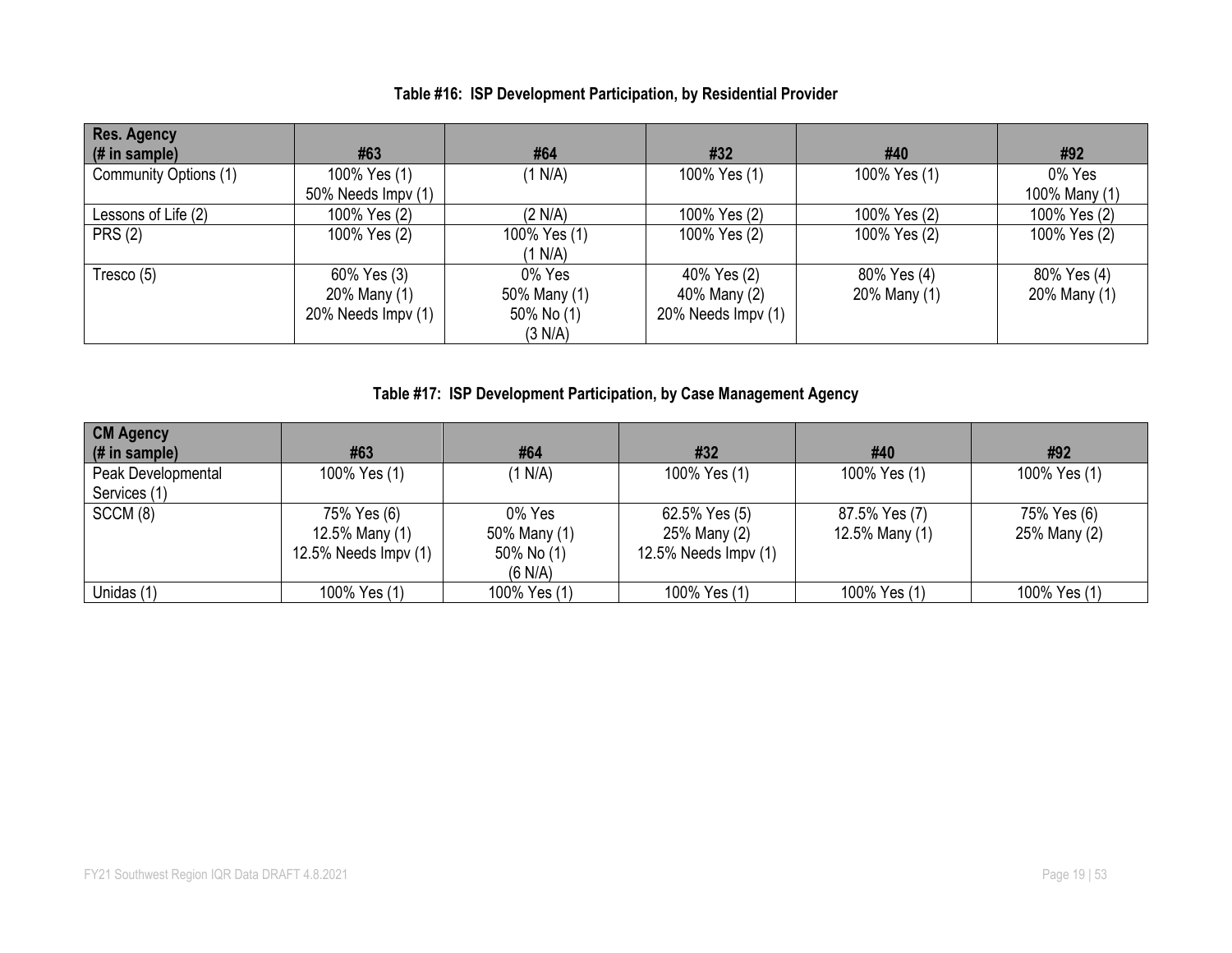One foundational component of an individual's ISP is the Long Term Vision, which summarizes what the individual wants to accomplish in the near future (3 to 5 years) in each life area. To that end, Outcomes are to be developed by the Team in a way that results in an accomplishable path to the visions. The FY21 IQR protocol specifically probes the content of identified visions as well as the content and clarity of related outcomes. The table below details the findings related to the following identified questions related to class members ISP in the FY21 Southwest review.

Question #66: Overall, does the long-term vision show expectations for growth and skill building?

Question #160: Does the person have an ISP that contains a complete Vision Section that is based on a long term view?

Question #67: Overall, does the ISP give adequate guidance to achieving the person's long-term vision?

Question #75: Overall, are the ISP outcomes related to achieving the person's long-term vision?

Question #76: Overall, do the ISP outcomes, action plans and T&SS address the person's major needs?

Question #74: Overall, do the outcomes in the ISP include criteria by which the team can determine when the outcomes have been achieved?

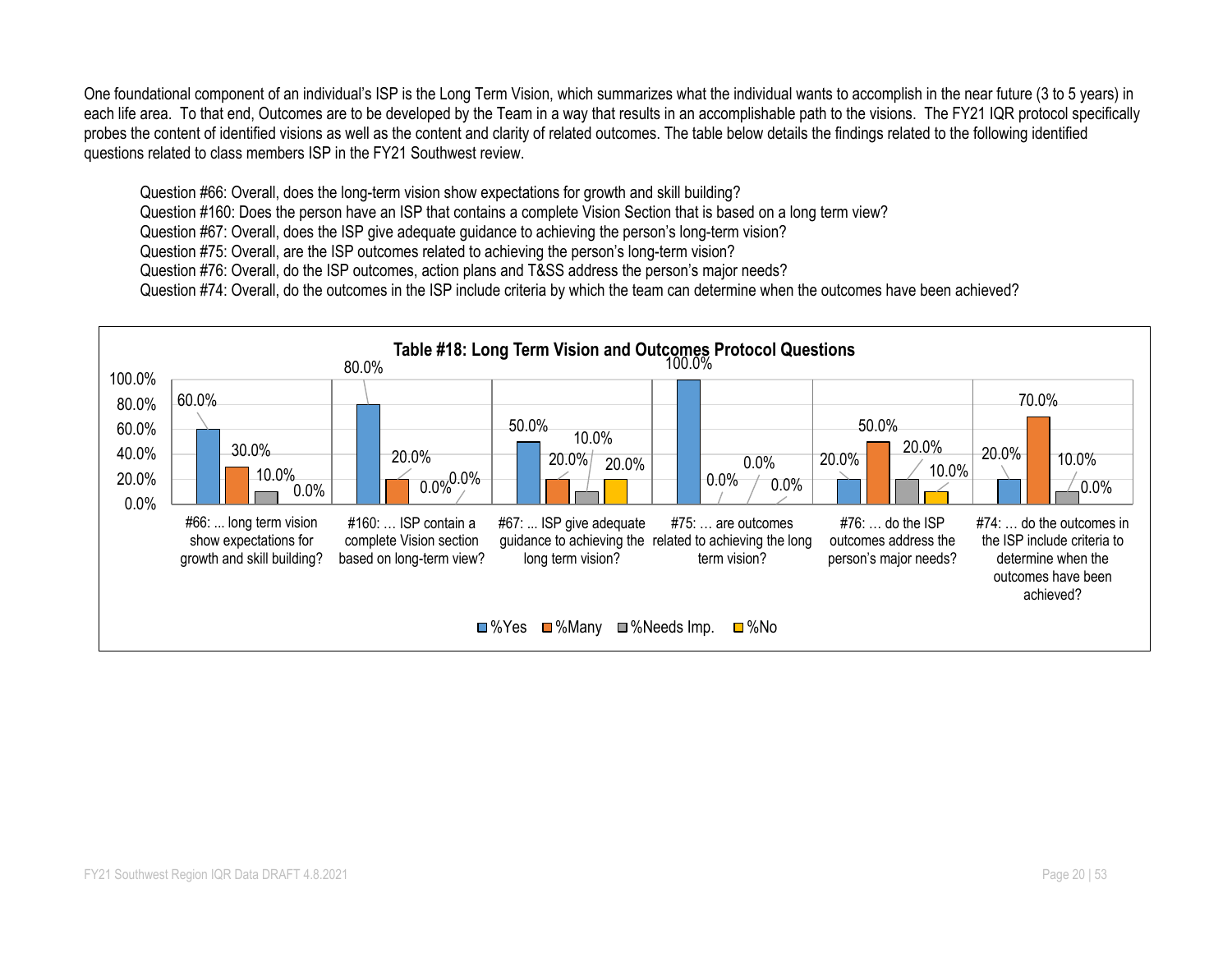| Table #19: Vision and Outcome Scores, by Residential Agency |  |  |
|-------------------------------------------------------------|--|--|
|-------------------------------------------------------------|--|--|

| <b>Res Agency</b>        |                    |              |                    |               |                    |                    |
|--------------------------|--------------------|--------------|--------------------|---------------|--------------------|--------------------|
| $#$ in sample)           | #66                | #160         | #67                | #75           | #76                | #74                |
| <b>Community Options</b> | 100% Yes (1)       | 100% Yes (1) | 100% Yes (1)       | 100% Yes (1)  | 0% Yes             | 100% Yes (1)       |
|                          |                    |              |                    |               | 100% Many (1)      |                    |
| Lessons of Life (2)      | 50% Yes (1)        | 50% Yes (1)  | 50% Many (1)       | 100% Yes (2)  | 100% Yes (2)       | 0% Yes             |
|                          | 50% Many (1)       | 50% Many (1) | 50% Needs Impv (1) |               |                    | 50% Many (1)       |
|                          |                    |              |                    |               |                    | 50% Needs Impv (1) |
| <b>PRS (2)</b>           | 50% Yes (1)        | 0% Yes (2)   | 100% Yes (2)       | 1000% Yes (2) | 0% Yes             | 50% Yes (1)        |
|                          | 50% Needs Impv (1) |              |                    |               | 100% Many (2)      | 50% Many (1)       |
| Tresco $(5)$             | 60% Yes (3)        | 80% Yes (4)  | 40% Yes (2)        | 100% Yes (5)  | 0% Yes             | 0% Yes             |
|                          | 40% Many (2)       | 20% Many (1) | 20% Many (1)       |               | 20% Many (2)       | 100% Many (5)      |
|                          |                    |              | 40% No (2)         |               | 40% Needs Impv (2) |                    |
|                          |                    |              |                    |               | 20% No (1)         |                    |

**Table #20: Vision and Outcome Scores by Case Management Agency**

| <b>CM Agency</b><br>$($ # in sample) | #66                           | #160                        | #67                                                             | #75          | #76                                                             | #74                                               |
|--------------------------------------|-------------------------------|-----------------------------|-----------------------------------------------------------------|--------------|-----------------------------------------------------------------|---------------------------------------------------|
| Peak Developmental<br>Services (1)   | 0% Yes<br>100% Many (1)       | 100% Yes (1)                | 100% Yes (1)                                                    | 100% Yes (1) | 0% Yes<br>100% Needs Impv                                       | 0% Yes<br>100% Many (1)                           |
| SCCM(8)                              | 75% Yes (6)<br>25% Many (2)   | 75% Yes (6)<br>25% Many (2) | 37.5% Yes (3)<br>25% Many (2)<br>12.5% Needs Impv<br>25% No (2) | 100% Yes (8) | 25% Yes (2)<br>50% Many (4)<br>12.5% Needs Impv<br>12.5% No (1) | 12.5% Yes (1)<br>75% Many (6)<br>12.5% Needs Impv |
| Unidas (1)                           | 0% Yes<br>100% Needs Impy (1) | 100% Yes (1)                | 100% Yes (1)                                                    | 100% Yes (1) | 0% Yes<br>100% Many (1)                                         | 100% Yes (1)                                      |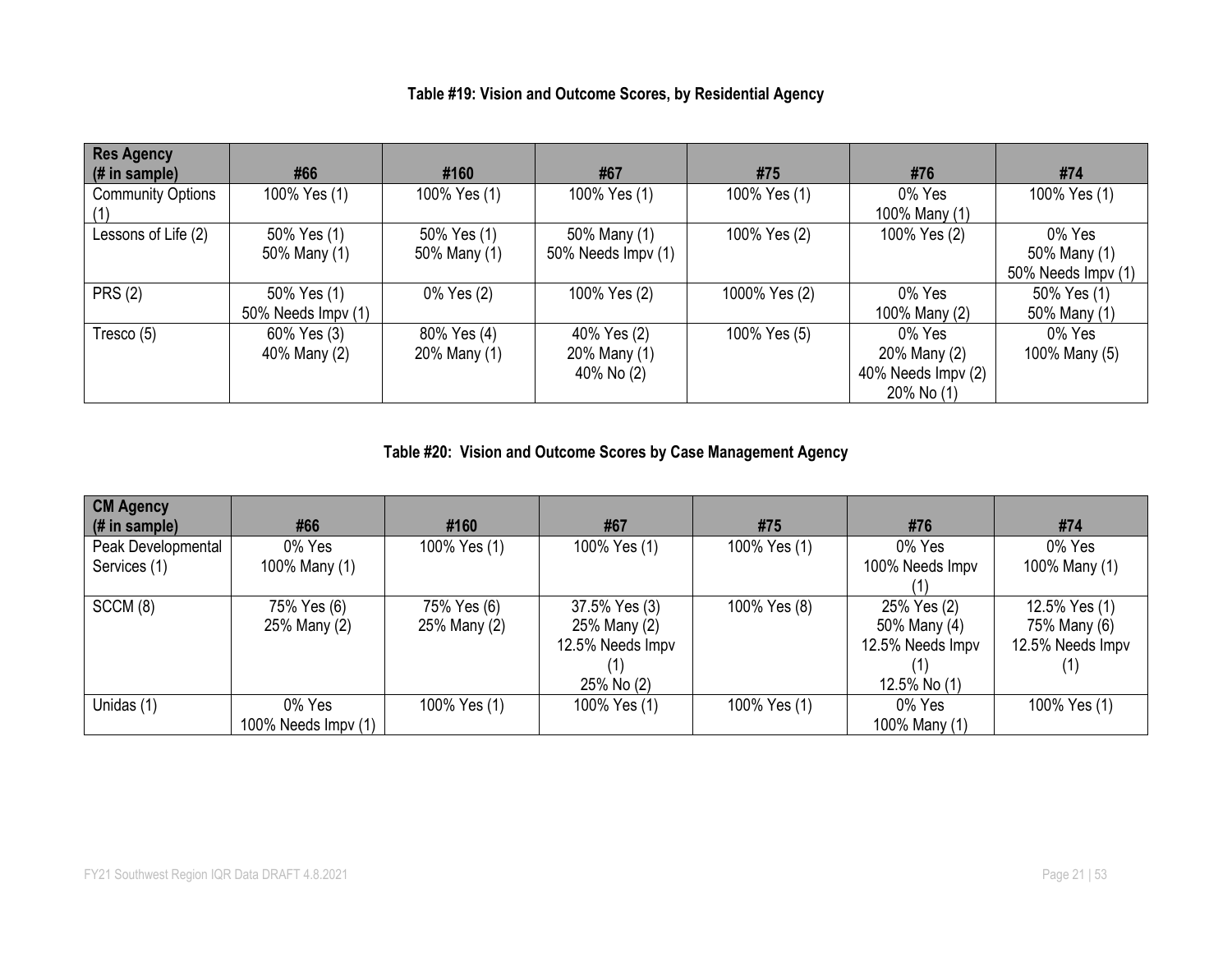Additional components of an individual's ISP include Action Steps, which should be written in measurable terms, which logically leads to the achievement of the related outcome. The data gathered during the implementation of the Action Steps should also be written in measurable terms, so team members can review them and determine if measurable progress toward the outcome is being made. The table below details the findings related to specific questions which probe the action steps and data collection intended to verify progress and opportunity for class members.

Question #68: Is measurable data kept which verifies the consistent implementation of each of the action steps?

Question #69: Does the data kept identify what the person does so a determination can be made regarding the progress/lack of progress?

Question #70: Is each action step in the ISP implemented at a frequency that enables the person to learn new skills?

Question #71: If the person is not successful in achieving action steps, has the team tried to determine why, and change their approach as needed?

Question #72: If the person achieves action steps, does the team move to the next in a progress of steps or develops a new one?

Question #73: Has the person made measurable progress on action steps during the past year?

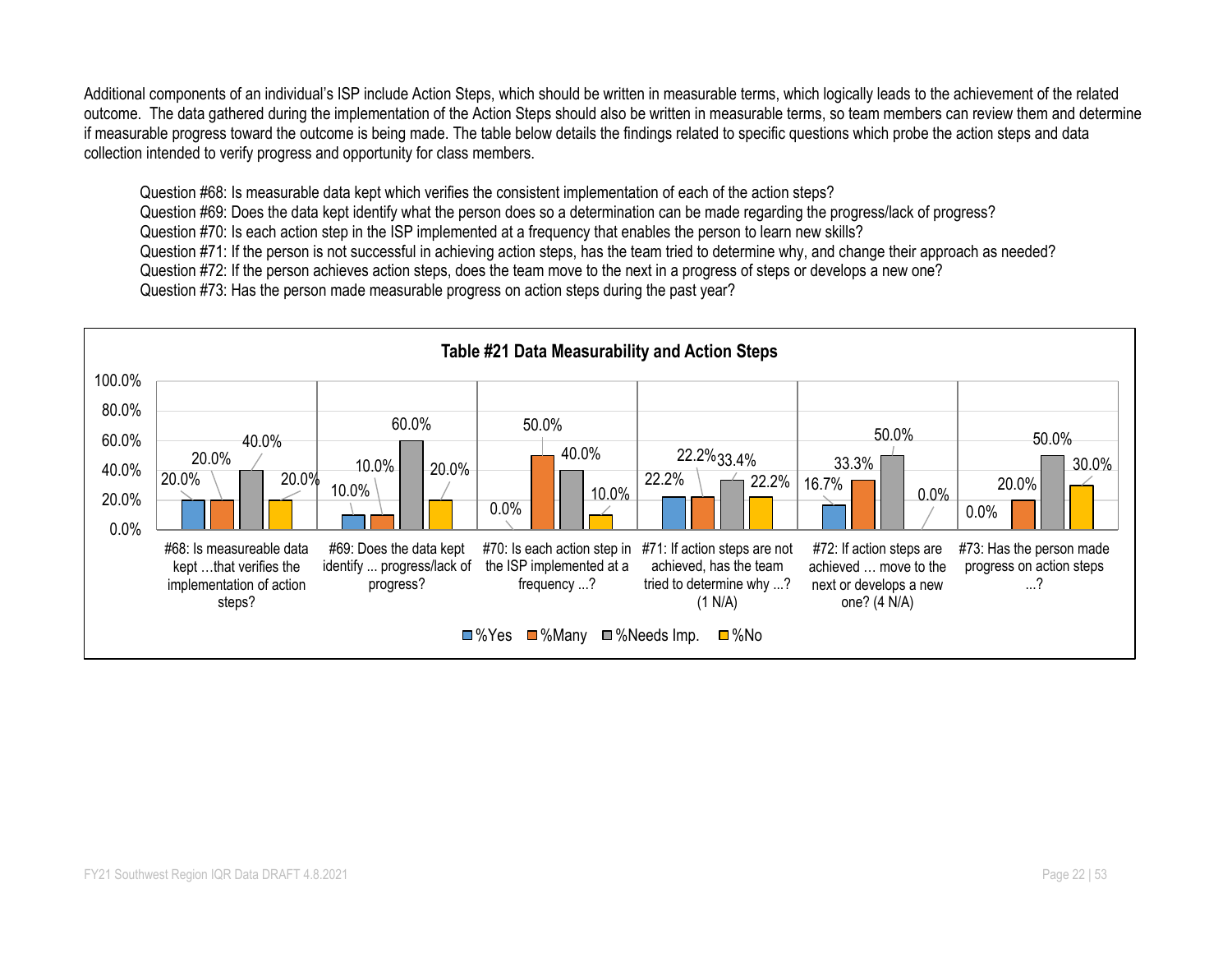As these tables show, data collection needed to verify progress being made and/or the frequency with which the person has the opportunity to engage in his/her ISP Action Steps continues to be a significant issue for the majority of class members and the agencies which support them.

| <b>Res Agency</b><br>$#$ in sample) | #68                | #69                | #70                | #71                | #72                | #73                |
|-------------------------------------|--------------------|--------------------|--------------------|--------------------|--------------------|--------------------|
| Community Options (1)               | 0% Yes             | 0% Yes             | 0% Yes             | 0% Yes             | 0% Yes             | 0% Yes             |
|                                     | 100% Needs Impv    | 100% Needs Impv    | 100% Many (1)      | 50% Needs Impv (1) | 100% Many (1)      | 100% Needs Impv    |
|                                     |                    |                    |                    |                    |                    | (1)                |
| Lessons of Life (2)                 | 100% Yes (2)       | 50% Yes (1)        | 0% Yes             | 100% Yes (2)       | 50% Yes (1)        | 0% Yes             |
|                                     |                    | 50% Many (1)       | 50% Many (2)       |                    | 50% Needs Impv (1) | 100% Many (2)      |
| <b>PRS (2)</b>                      | 0% Yes             | 0% Yes             | $0\%$ Yes          | 0% Yes             | 0% Yes             | 0% Yes             |
|                                     | 100% Needs Impv    | 100% Needs Impv    | 100% Needs Impv    | 50% Needs Impv (1) | 50% Many (1)       | 100% Needs Impv    |
|                                     |                    |                    | (2)                | 50% No (1)         | 50% Needs Impv (1) | (2)                |
| Tresco (5)                          | 0% Yes             | 0% Yes             | 0% Yes             | 0% Yes             | 0% Yes             | 0% Yes             |
|                                     | 40% Many (2)       | 60% Needs Impv (3) | 40% Many (2)       | 50% Many (2)       | 100% Needs Impv    | 40% Needs Impv (2) |
|                                     | 20% Needs Impv (1) | 40% No (2)         | 40% Needs Impv (2) | 25% Needs Impv (1) |                    | 60% No (3)         |
|                                     | 40% No (2)         |                    | 20% No (1)         | 25% No (1)         | (4 N/A)            |                    |
|                                     |                    |                    |                    | (1 N/A)            |                    |                    |

#### **Table #22: Data and Related ISP Action Step Scores by Residential Agency**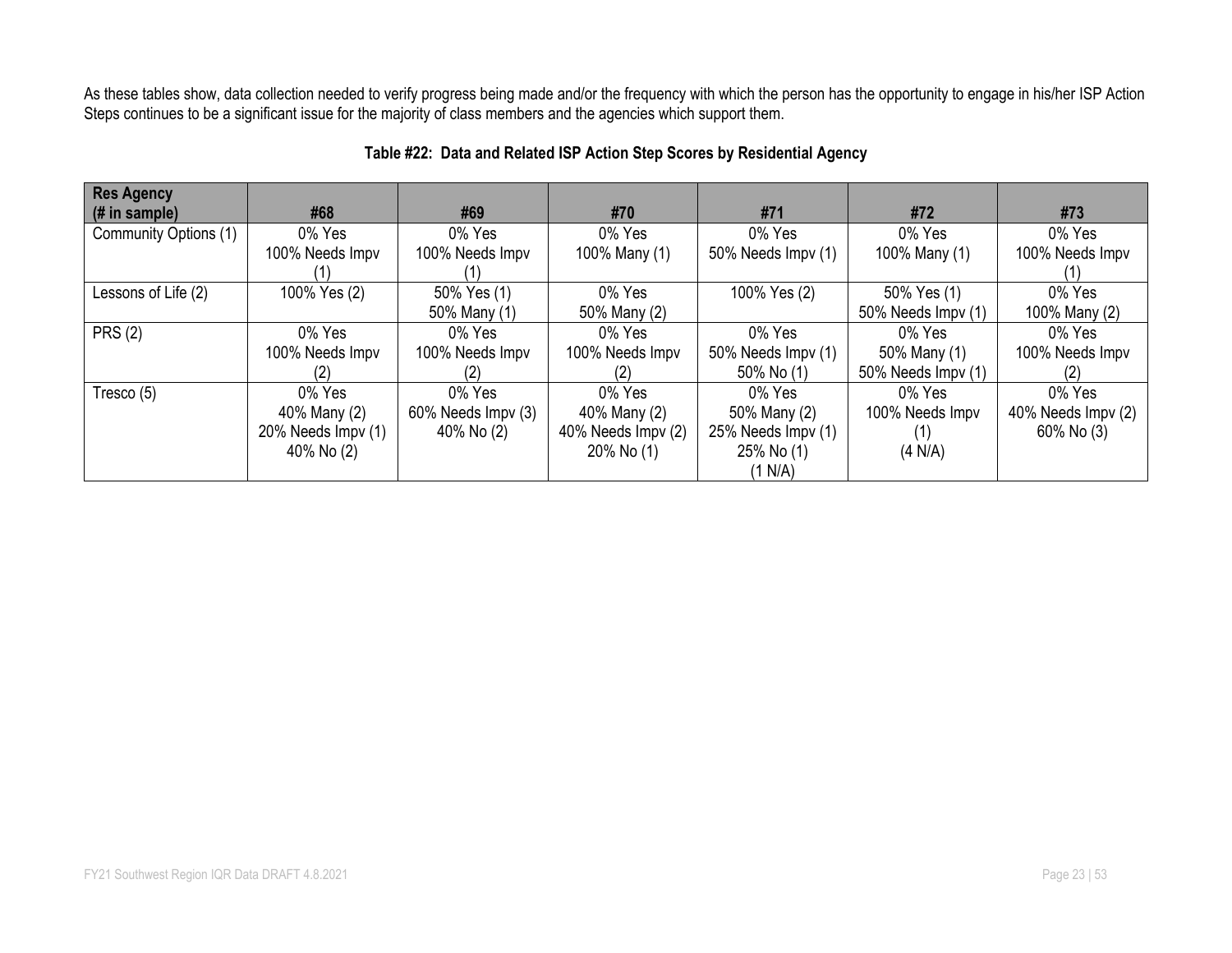| <b>CM Agency</b><br>$#$ in sample) | #68                  | #69                | #70                 | #71              | #72              | #73                 |
|------------------------------------|----------------------|--------------------|---------------------|------------------|------------------|---------------------|
| Peak                               | 0% Yes               | 0% Yes             | 0% Yes              | 0% Yes           | (1 N/A)          | 0% Yes              |
| Developmental                      | 100% No (1)          | 100% Needs Impv    | 100% Needs Impv (1) | 100% No (1)      |                  | 100% No (1)         |
| Services (1)                       |                      | (1                 |                     |                  |                  |                     |
| SCCM (8)                           | 25% Yes (2)          | 12.5% Yes (1)      | 0% Yes              | 28.6% Yes (2)    | 28.6% Yes (2)    | 0% Yes              |
|                                    | 25% Many (2)         | 12.5% Many (1)     | 62.5% Many (5)      | 28.6% Many (2)   | 28.5% Many (2)   | 25% Many (2)        |
|                                    | 37.5% Needs Impv (3) | 50% Needs Impv (4) | 25% Needs Impv (2)  | 42.8% Needs Impv | 42.9% Needs Impv | 50% Needs Impv (4)  |
|                                    | 12.5% No (1)         | 25% No (2)         | 12.5% No (1)        | (3)              | (3)              | 25% No (2)          |
|                                    |                      |                    |                     | (1 N/A)          | (1 N/A)          |                     |
| Unidas (1)                         | 0% Yes               | 0% Yes             | 0% Yes              | 0% Yes           | 0% Yes           | 0% Yes              |
|                                    | 100% Needs Impv (1)  | 100% Needs Impv    | 100% Needs Impv (1) | 100% No (1)      | 100% No (1)      | 100% Needs Impv (1) |
|                                    |                      |                    |                     |                  |                  |                     |

## **Table #23: Data and Related Action Step Scores by Case Management Agency**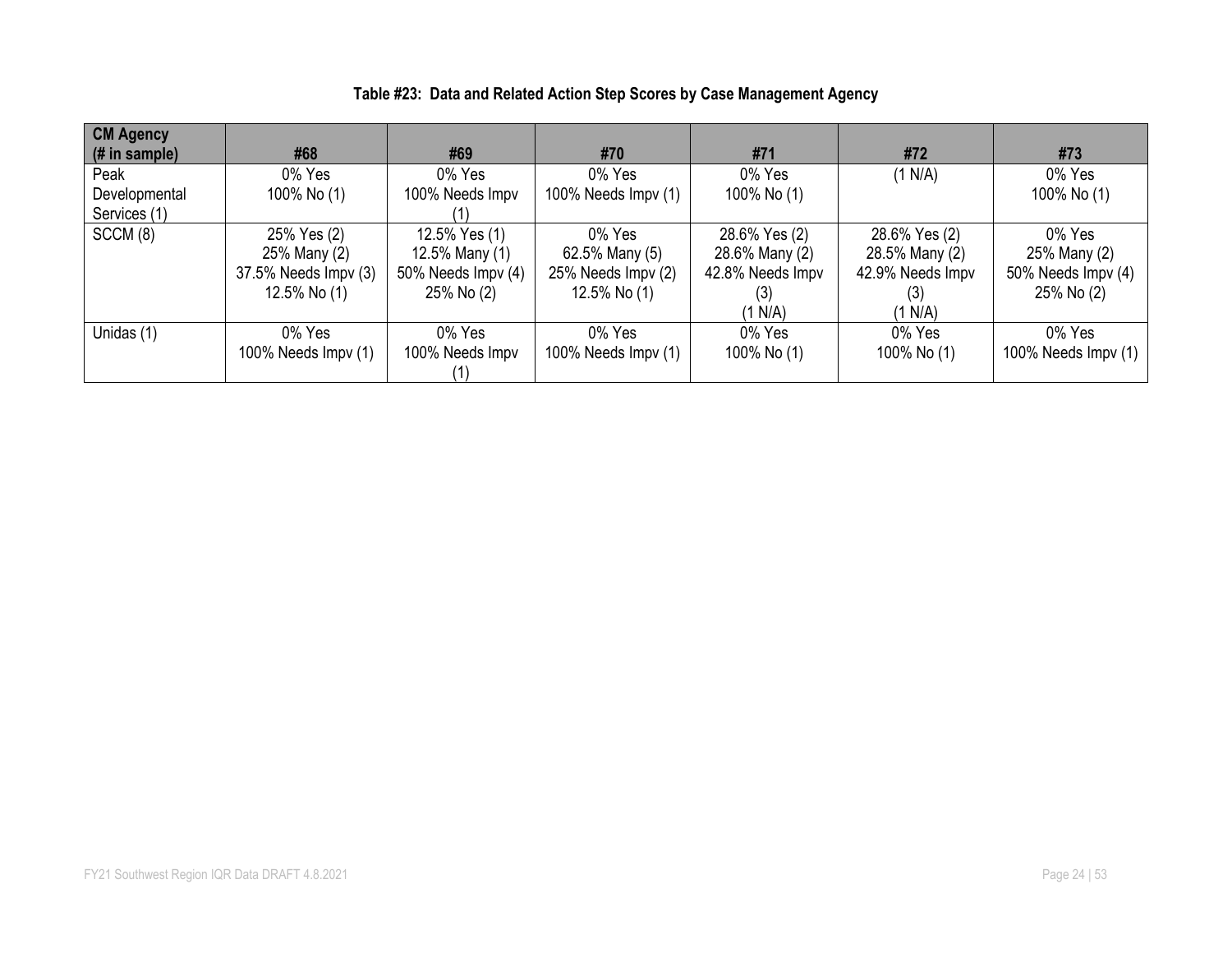In addition to the components listed above, the Teaching and Support Strategies (T&SS) are also an integral part of the ISP. T&SS should be developed by the residential and/or day provider responsible for implementing the T&SS. Input from others such as therapists should be included as needed. WDSIs are developed by therapists as a complement to the T&SS. All T&SS and WDSIs should provide guidance for those direct support professionals who support the person in achieving his/her Vision/Outcomes. The following protocol questions in the FY21 IQR relate to the T&SS and implementation of the ISP.

Question #77: Are the T&SS sufficient to ensure consistent implementation of the services planned?

Question #78: Are the recommendations and/or objectives/strategies of ancillary provider integrated into the ISP?

Question #89: Were the direct service staff able to describe their responsibilities in providing daily care/supports to the person?

Question #88: Was the direct service staff trained on the implementation of this person's ISP?

Question #86/87a: Is the ISP being implemented?

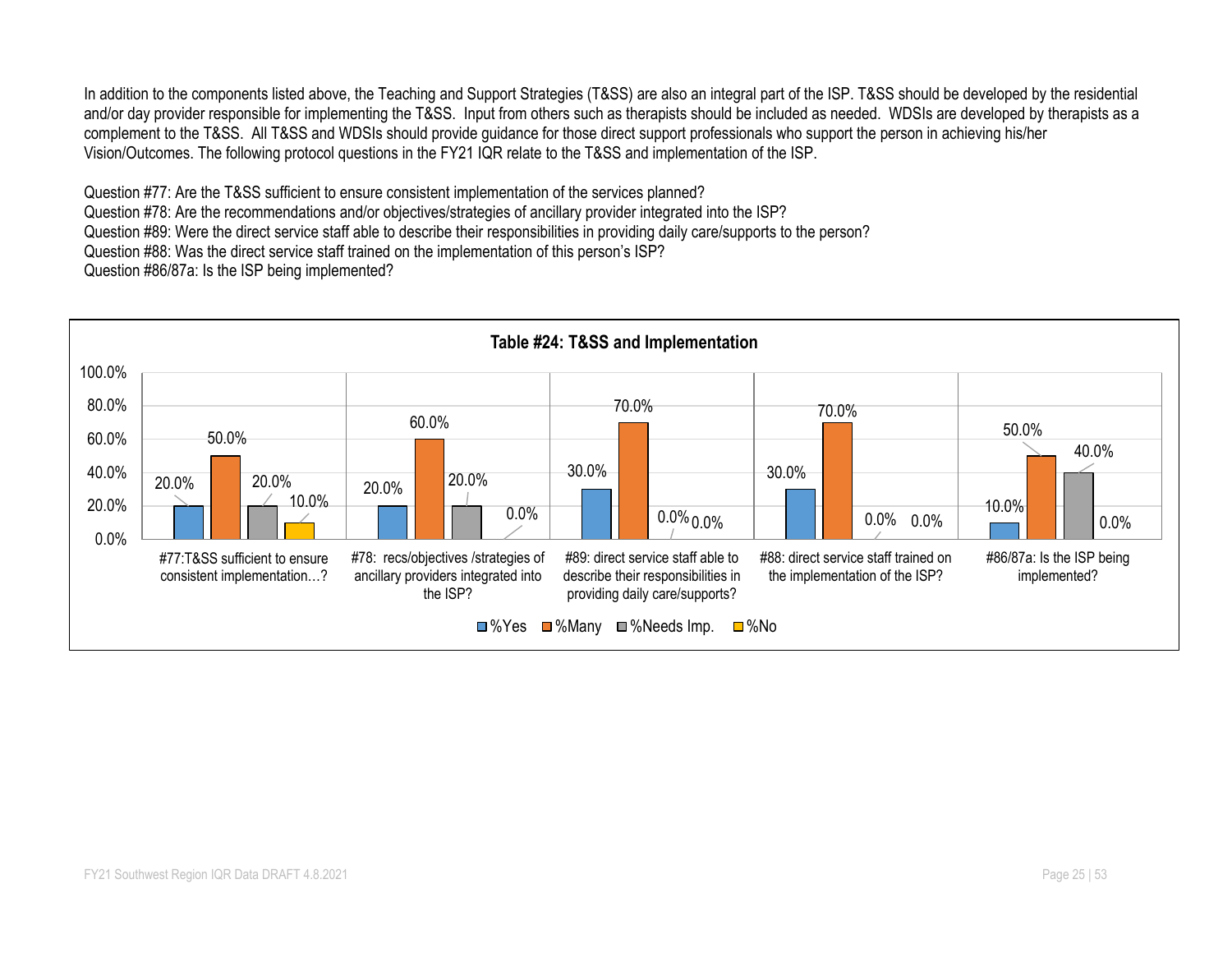| Res. Agency<br>$\#$ in sample) | #77                | #78                | #89           | #88           | #87a               |
|--------------------------------|--------------------|--------------------|---------------|---------------|--------------------|
| Community Options (1)          | 0% Yes             | 0% Yes             | 0% Yes        | 0% Yes        | 0% Yes             |
|                                | 100% Many (1)      | 100% Many (1)      | 100% Many (1) | 100% Many (1) | 100% Many (1)      |
| Lessons of Life (2)            | 50% Yes (1)        | 50% Yes (1)        | 50% Yes (1)   | 50% Yes (1)   | 50% Yes (1)        |
|                                | 50% Many (1)       | 50% Many (1)       | 50% Many (1)  | 50% Many (1)  | 50% Many (1)       |
| <b>PRS (2)</b>                 | 50% Yes (1)        | 0% Yes             | 100% Yes (2)  | 100% Yes (2)  | 0% Yes             |
|                                | 50% Many (1)       | 100% Many (2)      |               |               | 100% Many (2)      |
| Tresco $(5)$                   | 0% Yes             | 20% Yes (1)        | 0% Yes        | 0% Yes        | 0% Yes             |
|                                | 40% Many (2)       | 40% Many (2)       | 100% Many (5) | 100% Many (5) | 20% Many (1)       |
|                                | 40% Needs Impv (2) | 40% Needs Impv (2) |               |               | 80% Needs Impv (4) |
|                                | 20% No (1)         |                    |               |               |                    |

### **Table #25: T&SS and ISP Implementation Scores by Residential Agency**

## **Table #26: T&SS and ISP Implementation Scores by Case Management Agency**

| <b>CM Agency</b><br>(# in sample)  | #77                                                                     | #78                                               | #89                         | #88                         | #87a                                                  |
|------------------------------------|-------------------------------------------------------------------------|---------------------------------------------------|-----------------------------|-----------------------------|-------------------------------------------------------|
| Peak Developmental<br>Services (1) | 0% Yes<br>100% Needs $\text{Impv}(1)$                                   | 0% Yes<br>100% Many (1)                           | 0% Yes<br>100% Many (1)     | 0% Yes<br>100% Many (1)     | 0% Yes<br>100% Needs Impv (1)                         |
| SCCM(8)                            | 12.5% Yes (1)<br>62.5% Many (5)<br>12.5% Needs Impv (1)<br>12.5% No (1) | 25% Yes (2)<br>50% Many (4)<br>25% Needs Impv (2) | 25% Yes (2)<br>75% Many (6) | 25% Yes (2)<br>75% Many (6) | 12.5% Yes (1)<br>50% Many (4)<br>37.5% Needs Impv (3) |
| Unidas (1)                         | 100% Yes (1)                                                            | 0% Yes<br>100% Many (1)                           | 100% Yes (1)                | 100% Yes (1)                | 0% Yes<br>100% Many (1)                               |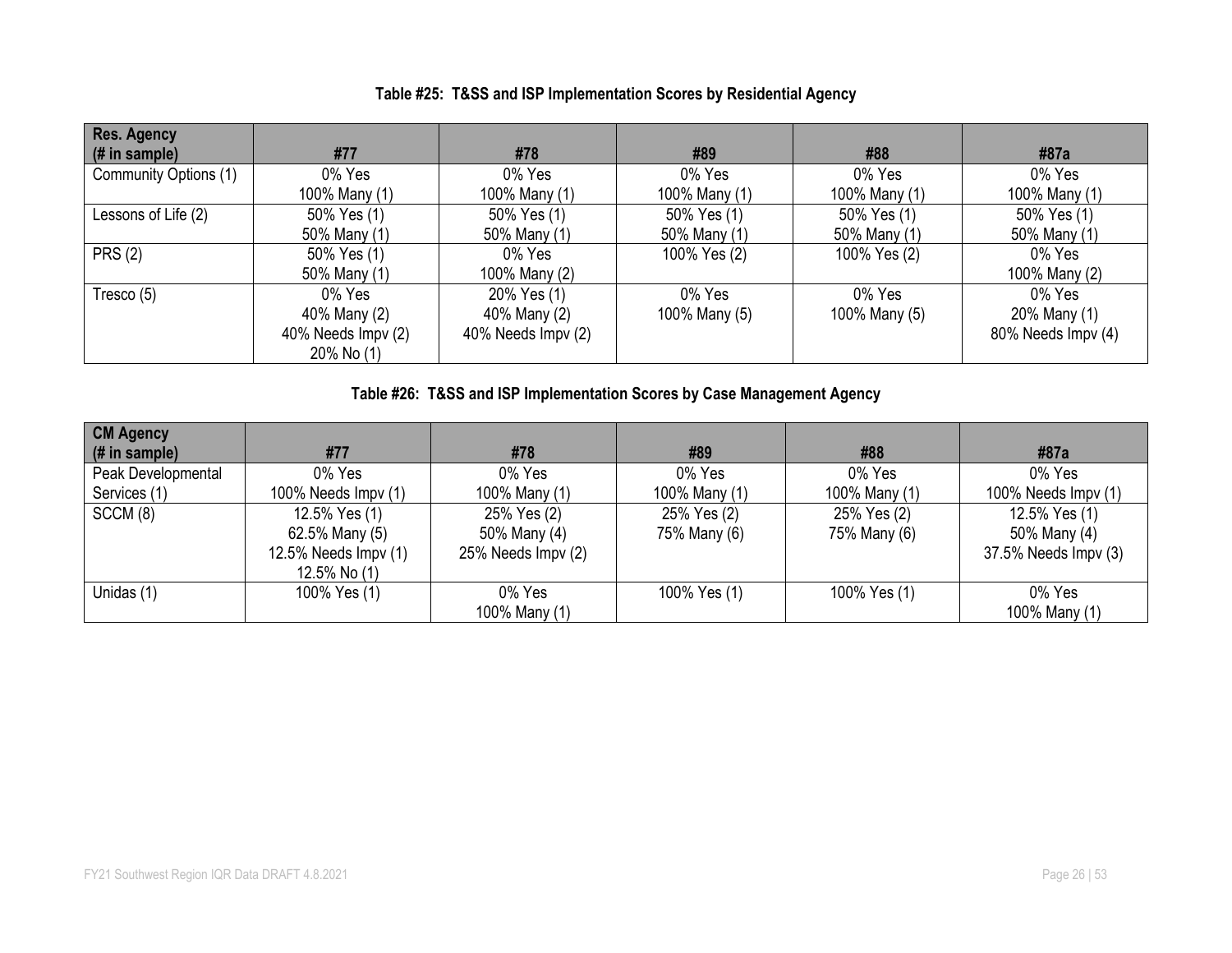As evidenced above, the different components of each person's ISP are evaluated. Based on that analysis, an overview of the adequacy of ISP content as well as implementation and effectiveness of the ISP can be determined. There are multiple questions in the FY21 IQR protocol that probe these items, and the level of intensity of services that individuals in the review receive.

Question #65: Does my ISP contain current and accurate information?

Question #124: Overall, has the IDT process been adequate for assessing, planning, implementing and monitoring of services for this person?

Question #85: Overall, is the ISP adequate to meet the person's needs?

Question #161: Does the person receive services and supports recommended in the ISP?

Question #87b: Are current services adequate to meet the person's needs?

Question #164: Is the total program of the level of intensity adequate to meet this person's needs?

![](_page_26_Figure_7.jpeg)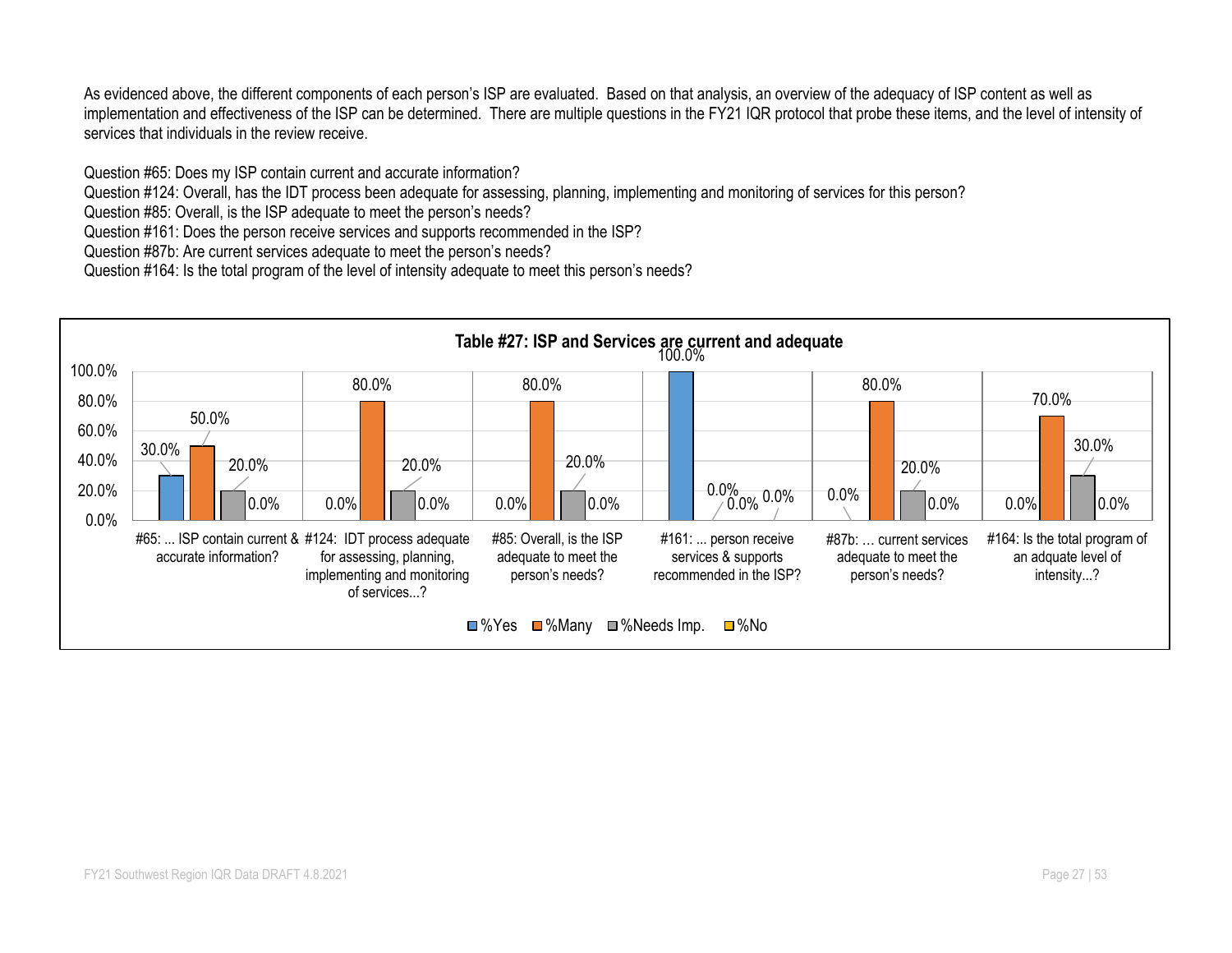| Res. Agency         |                    |                    |                    |              |                    |                    |
|---------------------|--------------------|--------------------|--------------------|--------------|--------------------|--------------------|
| $($ # in sample $)$ | #65                | #124               | #85                | #161         | #87b               | #164               |
| Community           | 0% Yes             | 0% Yes             | 0% Yes             | 100% Yes (1) | 0% Yes             | 0% Yes             |
| Options (1)         | 100% Many (1)      | 100% Many (1)      | 100% Many (1)      |              | 100% Many (1)      | 100% Many (1)      |
| Lessons of Life (2) | 0% Yes             | 0% Yes             | 0% Yes             | 100% Yes (2) | 0% Yes             | 0% Yes             |
|                     | 50% Many (1)       | 100% Many (2)      | 100% Many (2)      |              | 100% Many (2)      | 100% Many (2)      |
|                     | 50% Needs Impv (1) |                    |                    |              |                    |                    |
| <b>PRS (2)</b>      | 50% Yes (1)        | 0% Yes             | 0% Yes             | 100% Yes (2) | 0% Yes             | 0% Yes             |
|                     | 50% Many (1)       | 100% Many (2)      | 100% Many (2)      |              | 100% Many (2)      | 100% Many (2)      |
| Tresco (5)          | 40% Yes (2)        | 0% Yes             | 0% Yes             | 100% Yes (5) | 0% Yes             | 0% Yes             |
|                     | 40% Many (2)       | 60% Many (3)       | 60% Many (3)       |              | 60% Many (3)       | 40% Many (2)       |
|                     | 20% Needs Impv (1) | 40% Needs Impy (2) | 40% Needs Impv (2) |              | 40% Needs Impv (2) | 60% Needs Impv (3) |

## **Table #28: ISP Content and Adequacy Scores, by Residential Agency**

**Table #29: ISP Content and Adequacy Scores, by Case Management Agency**

|                  | Question           |                     |                    |              |                    |                  |  |  |
|------------------|--------------------|---------------------|--------------------|--------------|--------------------|------------------|--|--|
| <b>CM Agency</b> |                    |                     |                    |              |                    |                  |  |  |
| $#$ in sample)   | #65                | #124                | #85                | #161         | #87b               | #164             |  |  |
| Peak             | 100% Yes (1)       | 0% Yes              | 0% Yes             | 100% Yes (1) | 0% Yes             | 0% Yes           |  |  |
| Developmental    |                    | 100% Needs Impv (1) | 100% Many (1)      |              | 100% Many (1)      | 100% Many (1)    |  |  |
| Services (1)     |                    |                     |                    |              |                    |                  |  |  |
| SCCM(8)          | 25% Yes (2)        | 0% Yes              | 0% Yes             | 100% Yes (8) | 0% Yes             | 0% Yes           |  |  |
|                  | 50% Many (4)       | 87.5% Many (7)      | 75% Many (6)       |              | 75% Many (6)       | 62.5% Many (5)   |  |  |
|                  | 25% Needs Impv (2) | 12.5% Needs Impv    | 25% Needs Impv (2) |              | 25% Needs Impv (2) | 37.5% Needs Impv |  |  |
|                  |                    |                     |                    |              |                    | (3)              |  |  |
| Unidas (1)       | 0% Yes             | 0% Yes              | 0% Yes             | 100% Yes (1) | 0% Yes             | 0% Yes           |  |  |
|                  | 100% Many (1)      | 100% Many (1)       | 100% Many (1)      |              | 100% Many (1)      | 100% Many (1)    |  |  |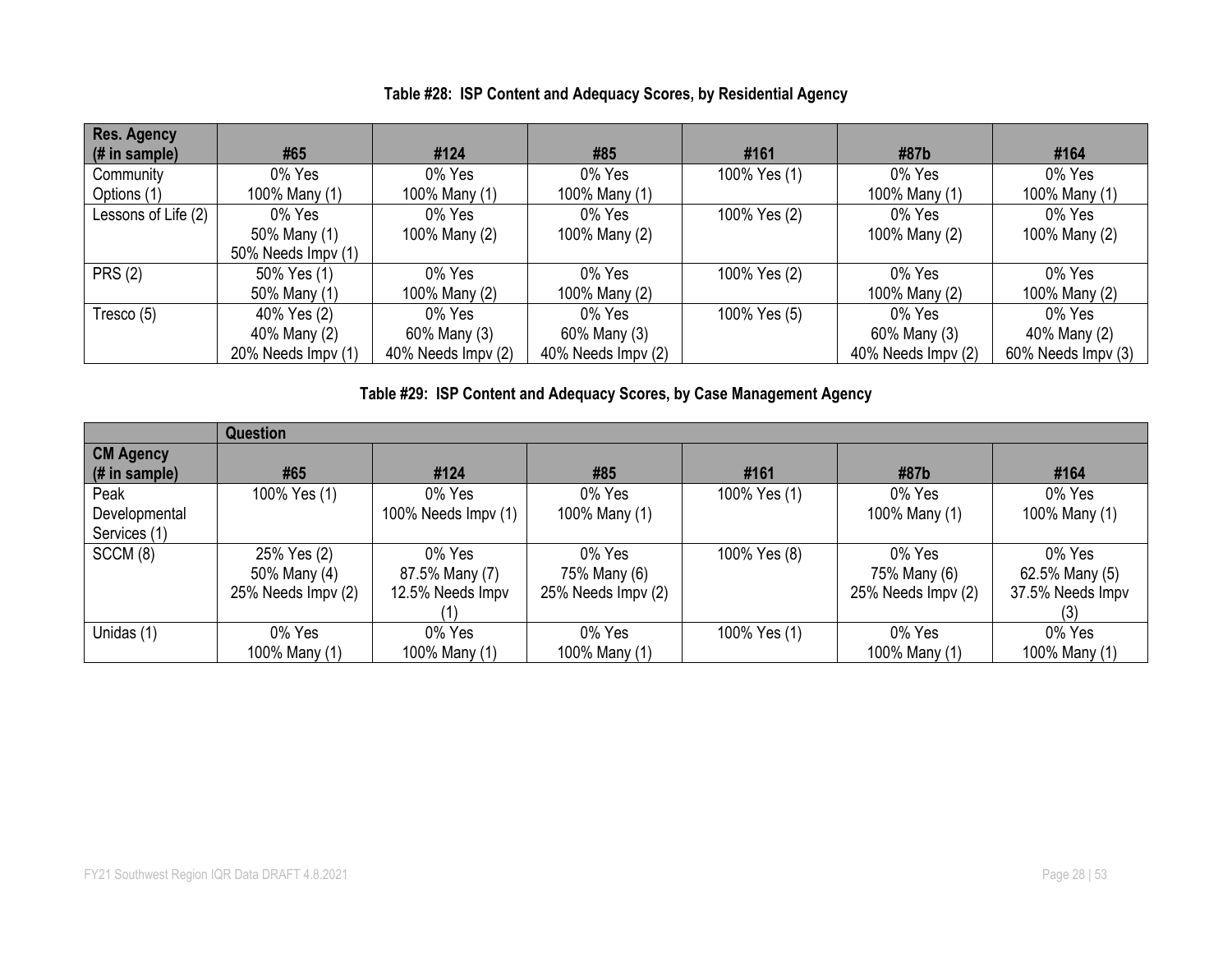#### **G. Case Management**

Case Management services are intended to be person-centered and are key to enabling people to pursue their desired life outcomes while gaining greater independence and access to needed services and supports. The region scored well on two questions, "does the case manager know the person" and "is the Case Manager available to the person" as pictured below. The tables below detail the related findings.

Question #24: Does the case manager "know" the person?

Question #25: Does the case manager understand his/her role/job?

Question #26: Is the case manager available to the person?

Question #27: Was the case manager able to describe the person's health related needs?

![](_page_28_Figure_6.jpeg)

**Table #31: Case Management Scores, by Case Management Agency**

| <b>CM Agency</b>   |                |                     |               |                    |
|--------------------|----------------|---------------------|---------------|--------------------|
| (# in sample)      | #24            | #25                 | #26           | #27                |
| Peak Developmental | 0% Yes         | 0% Yes              | 100% Yes (1)  | 0% Yes             |
| Services (1)       | 100% Many (1)  | 100% Needs Impv (1) |               | 100% Many (1)      |
| SCCM (8)           | 87.5% Yes (7)  | 12.5% Yes (1)       | 100% Yes (8)  | 62.5% Yes (5)      |
|                    | 12.5% Many (1) | 87.5% Many (7)      |               | 12.5% Many (1)     |
|                    |                |                     |               | 25% Needs Impv (2) |
| Unidas (1)         | 100% Yes (1)   | 0% Yes              | 0% Yes        | 100% Yes (1)       |
|                    |                | 100% Many (1)       | 100% Many (1) |                    |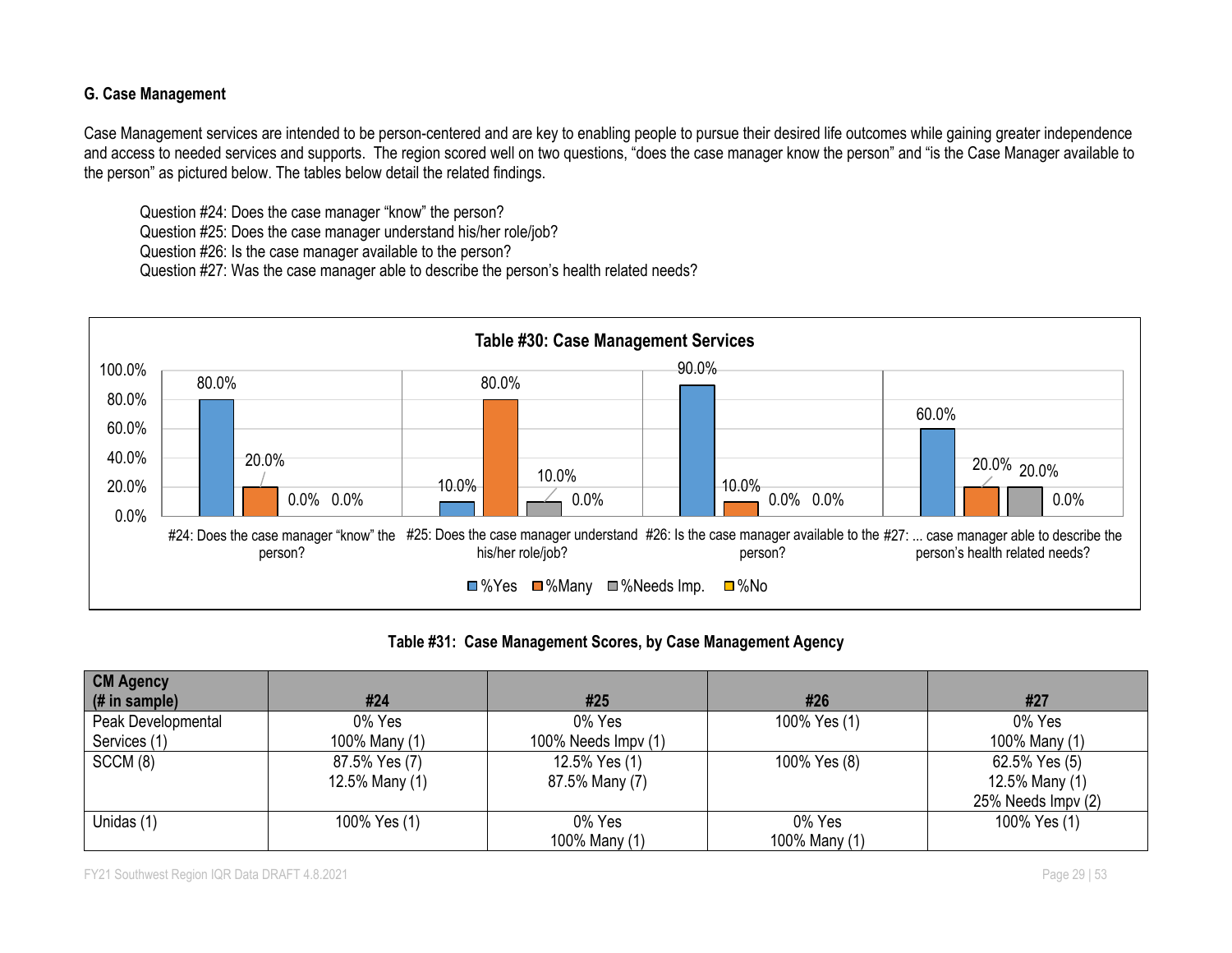Other important questions related to Case Management include:

Question #28: Does the case manager have an appropriate expectation of growth for this person?

Question #29: Does the case management record contain documentation that the case manager is monitoring and tracking the delivery of services as outlined in the ISP? Question #30: Does the case manager provide case management services at the level needed by this person?

![](_page_29_Figure_3.jpeg)

**Table #33: Case Management Scores, by Case Management Agency**

| <b>CM Agency</b>            |              |                      |                      |
|-----------------------------|--------------|----------------------|----------------------|
| (# in sample)               | #28          | #29                  | #30                  |
| Peak Developmental Services | 100% Yes (1) | 0% Yes               | 0% Yes               |
|                             |              | 100% Many (1)        | 100% Needs Impv (1)  |
| SCCM(8)                     | 100% Yes (8) | 12.5% Yes (1)        | 0% Yes               |
|                             |              | 75% Many (6)         | 87.5% Many (7)       |
|                             |              | 12.5% Needs Impv (1) | 12.5% Needs Impv (1) |
| Unidas (1)                  | 100% Yes (1) | 100% Yes (1)         | 0% Yes               |
|                             |              |                      | 100% Many (1)        |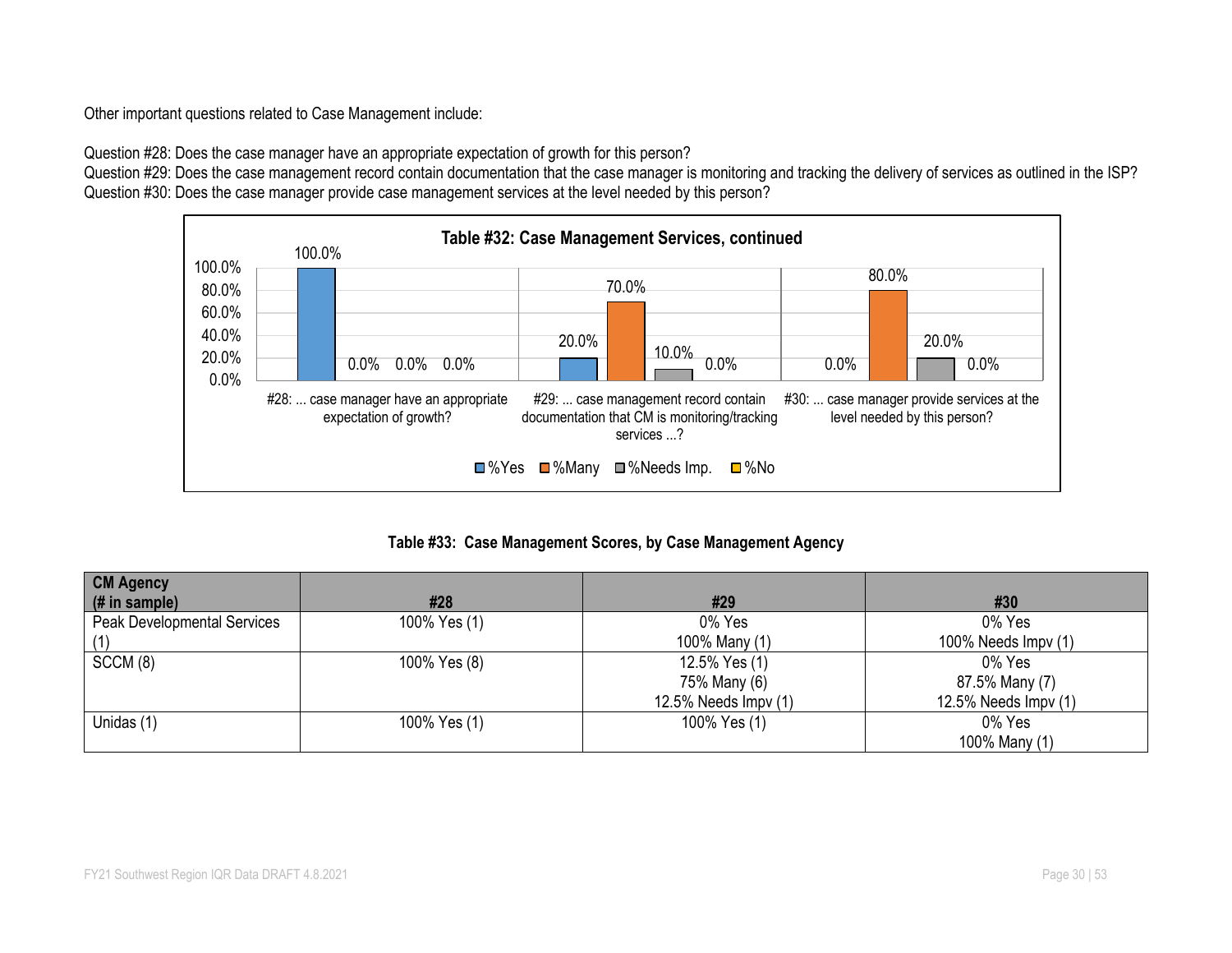#### **H. Supported Employment**

Access to competitive integrated employment enables an individual to engage in community life, increase personal resources, improve self-sufficiency and contribute back to the community. The 2018 Waiver Standards emphasize that, "employment should be the first consideration. If someone does not choose employment, the decision should be based on informed choice". Making an informed choice about employment is an individualized process. All people have unique histories and backgrounds, which means that some people may have limited experiences and will require more information to make a decision about employment while others may have a rich and varied employment history and can make an informed choice based on that history.

There are multiple components that make up the process of ensuring Informed Choice. These are probed as part of the Individual Quality Review, and detailed in the tables below. As the 2018 DD Waiver Standards emphasize,

2018 DD Waiver Standards Chapter 4.5… "Person-centered practice must include informed choice. Informed choice is when a person makes a decision based on a solid understanding of all available options and consequences of how that choice will impact his/her life. Options are developed through a partnership with the person and knowledgeable supports, including team members and nonpaid supports who empower the person to make informed choices. Informed choice is critical in PCP and can move the lives of people with I/DD forward."

Informed choice generally includes the following information from 2018 DD Waiver Standards Chapter 4.5 and 6.6.3.4:

- 1. *Assessment:* The first step in making an informed choice about employment starts with the assessment process.
- 2. *Information: …* discussing with the person/guardian what was learned through the assessment (4.5) is also expected and helpful. In addition, providing information about different work options and resources available to the person in a way that is understandable by the person is important.
- 3. *Experience:* If a person has no volunteer or work history, then the individual and guardian should consider trying new discovery experiences in the community to determine interests, skills, abilities, and needs. Opportunity for Trial Work or Volunteering: … providing the individual with access to job exploration activities including volunteer work and/or trial work opportunities, if the individual and guardian are interested, is key.
- 4. *Identification of barriers:* considering potential impact on the person's life, health and safety and creating strategies to address any related issues that may arise.

The IQR Questions related to these four Informed Choice areas and the results follow.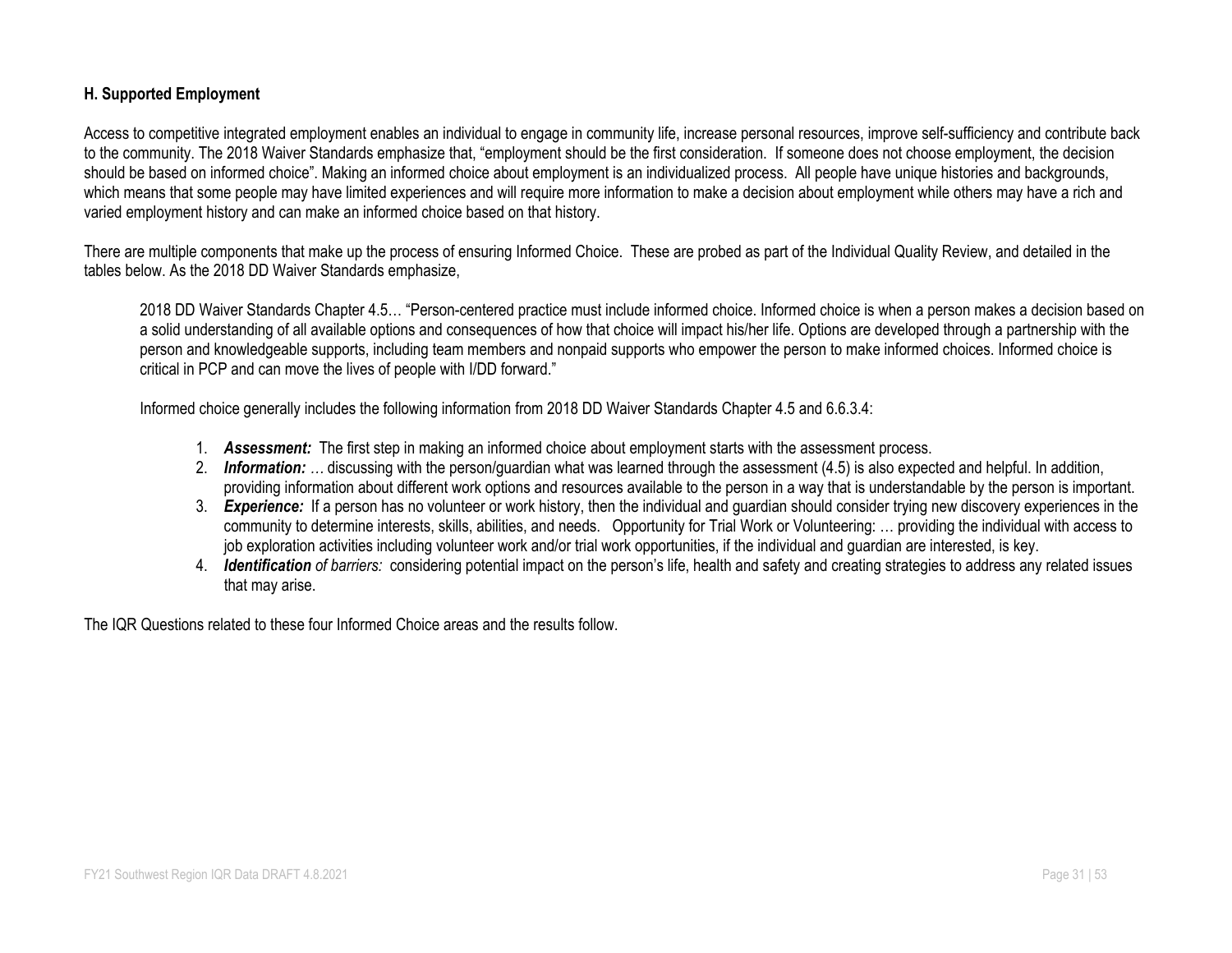#### **1. Components of Informed Choice: Assessment**

Question #125. Does (Name) have a current Person-Centered Assessment?

Question #126. Did this assessment address vocational interests, abilities and needs?

Question #127. Did the individual participate personally in the Person-Centered Assessment?

Question #128. Did the Guardian participate in the Person-Centered Assessment?

Question #129. Is the individual engaged in the Informed Choice Project? *Note: This question was answered N/A by all surveyors as this project no longer exists.*

![](_page_31_Figure_6.jpeg)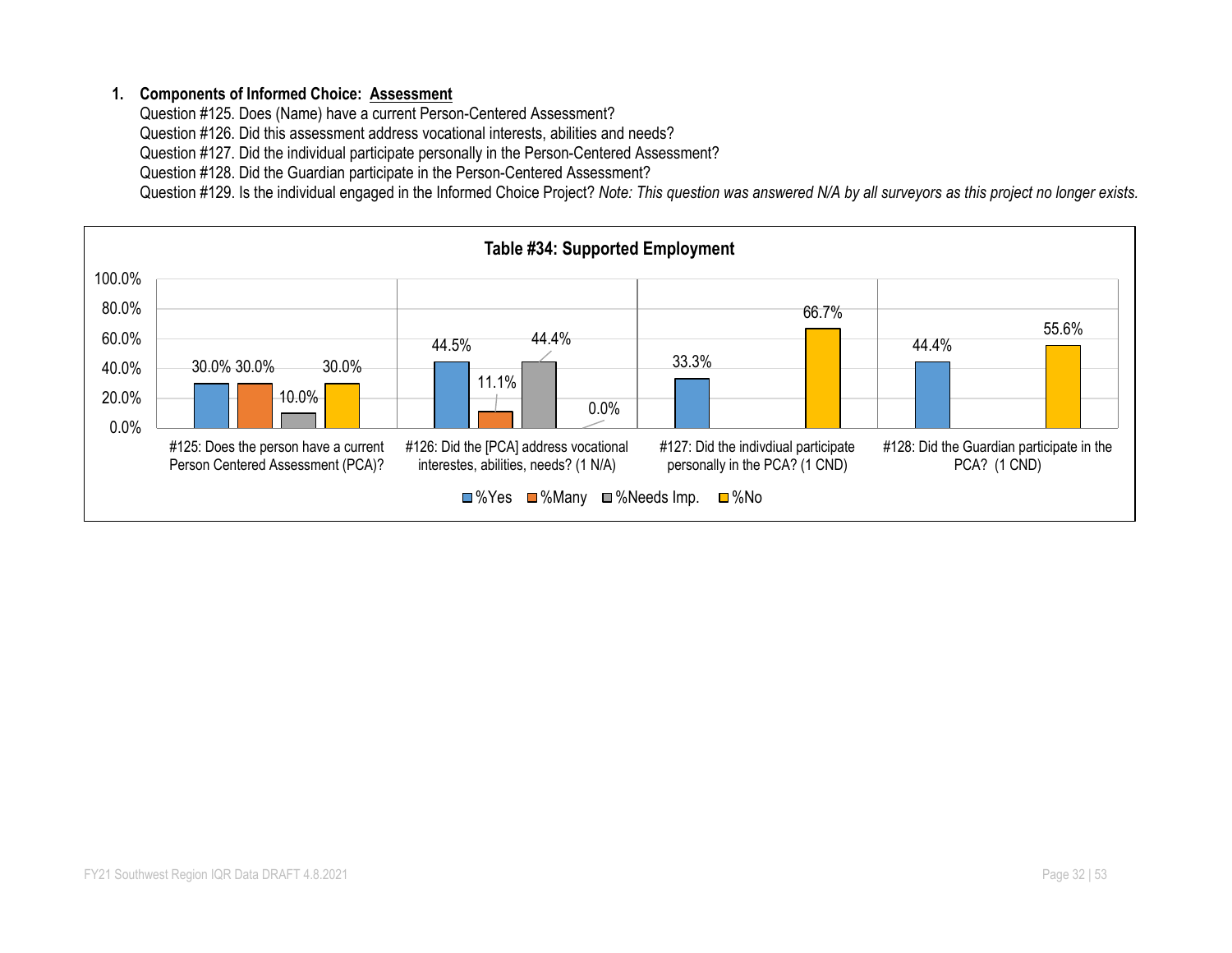| <b>Res. Agency</b><br>(# in sample) | #125                                                | #126                                      | #127                                 | #128                                 |
|-------------------------------------|-----------------------------------------------------|-------------------------------------------|--------------------------------------|--------------------------------------|
| Community Options (1)               | 100% Yes (1)                                        | 100% Yes (1)                              | 100% Yes (1)                         | 100% Yes (1)                         |
| Lessons of Life (2)                 | 0% Yes<br>50% Many (1)<br>50% No (1)                | 50% Yes (1)<br>50% No (1)                 | 0% Yes<br>100% No (2)                | 50% Yes (1)<br>50% No (1)            |
| <b>PRS (2)</b>                      | 0% Yes<br>50% Many (1)<br>50% Needs Impv (1)        | 0% Yes<br>100% No (1)<br>(1 N/A)          | 0% Yes<br>100% No (2)                | 0% Yes<br>100% No (2)                |
| Tresco $(5)$                        | 0% Yes<br>40% Yes (2)<br>20% Many (1)<br>40% No (2) | 40% Yes (2)<br>20% Many (1)<br>40% No (2) | 50% Yes (2)<br>50% No (2)<br>(1 N/A) | 50% Yes (2)<br>50% No (2)<br>(1 N/A) |

#### **Table #35: Supported Employment Scores by Provider Agency**

## **Table #36: Supported Employment Scores by Case Management Agency**

| <b>CM Agency</b>                |                      |               |               |               |
|---------------------------------|----------------------|---------------|---------------|---------------|
| $(H \in \mathbb{R})$ in sample) | #125                 | #126          | #127          | #128          |
| Peak Developmental              | 100% Yes (1)         | 0% Yes        | 100% Yes (1)  | 100% Yes (1)  |
| Services (1)                    |                      | 100% Many (1) |               |               |
| SCCM(8)                         | 25% Yes (2)          | 50% Yes (4)   | 28.6% Yes (2) | 42.9% Yes (3) |
|                                 | 25% Many (2)         | 50% No (4)    | 71.4% No (5)  | 57.1% No (4)  |
|                                 | 12.5% Needs Impv (1) |               | (1 N/A)       | (1 N/A)       |
|                                 | 37.5% No (3)         |               |               |               |
| Unidas (1)                      | 0% Yes               | (1 N/A)       | 0% Yes        | 0% Yes        |
|                                 | 100% Many (1)        |               | 100% No (1)   | 100% No (1)   |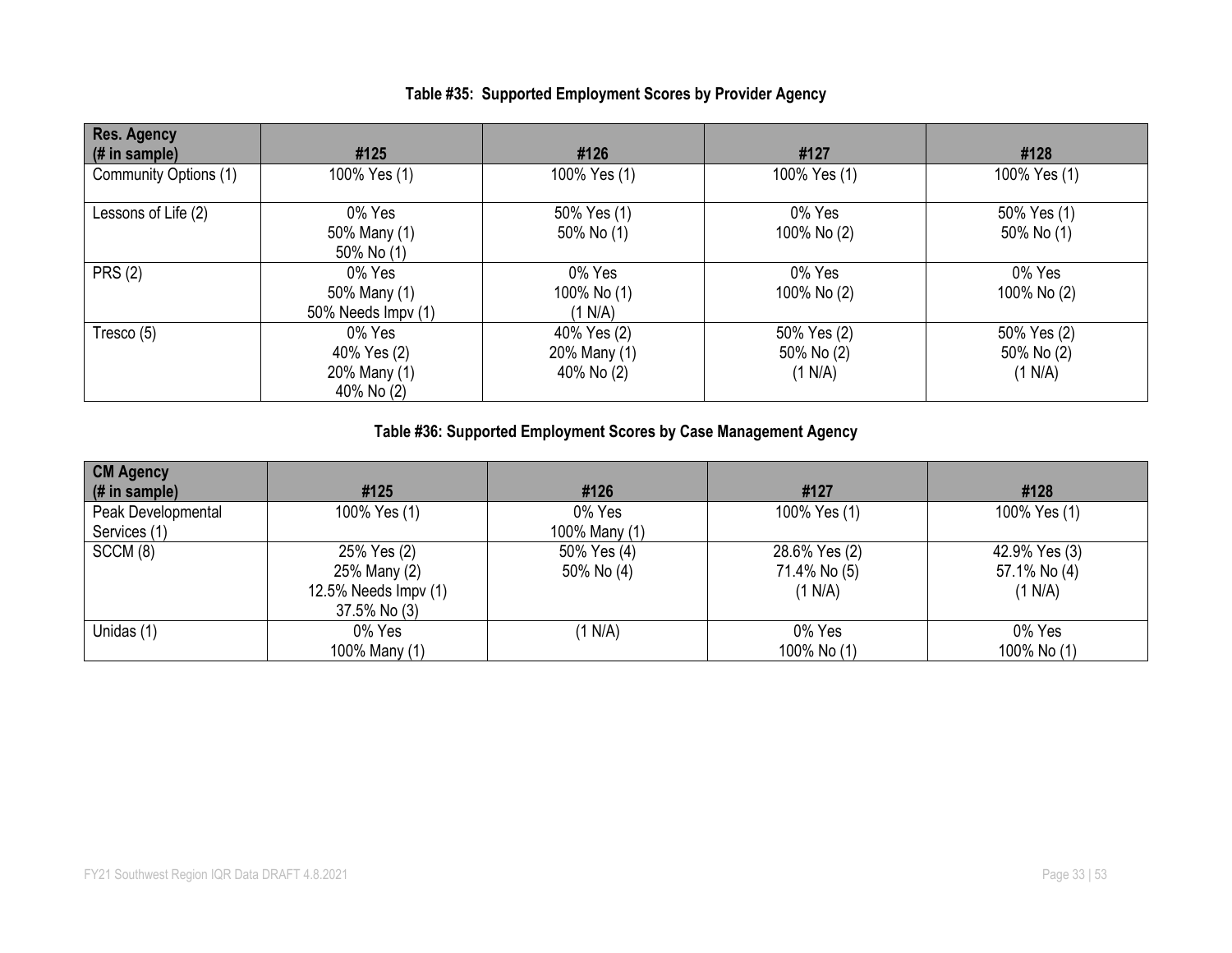#### **2. Components of Informed Choice: Information and Experience**

Question #130. Has the individual been offered the opportunity to participate in work or job exploration including volunteer work and/or trial work opportunities? Question #131. If #130 is Yes, are these new experiences clearly documented in the ISP Work, Education and/or Volunteer History section? Question #132. If #130 is No, is the individual trying new discovery experiences in the community to determine interests, abilities, skills and needs? Question #133. Has the Guardian had the opportunity to gain information on how the individual responded during job exploration activities such as volunteering and/or trial work experiences?

Question #134. Has the individual received information regarding the range of employment options available to him/her?

Question #135. Has the Guardian received information regarding the range of employment options available for the individual?

![](_page_33_Figure_4.jpeg)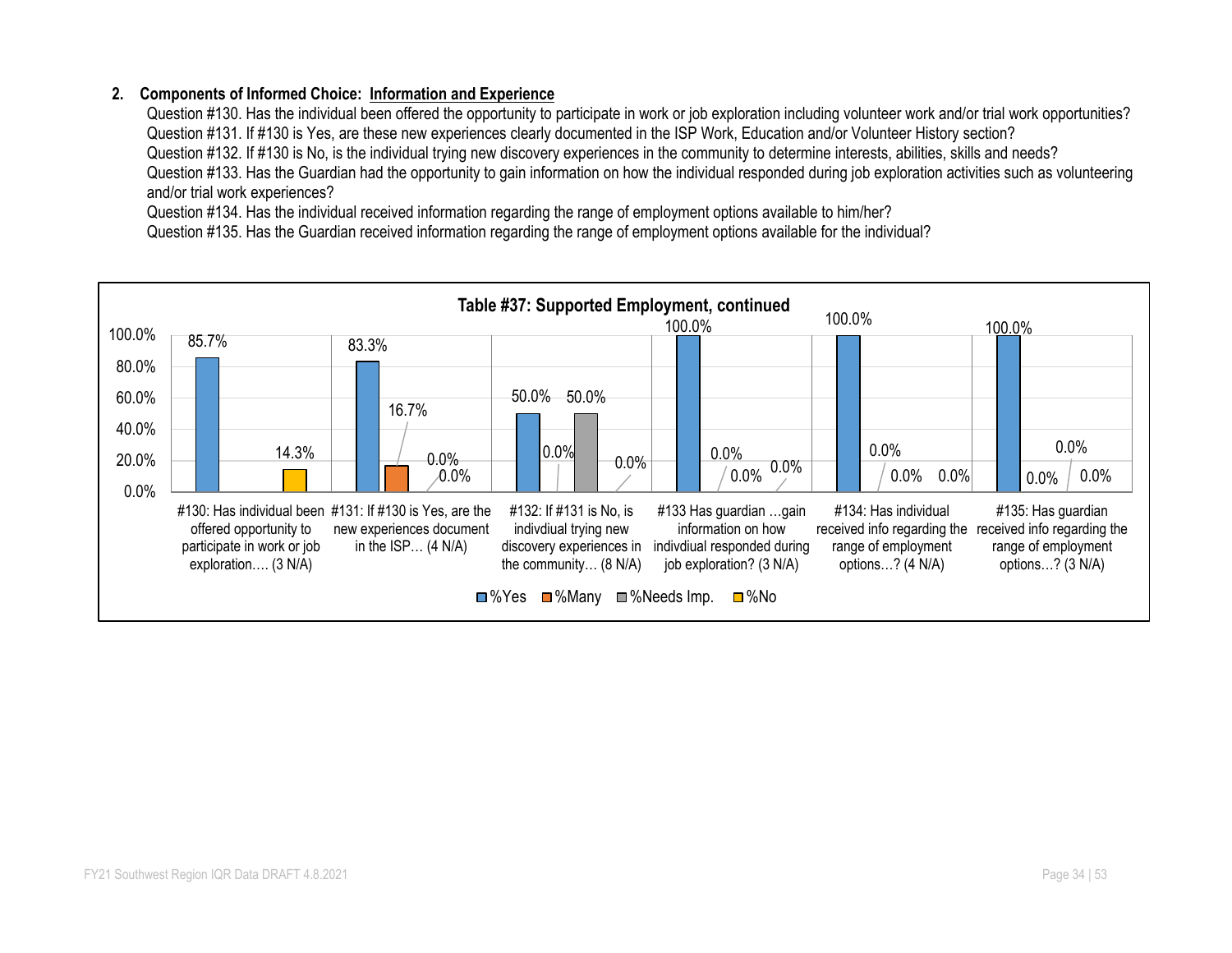| <b>Res. Agency</b><br>$#$ in sample) | #130         | #131         | #132                | #133         | #134         | #135         |
|--------------------------------------|--------------|--------------|---------------------|--------------|--------------|--------------|
| Community                            | 100% Yes (1) | 100% Yes (1) | (1 N/A)             | 100% Yes (1) | 100% Yes (1) | 100% Yes (1) |
| Options (1)                          |              |              |                     |              |              |              |
| Lessons of Life                      | 100% Yes (1) | 100% Yes (1) | (2 N/A)             | 100% Yes (1) | 100% Yes (1) | 100% Yes (1) |
| (2)                                  | '1 N/A)      | (1 N/A)      |                     | (1 N/A)      | (1 N/A)      | (1 N/A)      |
| <b>PRS (2)</b>                       | 0% Yes       | (2 N/A)      | 0% Yes              | 100% Yes (1) | 100% Yes (1) | 100% Yes (1) |
|                                      | 100% No (1)  |              | 100% Needs Impv (1) | (1 N/A)      | (1 N/A)      | (1 N/A)      |
|                                      | (1 N/A)      |              | (1 N/A)             |              |              |              |
| Tresco (5)                           | 100% Yes (4) | 75% Yes (3)  | 100% Yes (1)        | 100% Yes (4) | 100% Yes (3) | 100% Yes (4) |
|                                      | (1 N/A)      | 25% Many (1) | (4 N/A)             | (1 N/A)      | (2 N/A)      | (1 N/A)      |
|                                      |              | (1 N/A)      |                     |              |              |              |

## **Table #38: Supported Employment Scores by Provider Agency**

**Table #39: Supported Employment Scores by Case Management Agency**

| <b>CM Agency</b> |               |              |                    |              |              |              |
|------------------|---------------|--------------|--------------------|--------------|--------------|--------------|
| (# in sample)    | #130          | #131         | #132               | #133         | #134         | #135         |
| Peak             | 100% Yes (1)  | 100% Yes (1) | (1 N/A)            | 100% Yes (1) | 100% Yes (1) | 100% Yes (1) |
| Developmental    |               |              |                    |              |              |              |
| Services (1)     |               |              |                    |              |              |              |
| SCCM (8)         | 83.3% Yes (5) | 80% Yes (4)  | 50% Yes (1)        | 100% Yes (6) | 100% Yes (5) | 100% Yes (6) |
|                  | 16.7% No (1)  | 20% Many (1) | 50% Needs Impv (1) | (2 N/A)      | (3 N/A)      | (2 N/A)      |
|                  | (2 N/A)       | (3 N/A)      | (6 N/A)            |              |              |              |
| Unidas (1)       | I N/A)        | 1 N/A)       | (1 N/A)            | (1 N/A)      | (1 N/A)      | (1 N/A)      |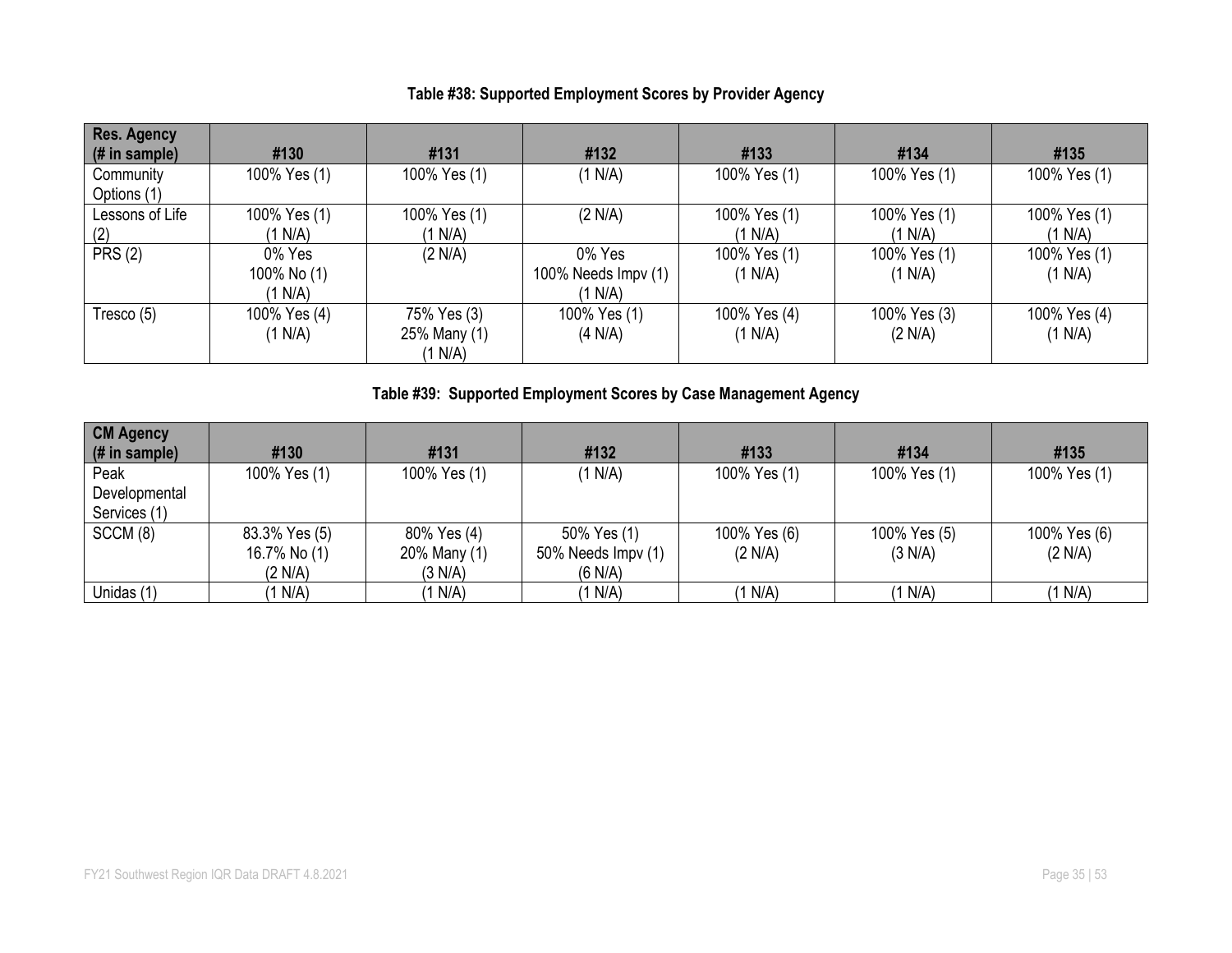#### **3. Components of Informed Choice: Identification of Employment Barriers/Issues.**

Question #136. If there are barriers to employment, has the Team, including the individual, addressed how to overcome those barriers to employment and integrating clinical info, AT, & therapies as necessary...?

Question #137. If there are barriers to employment, has the Team addressed with the Guardian how to overcome those barriers to employment and integrating clinical info, AT, & therapies as necessary...?

Question #138. Has the individual participated in work or volunteer activities during the past year?

Question #139. Has the individual identified what type of work or volunteer activities he/she would like to do?

![](_page_35_Figure_5.jpeg)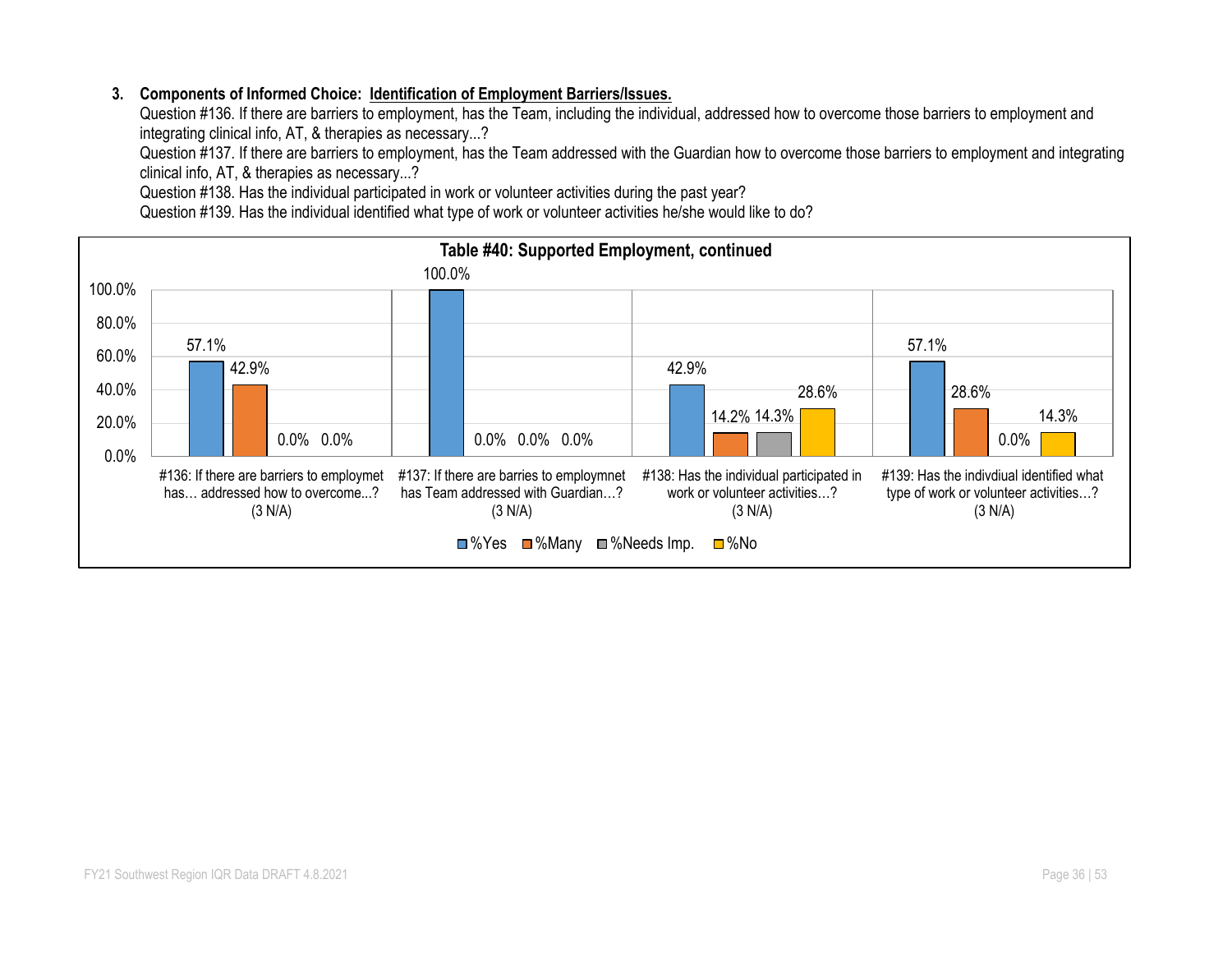| <b>Res. Agency</b><br>$#$ in sample) | #136                                   | #137                    | #138                                                         | #139                                   |
|--------------------------------------|----------------------------------------|-------------------------|--------------------------------------------------------------|----------------------------------------|
| Community Options (1)                | 0% Yes<br>100% Many (1)                | 100% Yes (1)            | 100% Yes (1)                                                 | 100% Yes (1)                           |
| Lessons of Life (2)                  | 100% Yes (1)<br>(1 N/A)                | 100% Yes (1)<br>(1 N/A) | 0% Yes<br>100% No (1)<br>(1 N/A)                             | 100% Yes (1)<br>(1 N/A)                |
| <b>PRS (2)</b>                       | 100% Yes (1)<br>(1 N/A)                | 100% Yes (1)<br>(1 N/A) | 0% Yes<br>100% No (1)<br>(1 N/A)                             | 0% Yes<br>100% No (1)<br>(1 N/A)       |
| Tresco (5)                           | 50% Yes (2)<br>50% Many (2)<br>(1 N/A) | 100% Yes (4)<br>(1 N/A) | 50% Yes (2)<br>25% Many (1)<br>25% Needs Impv (1)<br>(1 N/A) | 50% Yes (2)<br>50% Many (2)<br>(1 N/A) |

### **Table #41: Supported Employment Scores by Provider Agency**

## **Table #42: Supported Employment Scores by Case Management Agency**

| <b>CM Agency</b>   |                |              |                      |                |
|--------------------|----------------|--------------|----------------------|----------------|
| (# in sample)      | #136           | #137         | #138                 | #139           |
| Peak Developmental | 0% Yes         | 100% Yes (1) | 0% Yes               | 0% Yes         |
| Services (1)       | 100% Many (1)  |              | 100% Many (1)        | 100% Many (1)  |
| SCCM (8)           | 66.7% Yes (4)  | 100% Yes (6) | 50% Yes (3)          | 66.6% Yes (4)  |
|                    | 33.3% Many (2) | (2 N/A)      | 16.7% Needs Impv (1) | 16.7% Many (1) |
|                    | (2 N/A)        |              | 33.3% No (2)         | 16.7% No (1)   |
|                    |                |              | (2 N/A)              | (2 N/A)        |
| Unidas (1)         | (1 N/A)        | 1 N/A        | (1 N/A)              | (1 N/A)        |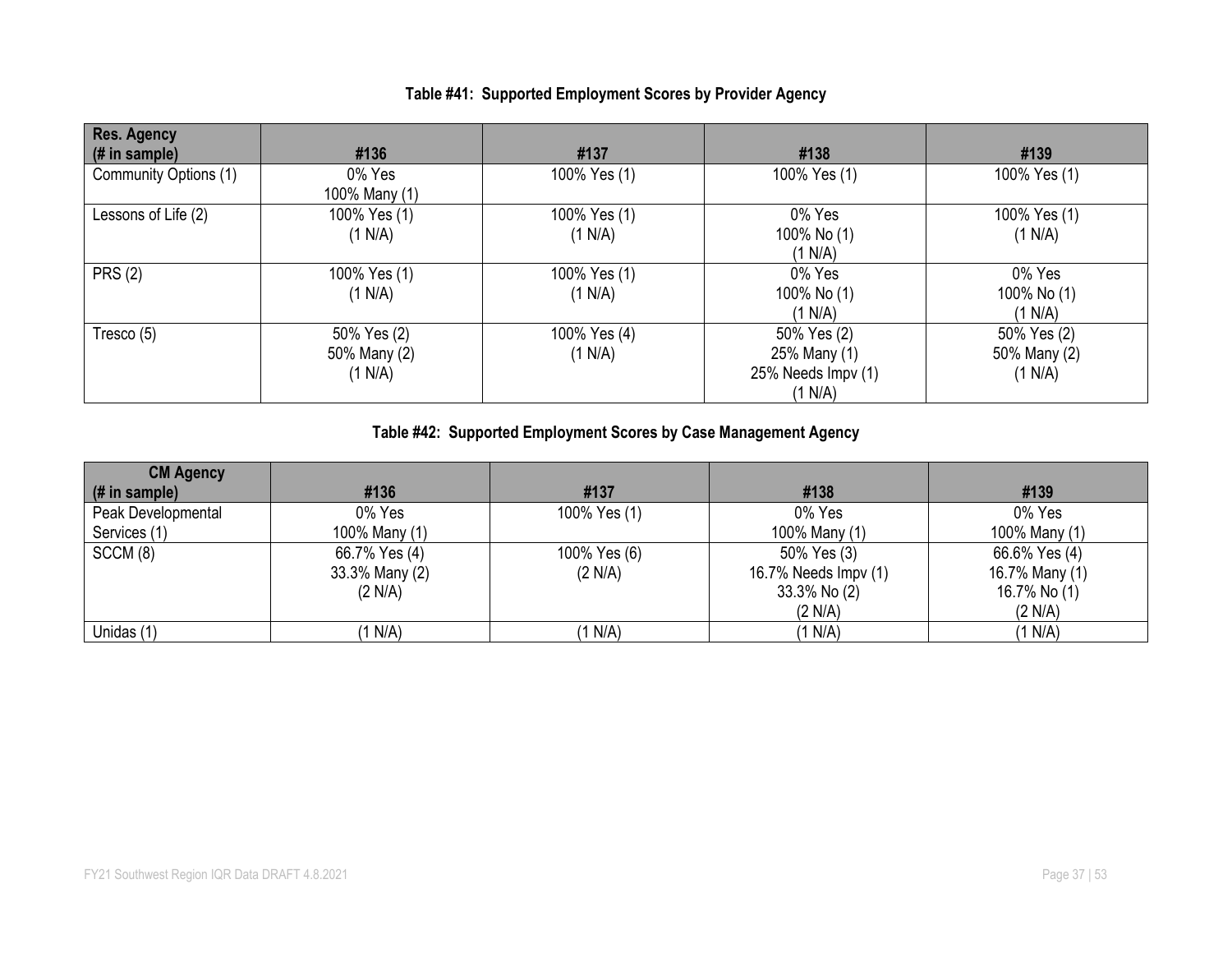#### **4. JCMs Involved in Supported Employment**

Question #140. Does the Guardian support him/her working? Question #142. Is the individual engaged in Supported Employment? Question #144. Does the person have a Career Development Plan?

![](_page_37_Figure_2.jpeg)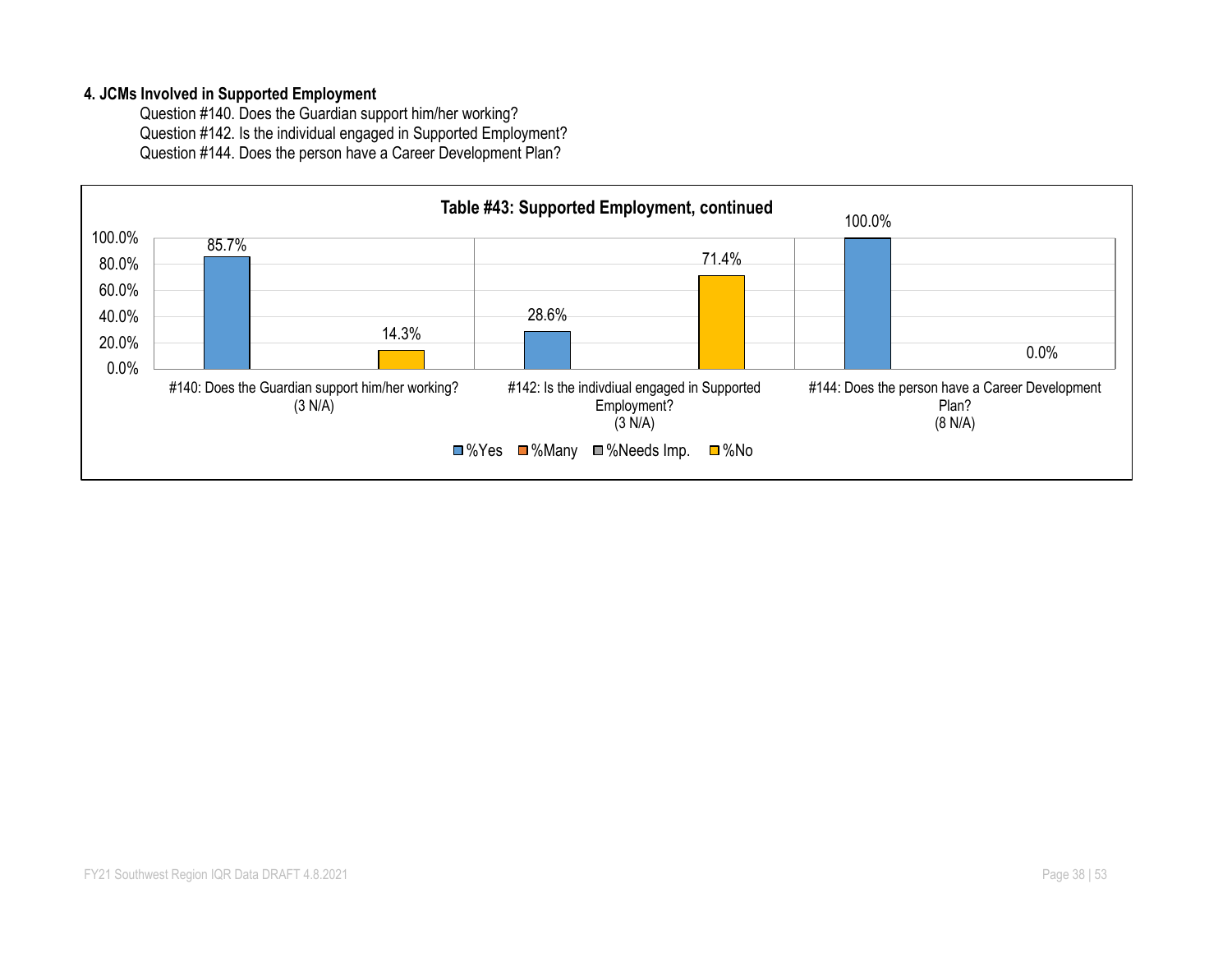### **Table #44: Supported Employment Scores by Provider Agency**

| <b>Res. Agency</b>    |              |              |              |
|-----------------------|--------------|--------------|--------------|
| (# in sample)         | #140         | #142         | #144         |
| Community Options (1) | 100% Yes (1) | 100% Yes (1) | 100% Yes (1) |
| Lessons of Life (2)   | 100% Yes (1) | 0% Yes       | (2 N/A)      |
|                       | (1 N/A)      | 100% No (1)  |              |
|                       |              | (1 N/A)      |              |
| <b>PRS (2)</b>        | 100% Yes (1) | 0% Yes       | (2 N/A)      |
|                       | (1 N/A)      | 100% No (1)  |              |
|                       |              | (1 N/A)      |              |
| Tresco (5)            | 75% Yes (3)  | 25% Yes (1)  | 100% Yes (1) |
|                       | 25% No (1)   | 75% No (3)   | (4 N/A)      |
|                       | (1 N/A)      | (1 N/A)      |              |

## **Table #45: Supported Employment Scores by Case Management Agency**

| <b>CM Agency</b>            |               |               |              |
|-----------------------------|---------------|---------------|--------------|
| (# in sample)               | #140          | #142          | #144         |
| Peak Developmental Services | 100% Yes (1)  | 0% Yes        | (1 N/A)      |
|                             |               | 100% No (1)   |              |
| SCCM(8)                     | 83.3% Yes (5) | 33.3% Yes (2) | 100% Yes (2) |
|                             | 16.7% No (1)  | 66.7% No (4)  | (6 N/A)      |
|                             | (2 N/A)       | (2 N/A)       |              |
| Unidas (1)                  | (1 N/A)       | (1 N/A)       | (1 N/A)      |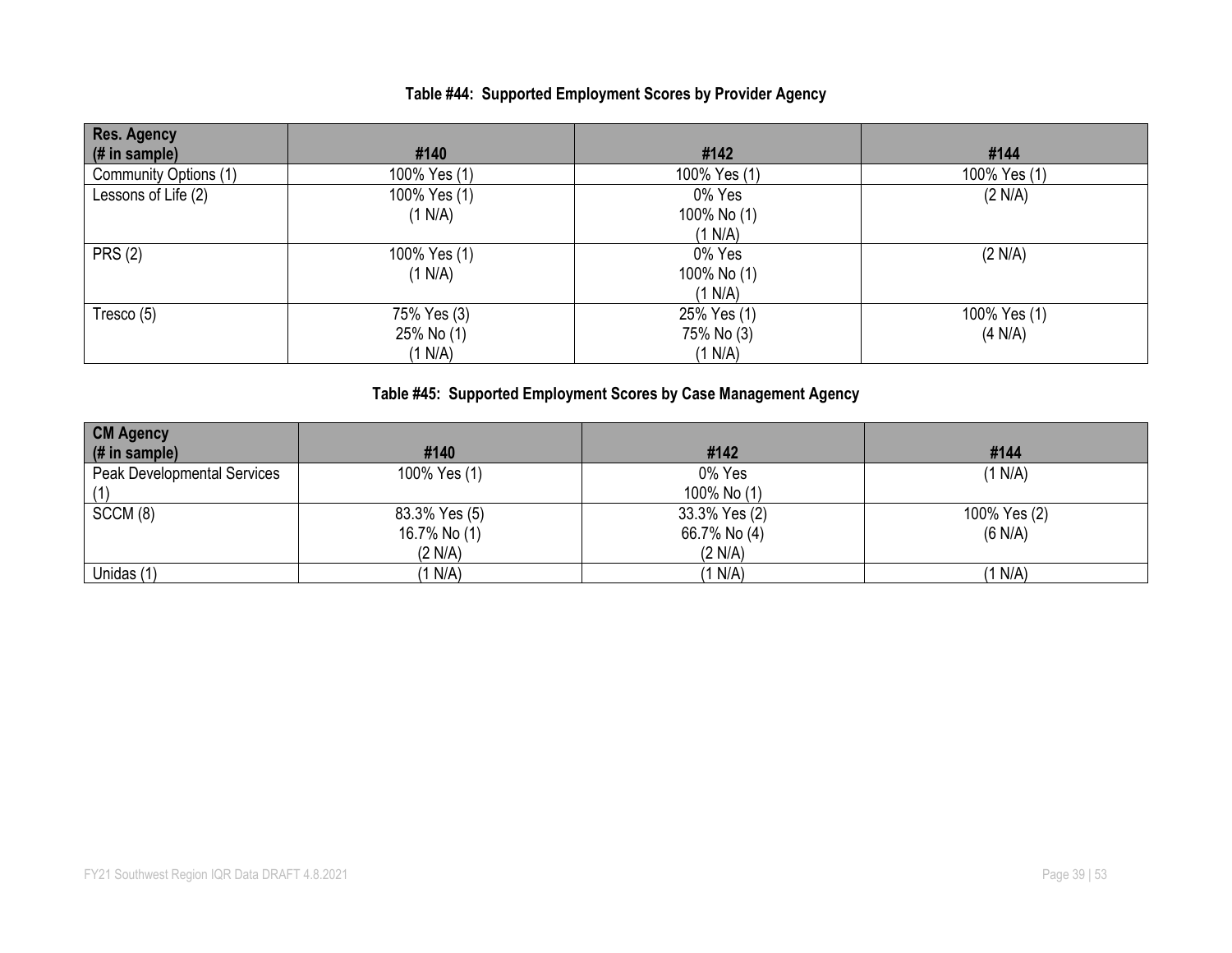#### **I. IQR Scored Protocol Questions**

Below are all of the questions in the protocol and the scores of the Southwest Region Review. The questions that are **highlighted below** are also included in the data above.

| Question                                                                                                                                                                                    | 2020<br>(sample=10)                               |
|---------------------------------------------------------------------------------------------------------------------------------------------------------------------------------------------|---------------------------------------------------|
| <b>CASE MANAGEMENT</b>                                                                                                                                                                      |                                                   |
| 24. Does the case manager "know" the person?<br>CPRQ26; '17IQR#8c, '18IQR24                                                                                                                 | 80% Yes (8)<br>20% Many (2)                       |
| 25. Does the case manager understand his/her role/job?<br>CPRQ27 '17IQR#16, '18IQR25                                                                                                        | 10% Yes (1)<br>80% Many (8)<br>10% Needs Impv (1) |
| 26. Is the case manager available to the person? CPRQ29; '17IQR#16a, '18IQR27                                                                                                               | 90% Yes (9)<br>10% Many (1)                       |
| 27. Was the case manager able to describe the person's health related needs? CPRQ30, , '18IQR28                                                                                             | 60% Yes (6)<br>20% Many (2)<br>20% Needs Impv (2) |
| 28. Does the case manager have an appropriate expectation of growth for this person? CPRQ31, '18IQR29                                                                                       | 100% Yes (10)                                     |
| 29. Does the case management record contain documentation that the case manager is monitoring and tracking the delivery of services as outlined in the ISP?<br>CPRQ32; '17IQR#16b, '18IQR30 | 20% Yes (2)<br>70% Many (7)<br>10% Needs Impv (1) |
| 30. Does the case manager provide case management services at the level needed by this person? CPRQ33; '17IQR#16c, '18IQR31                                                                 | $0\%$ Yes<br>80% Many (8)<br>20% Needs Impv (2))  |
| <b>EMPLOYMENT AND DAY</b>                                                                                                                                                                   |                                                   |
| 31. Does the direct services staff "know" the person?<br>CPRQ35; '17IQR#8a, '18IQR33                                                                                                        | 90% Yes (9)<br>10% Many (1)                       |
| 32. Does the direct service staff have input into the person's ISP? CPRQ36, '18IQR34                                                                                                        | 70% Yes (7)<br>20% Many (2)<br>10% Needs Impv (1) |
| 33. Did the direct service staff receive training on implementing this person's ISP? CPRQ37, '18IQR35                                                                                       | 30% Yes (3)<br>60% Many (6)<br>10% Needs Impv (1) |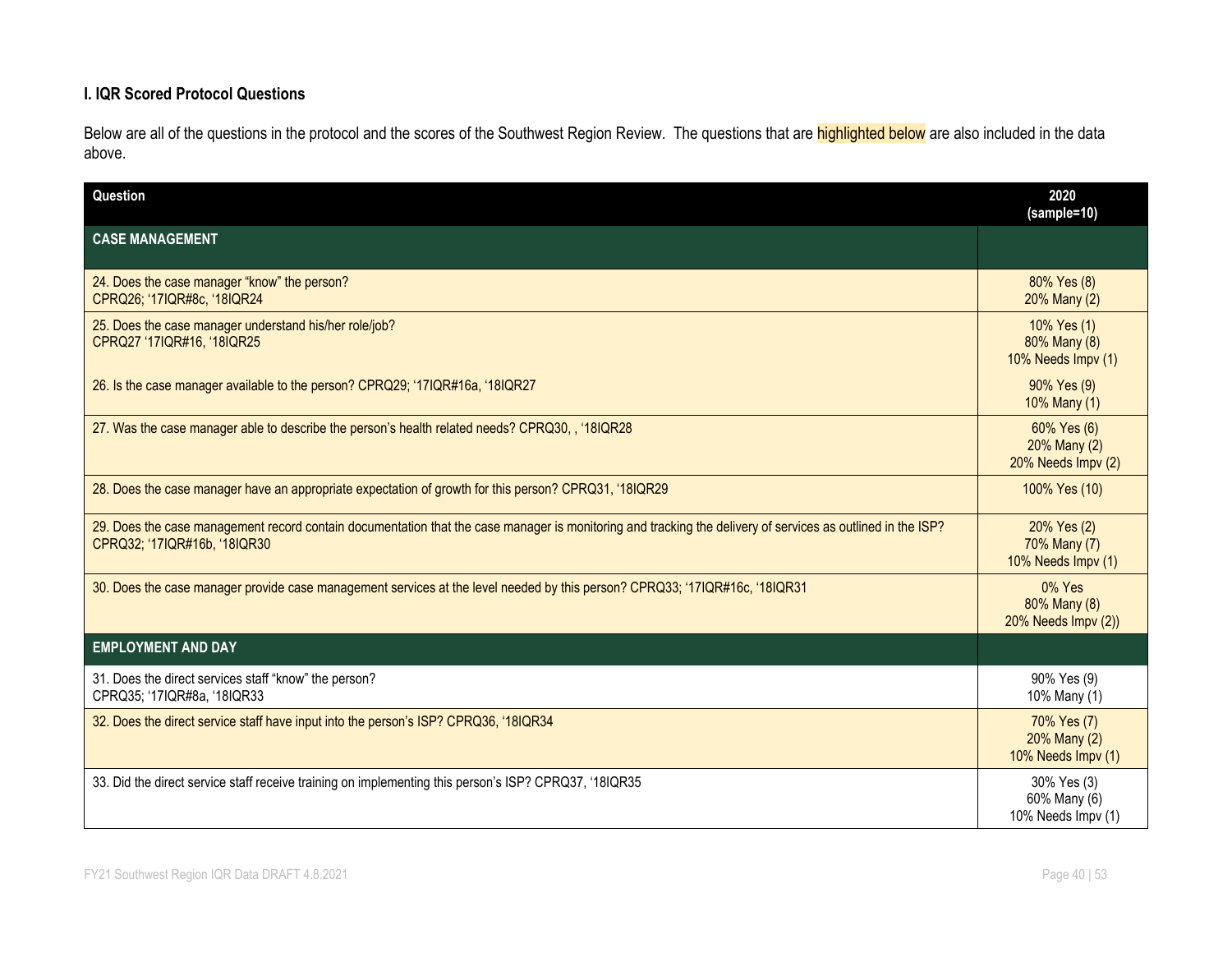| Question                                                                                                                                                                  | 2020<br>$(sample=10)$                             |
|---------------------------------------------------------------------------------------------------------------------------------------------------------------------------|---------------------------------------------------|
| 34. Was the direct service staff able to describe this person's health-related needs? CPRQ38, '18IQR36                                                                    | 0% Yes<br>90% Many (9)<br>10% Needs Impv (1)      |
| 35. Was the direct service staff able to describe his/her responsibilities in providing daily care/supports to the person? CPRQ39, '18IQR37                               | 30% Yes (3)<br>70% Many (7)                       |
| 35a. Was the direct service staff able to provide specific information regarding the person's daily activities? CPRQ39a, '18IQR37a                                        | 100% Yes (10)                                     |
| 35b. Can the direct service staff describe his/her responsibilities in implementing this person's ISP, including outcomes, action plans, and WDSIs? CPRQ39b,<br>'18IQR37b | 30% Yes (3)<br>60% Many (6)<br>10% Needs Impv (1) |
| 36. Did the direct service staff have training on the provider's complaint process and how to report abuse, neglect and exploitation? CPRQ41, '18IQR39                    | 80% Yes (8)<br>10% Many (1)<br>10% Needs Impv (1) |
| 37. Does the direct service staff have an appropriate expectation of growth for this person? CPRQ42, '18IQR40                                                             | 80% Yes (8)<br>20% Many (2)                       |
| 38. Does the person's day/work environment generally clean, free of safety hazards and conducive to the work/activity intended? CPRQ43, '18IQR41                          | $(10$ CND)                                        |
| <b>RESIDENTIAL</b>                                                                                                                                                        |                                                   |
| 39. Does the residential direct services staff "know" the person? CPRQ44; '17IQR#8b, '18IQR42                                                                             | 100% Yes (10)                                     |
| 40. Does the direct service staff have input into the person's ISP? CPRQ45, '18IQR43                                                                                      | 90% Yes (9)<br>10% Many (1)                       |
| 41. Did the direct service staff receive training on implementing this person's ISP? CPRQ46, '18IQR44                                                                     | 40% Yes (4)<br>60% Many (6)                       |
| 42. Is the residence safe for individuals (void of hazards)? CPRQ47, '18IQR45                                                                                             | 90% Yes (9)<br>10% Many (1)                       |
| 43. Was the residential direct service staff able to describe this person's health-related needs? CPRQ48, '18IQR46                                                        | 10% Yes (1)<br>80% Many (8)<br>10% Needs Impv (1) |
| 44. Was the direct service staff able to describe his/her responsibilities in providing daily care/supports to the person? CPRQ49, '18IQR47                               | 30% Yes (3)<br>70% Many (7)                       |
| 44a. Was the direct service staff able to provide specific information regarding the person's daily activities? CPRQ49a, '18IQR47a                                        | 100% Yes (10)                                     |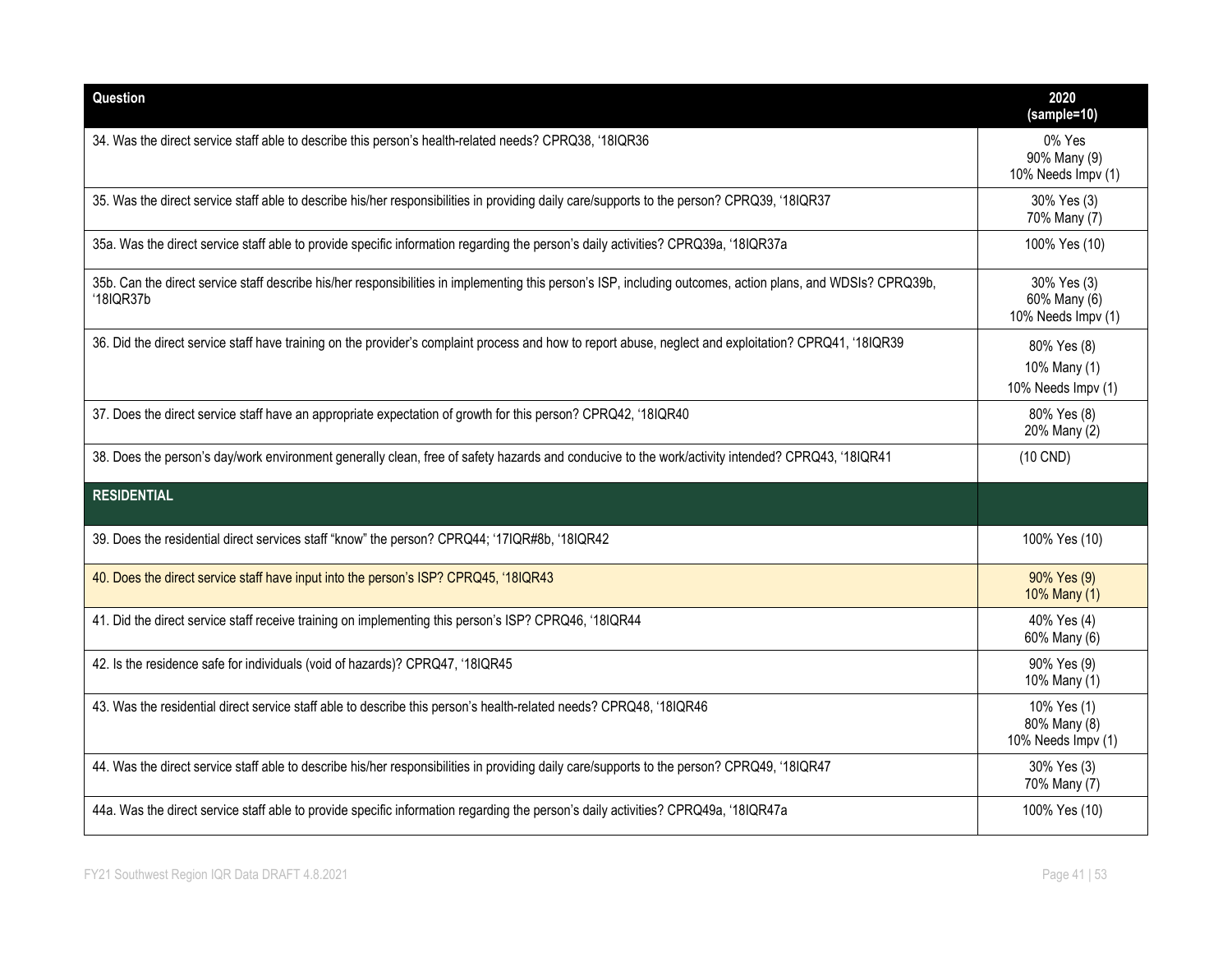| Question                                                                                                                                                                                                                                                | 2020<br>(sample=10)                               |
|---------------------------------------------------------------------------------------------------------------------------------------------------------------------------------------------------------------------------------------------------------|---------------------------------------------------|
| 44b. Can the direct service staff describe his/her responsibilities in implementing this person's ISP, including outcomes, action plans, and WDSIs? CPRQ49b,<br>'18IQR47b                                                                               | 30% Yes (3)<br>70% Many (7)                       |
| 45. Did the direct service staff have training on the provider's complaint process and how to report abuse, neglect and exploitation? CPRQ51, '18IQR49                                                                                                  | 100% Yes (10)                                     |
| 46. Does the residential direct service staff have an appropriate expectation of growth for this person? CPRQ52, '18IQR50                                                                                                                               | 100% Yes (10)                                     |
| 47. Does the person's residential environment offer a minimal level of quality of life? CPRQ53, '18IQR51                                                                                                                                                | 80% Yes (8)<br>20% Many (2)                       |
| <b>HEALTH</b>                                                                                                                                                                                                                                           |                                                   |
| 48. Overall, were the team members interviewed able to describe the person's health-related needs? CPRQ54; '17IQR#21b, '18IQR52                                                                                                                         | 0% Yes<br>90% Many (9)<br>10% Needs Impv (1)      |
| 49. Is there evidence that the IDT discussed the person's health related issues? CPRQ55; '17IQR#21, '18IQR53                                                                                                                                            | 30% Yes (3)<br>70% Many (7))                      |
| 50. Was the eCHAT updated timely? '17IQR#18g, '18IQR54                                                                                                                                                                                                  | 20% Yes (2)<br>80% Many (8)                       |
| 50a. Is the eCHAT updated timely with the ISP and after changes in condition?                                                                                                                                                                           | 90% Yes (9)<br>10% No (1)                         |
| 50b. Is the eCHAT complete?                                                                                                                                                                                                                             | 40% Yes (4)<br>60% Many (6)                       |
| 50c. Is the eCHAT accurate?                                                                                                                                                                                                                             | 60% Yes (6)<br>20% Many (2)<br>20% Needs Impv (2) |
| 51. Are all of the individual's needed medical treatments, including routine, scheduled and chronic needs, timely received? 17IQR#19, '18IQR55                                                                                                          | 10% Yes (1)<br>90% Many (9)                       |
| 52. Has the individual received all age and gender appropriate health screening/immunizations in accordance with national best practice and/or as recommended<br>(Does the individual receive routine/scheduled medical treatment? 17IQR#19a, '18IQR56) | 0% Yes<br>70% Many (7)<br>30% Needs Impv (3)      |
| 53. Does the individual receive medication as prescribed? 17IQR#19e, '18IQR57                                                                                                                                                                           | 10% Yes (1)<br>70% Many (7)<br>20% Needs Impv (2) |
| 54. Are nursing services provided as needed by the individual? 17IQR#20, '18IQR59                                                                                                                                                                       | $0\%$ Yes                                         |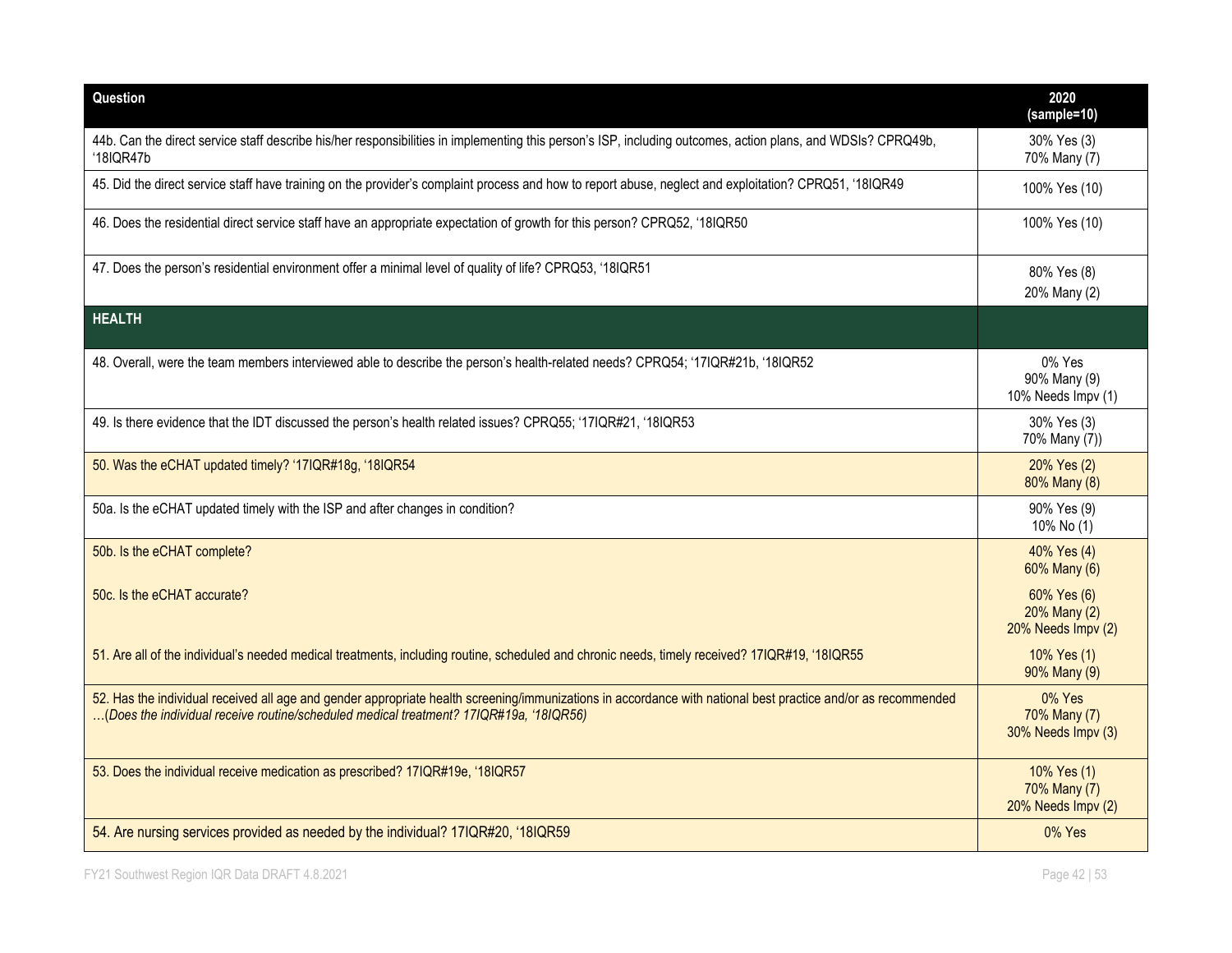| Question                                                                                                                        | 2020<br>(sample=10)                               |
|---------------------------------------------------------------------------------------------------------------------------------|---------------------------------------------------|
|                                                                                                                                 | 60% Many (6)<br>40% Needs Impv (4)                |
| 55. Is the CARMP consistent with recommendation in other healthcare documents? (Is the CARMP is accurate? '17IQR#21f, '18IQR60) | 11.1% Yes (1)<br>88.9% Many (8)<br>(1 N/A)        |
| 56. Is the CARMP consistently implemented as intended?, '18IQR61                                                                | 66.7% Yes (6)<br>33.3% Many (3)<br>(1 N/A)        |
| 57. Are the person's health supports/needs being adequately addressed? CPRQ56; '17IQR#19, '18IQR62                              | 0% Yes<br>90% Many (9)<br>10% Needs Impv (1)      |
| 57a. Are assessment recommendations followed up on in a timely way?                                                             | 0% Yes<br>90% Many (9)<br>10% Needs Impv (1)      |
| 57b. Were needed equipment/communication devices delivered timely?                                                              | 55.6% Yes (5)<br>44.4% Many (4)<br>(1 N/A)        |
| 57c. Were medical specialist appointments attended timely?                                                                      | 10% Yes (1)<br>80% Many (8)<br>10% Needs Impv (1) |
| 57d. Were changes in personal condition, if any, responded to timely?                                                           | 60% Yes (6)<br>30% Many (3)<br>10% Needs Impv (1) |
| 57e. Were Health Care Plans available, accurate and consistently implemented?                                                   | 20% Yes (2)<br>60% Many (6)<br>20% Needs Impv (2) |
| <b>ASSESSMENTS</b>                                                                                                              |                                                   |
| 58. Did the team arrange for and obtain the needed, relevant assessments? CPRQ58; '17IQR#18, '18IQR65                           | 10% Yes (1)<br>90% Many (9)                       |
| 59. Are the assessments adequate for planning? CPRQ59; '17IQR#4f, '18IQR66                                                      | 0% Yes<br>100% Many (10)                          |
| 59a. Were assessments provided timely?                                                                                          | 10% Yes (1)<br>90% Many (9)                       |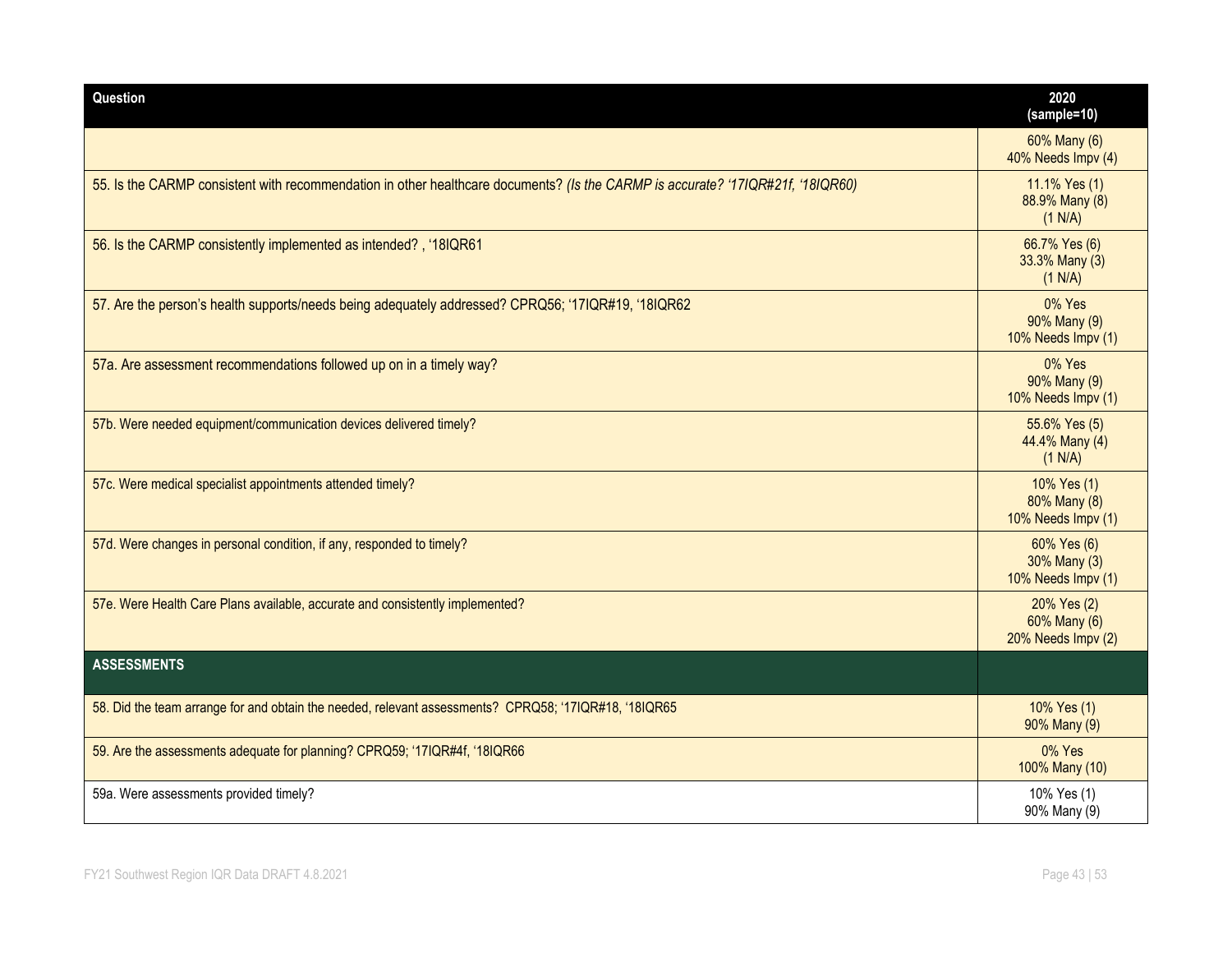| Question                                                                                                                                                                                                                                      | 2020<br>(sample=10)                                        |
|-----------------------------------------------------------------------------------------------------------------------------------------------------------------------------------------------------------------------------------------------|------------------------------------------------------------|
| 59b. Did assessments contain accurate information?                                                                                                                                                                                            | 20% Yes (2)<br>70% Many (7)<br>10% Needs Impv (1)          |
| 59c. Did assessments contain information accurate to guide planning?                                                                                                                                                                          | 0% Yes<br>90% Many (9)<br>10% Needs Impv (1)               |
| 59d. Did assessments contain recommendations?                                                                                                                                                                                                 | 60% Yes (6)<br>40% Many (4)                                |
| 60. Were the recommendations from assessments used in planning? CPRQ60; '17IQR#5, '18IQR67                                                                                                                                                    | 50% Yes (5)<br>40% Many (4)<br>10% Needs Impv (1)          |
| 61. For medical, clinical or health related rec's, has a DCF been completed if the individual and/or their guardian/health care decision maker have decided not to<br>follow all or part of an order, rec, or suggestion? '17IQR#5c, '18IQR68 | 42.8% Yes (3)<br>28.6% Many (2)<br>28.6% No (2)<br>(3 N/A) |
| ADEQUACY OF PLANNING AND ADEQUACY OF SERVICES                                                                                                                                                                                                 |                                                            |
| 62. Is there a document called an Individual Service Plan (ISP) that was developed within the past year? CPRQ61; '17IQR#9, '18IQR69                                                                                                           | 100% Yes (10)                                              |
| 63. Was the ISP developed by an appropriately constituted IDT? CPRQ62; '17IQR#3, '18IQR70                                                                                                                                                     | 80% Yes (8)<br>10% Many (1)<br>10% Needs Impv (1)          |
| 64. For any team members not physically present at the IDT meeting, is there evidence of their participation in the development of the ISP? CPRQ63; '17IQR#3d,<br>'18IQR71                                                                    | 33.4% Yes (1)<br>33.3% Many (1)<br>33.3% No (1)<br>(7 N/A) |
| 65. Does my ISP contain current and accurate information? '17IQR#6, '18IQR72                                                                                                                                                                  | 30% Yes (3)<br>50% Many (5)<br>20% Needs Impv (2)          |
| 66. Does the long term vision show expectations for growth and skill building? CPRQ64; '17IQR#7b, '18IQR73                                                                                                                                    |                                                            |
| 67. Does the ISP give adequate guidance to achieving the person's long-term vision? CPRQ65; '17IQR#7c, '18IQR74                                                                                                                               | 60% Yes (6)<br>30% Many (3)<br>10% Needs Impv (1)          |
| 68. Is measurable data kept which verifies the consistent implementation of each of the action steps? '17IQR#12a, '18IQR75                                                                                                                    | 50% Yes (5)                                                |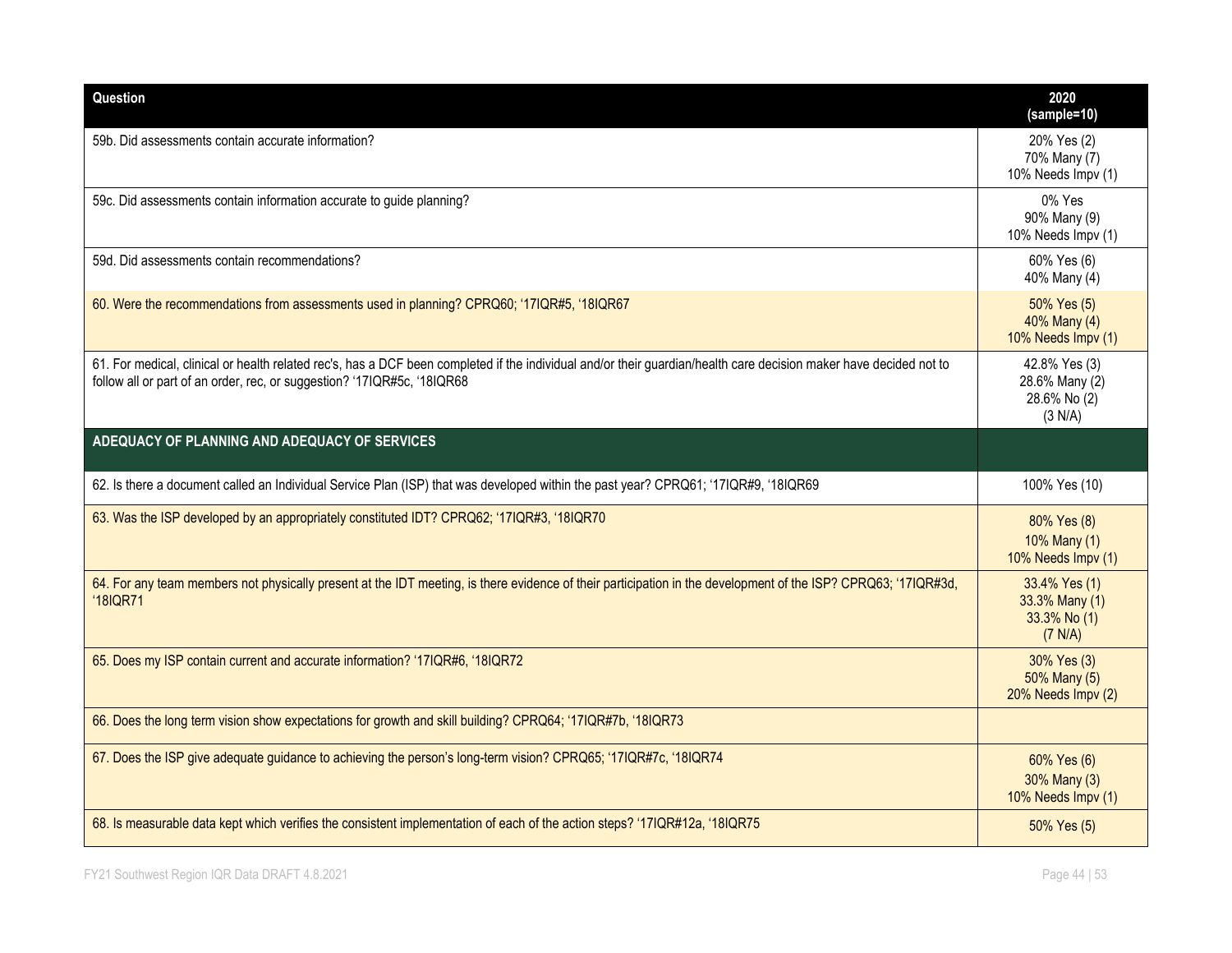| Question                                                                                                                                                                                                                                                                                             | 2020<br>(sample=10)                                                                |
|------------------------------------------------------------------------------------------------------------------------------------------------------------------------------------------------------------------------------------------------------------------------------------------------------|------------------------------------------------------------------------------------|
|                                                                                                                                                                                                                                                                                                      | 20% Many (2)<br>10% Needs Impv (1)<br>20% No (2)                                   |
| 69. Does the data kept identify what the person does so a determination regarding progress/lack of progress can be made? '17IQR#12b, '18IQR76                                                                                                                                                        | 10% Yes (1)<br>10% Many (1)<br>60% Needs Impv (6)<br>20% No (2)                    |
| 70. Is each action step in the ISP implemented at a frequency that enables the person to learn new skills? '17IQR#12c, '18IQR77                                                                                                                                                                      | 0% Yes<br>50% Many (5)<br>40% Needs Impv (4)<br>10% No (1)                         |
| 71. If the person is not successful in achieving actions steps, has the team tried to determine why, and change their approach if needed? '18IQR78                                                                                                                                                   | 22.2% Yes (2)<br>22.2% Many (2)<br>33.3% Needs Impv (3)<br>22.2% No (2)<br>(1 N/A) |
| 72. If the person achieves action steps, does the team move to the next in the progression of steps or develops a new one? '17IQR#12c, '18IQR79                                                                                                                                                      | 16.7% Yes (1)<br>33.3% Many (2)<br>50% Needs Impv (3)<br>(4 N/A)                   |
| 73. Has the person made measurable progress on actions steps during this past year?'17IQR#13b, '18IQR80                                                                                                                                                                                              | 0% Yes<br>20% Many (2)<br>50% Needs Impv (5)<br>30% No (3)                         |
| 74. Do the outcomes in the ISP include criteria by which the team can determine when the outcome(s) have been achieved? CPRQ67; '17IQR#7e, '18IQR81                                                                                                                                                  | 20% Yes (2)<br>70% Many (7)<br>10% Needs Impv (1)                                  |
| 75. Are the ISP outcomes related to achieving the person's long-term vision? CPRQ68; '17IQR#7d, '18IQR82                                                                                                                                                                                             | 100% Yes (10)                                                                      |
| 76. Do the ISP outcomes and related action plans and teaching strategies address the person's major needs as identified in the Personal Challenges and<br>Obstacles That Need to be Addressed In Order to Achieve the Desired Outcomes section of the ISP/Action plans?" CPRQ69; '17IQR#7g, '18IQR83 | 20% Yes (2)<br>50% Many (5)<br>20% Needs Impv (2)<br>10% No (1)                    |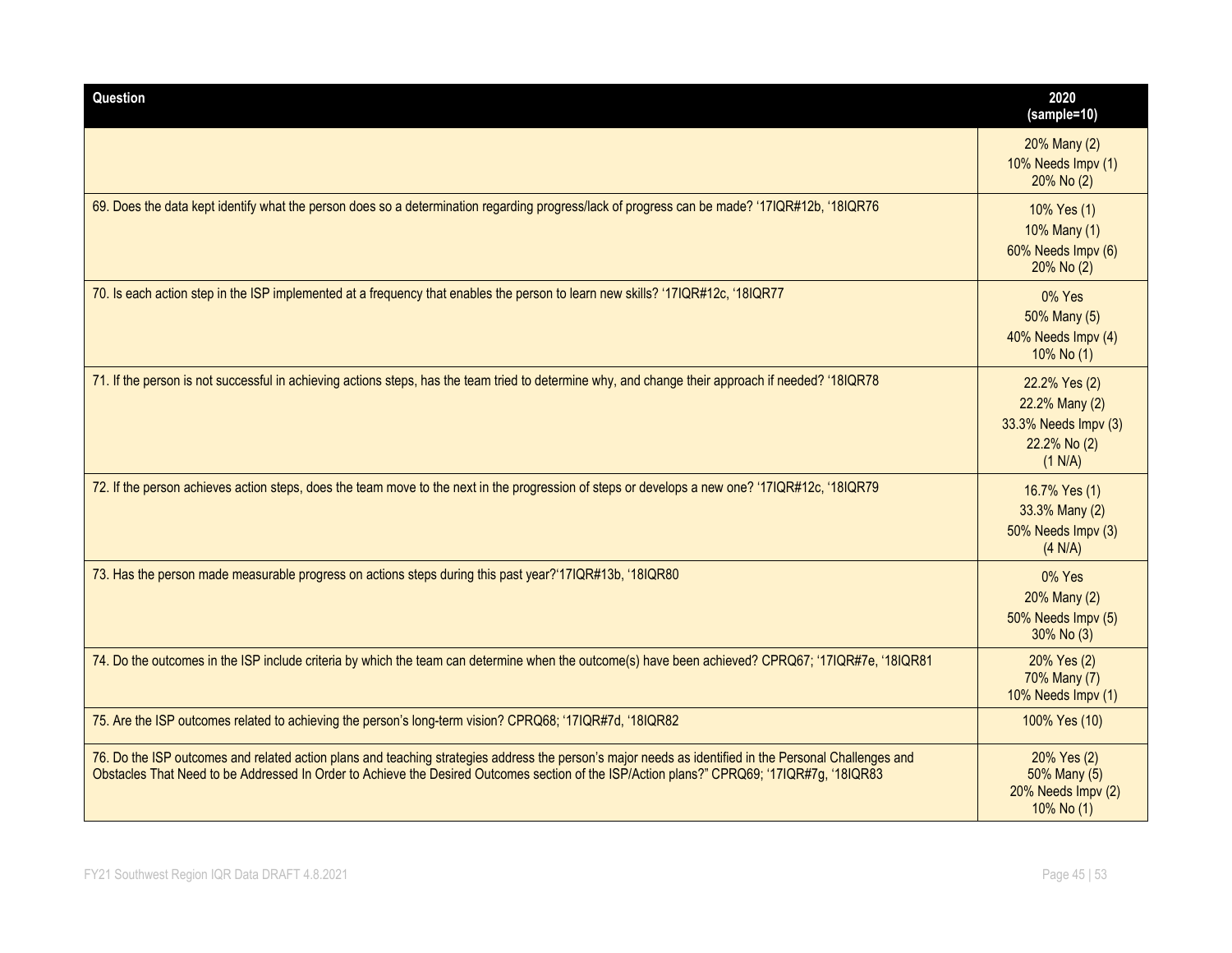| Question                                                                                                                                                                                                    | 2020<br>(sample=10)                                                |
|-------------------------------------------------------------------------------------------------------------------------------------------------------------------------------------------------------------|--------------------------------------------------------------------|
| 77. Are the Teaching and Support Strategies sufficient to ensure consistent implementation of the services planned? CPRQ71; '17IQR#7i, '18IQR84                                                             | 20% Yes (2)<br>50% Many (5)<br>20% Needs Impv (2)<br>$10\%$ No (1) |
| 78. Are the recommendations and/or objectives/strategies of ancillary providers integrated into the ISP? CPRQ72; '17IQR#7m, '18IQR85                                                                        | 20% Yes (2)<br>60% Many (6)<br>20% Needs Impv (2)                  |
| 79. Has the person made measurable progress in therapy this year? '17IQR#13a, '18IQR86                                                                                                                      | 20% Yes (2)<br>50% Many (5)<br>20% Needs Impv (2)<br>10% No (1)    |
| 80. If needed, does the ISP contain a specific Medical Emergency Response Plan (MERP)? CPRQ73b '17IQR#20c, '18IQR87                                                                                         | 10% Yes (1)<br>60% Many (6)<br>30% Needs Impv (3)                  |
| 81. Does the ISP contain information regarding primary health (medical) care? CPRQ74, '18IQR88                                                                                                              | 70% Yes (7)<br>20% Many (2)<br>10% Needs Impv (1)                  |
| 81a. Does the ISP face sheet contain contact information for the PCP? CPRQ74a, '18IQR88a                                                                                                                    | 70% Yes (7)<br>10% Many (1)<br>10% Needs Impv (1)<br>$10\%$ No (1) |
| 81b. Is the Healthcare coordinator's name and contact information listed in the ISP? CPRQ74b, '18IQR88b                                                                                                     | 100% Yes (10)                                                      |
| 82. Does the ISP reflect how the person will obtain prescribed medications? CPRQ76, '18IQR89                                                                                                                | 80% Yes (8)<br>20% Many (2)                                        |
| 83. Based on the evidence, is adequate transportation available for the person? (Does the ISP reflect how the person will get to work/day activities, shopping, and<br>social activities? CPRQ75, '18IQR90) | 100% Yes (10)                                                      |
| 84. Does the ISP contain a list of adaptive equipment needed and who will provide it? CPRQ77; '17IQR#25a, '18IQR91                                                                                          | 50% Yes (5)<br>40% Many (4)<br>10% Needs Impv (1)                  |
| 85. Overall, is the ISP adequate to meet the person's needs? CPRQ78; '17IQR#7, '18IQR92                                                                                                                     | $0\%$ Yes<br>80% Many (8)<br>20% Needs Impv (2)                    |
| 86. Is the ISP being implemented? (If 85 is "3")<br>CPRQ79 '17IQR#12, '18IQR93                                                                                                                              | (10 N/A)                                                           |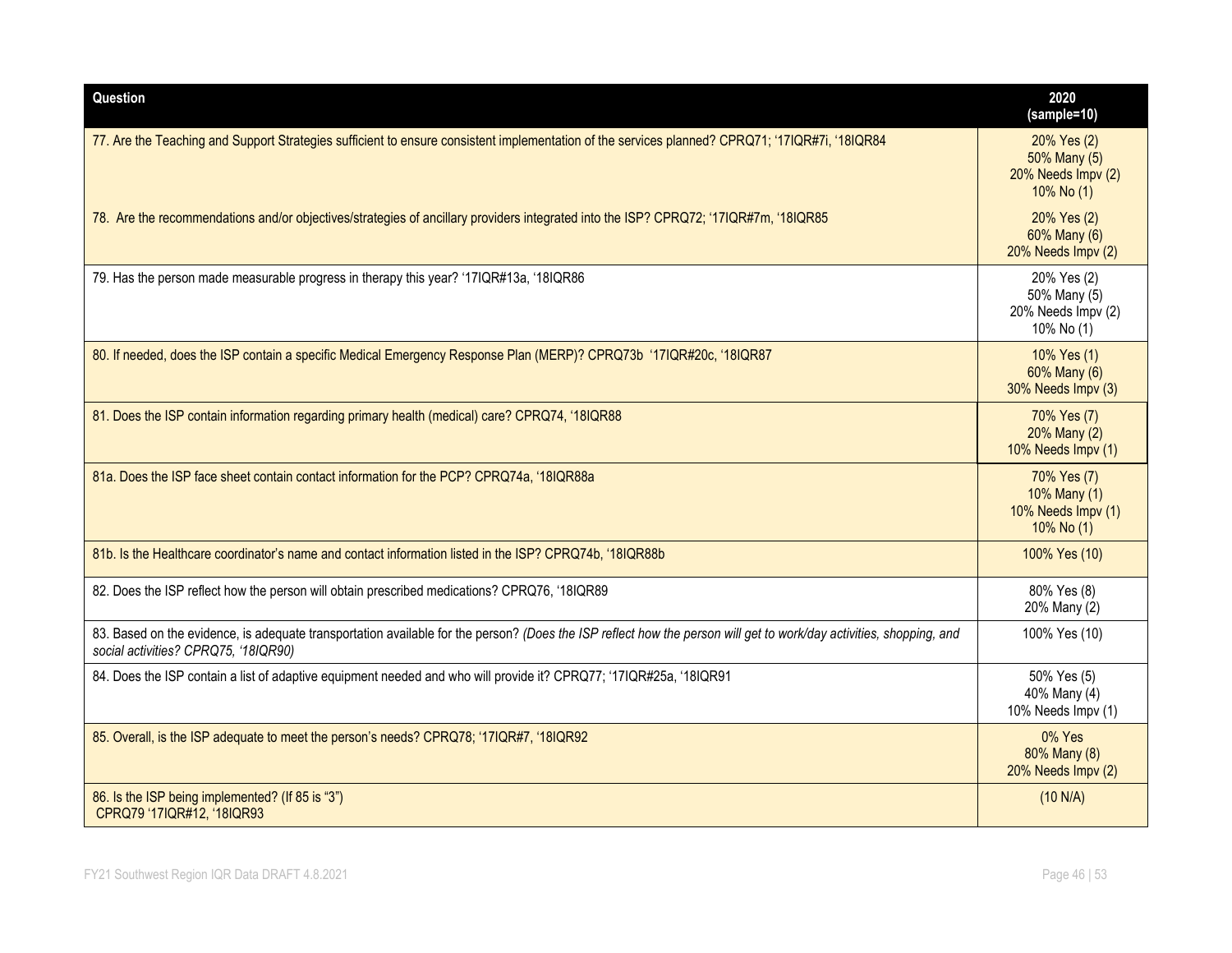| Question                                                                                                                                                                            | 2020<br>(sample=10)                               |
|-------------------------------------------------------------------------------------------------------------------------------------------------------------------------------------|---------------------------------------------------|
| 87a. Is the ISP being implemented? (If 85 is "0", "1", or "2") CPRQ80a '17IQR#12, '18IQR94a                                                                                         | 10% Yes (1)<br>50% Many (5)<br>40% Needs Impv (4) |
| 87b. Are current services adequate to meet the person's needs? CPRQ80b '17IQR#11, '18IQR94b                                                                                         | 0% Yes<br>80% Many (8)<br>20% Needs Impv (2)      |
| 88. Was the direct service staff trained on the implementation of this person's ISP? CPRQ81, '18IQR95                                                                               | 30% Yes (3)<br>70% Many (7)                       |
| 89. Were the direct service staff able to describe their responsibilities in providing daily care/supports to the person? CPRQ82, '18IQR96                                          | 30% Yes (3)<br>70% Many (7)                       |
| EXPECTATION OF GROWTH AND QUALITY OF LIFE, SATISFACTION                                                                                                                             |                                                   |
| 90. Based on all of the evidence, has the person achieved progress in the past year? CPRQ84; '17IQR#13, '18IQR98                                                                    | 0% Yes<br>40% Many (4)<br>60% Needs Impv (6)      |
| 91. Overall, does the IDT have an appropriate expectation of growth for this person? CPRQ85; '17IQR#8d, '18IQR99                                                                    | 80% Yes (8)<br>20% Many (2)                       |
| 92. Was the person provided the assistance and support needed to participate meaningfully in the planning process? CPRQ86; '17IQR#1b, '18IQR100                                     | 80% Yes (8)<br>20% Many (2)                       |
| 93. Is the person offered a range of opportunities for participation in each life area? CPRQ87, '18IQR101                                                                           | 90% Yes (9)<br>10% Many (1)                       |
| 94. Does the person have the opportunity to make informed choices? CPRQ88; '17IQR#30, '18IQR102                                                                                     | 100% Yes (10)                                     |
| 94a. About where and with whom to live? CPRQ89; '17IQR#23c, '18IQR102a                                                                                                              | 100% Yes (10)                                     |
| 94b. About where and with whom to work/spend his/her day? CPRQ90; '17IQR#23d, '18IQR102b                                                                                            | 100% Yes (8)<br>$(2$ CND)                         |
| 94c. About where and with whom to socialize/spend leisure time? CPRQ91, '18IQR102c                                                                                                  | 100% Yes (8)<br>$(2$ CND $)$                      |
| 95. Does the evidence support that providers do not prevent the person from pursuing relationships? CPRQ92; '17IQR#31f, '18IQR103 (and are respecting the<br>rights of this person) | 100% Yes (10)                                     |
| 96. Overall, were all team members interviewed trained or knowledgeable on how to report abuse, neglect and exploitation? CPR 93*; '17IQR#35a, '18IQR105                            | 50% Yes (5)<br>50% Many (5)                       |
| 97. Does this person and/or guardian have access to the complaint processes/procedures? CPRQ94, '18IQR106                                                                           | 90% Yes (9)                                       |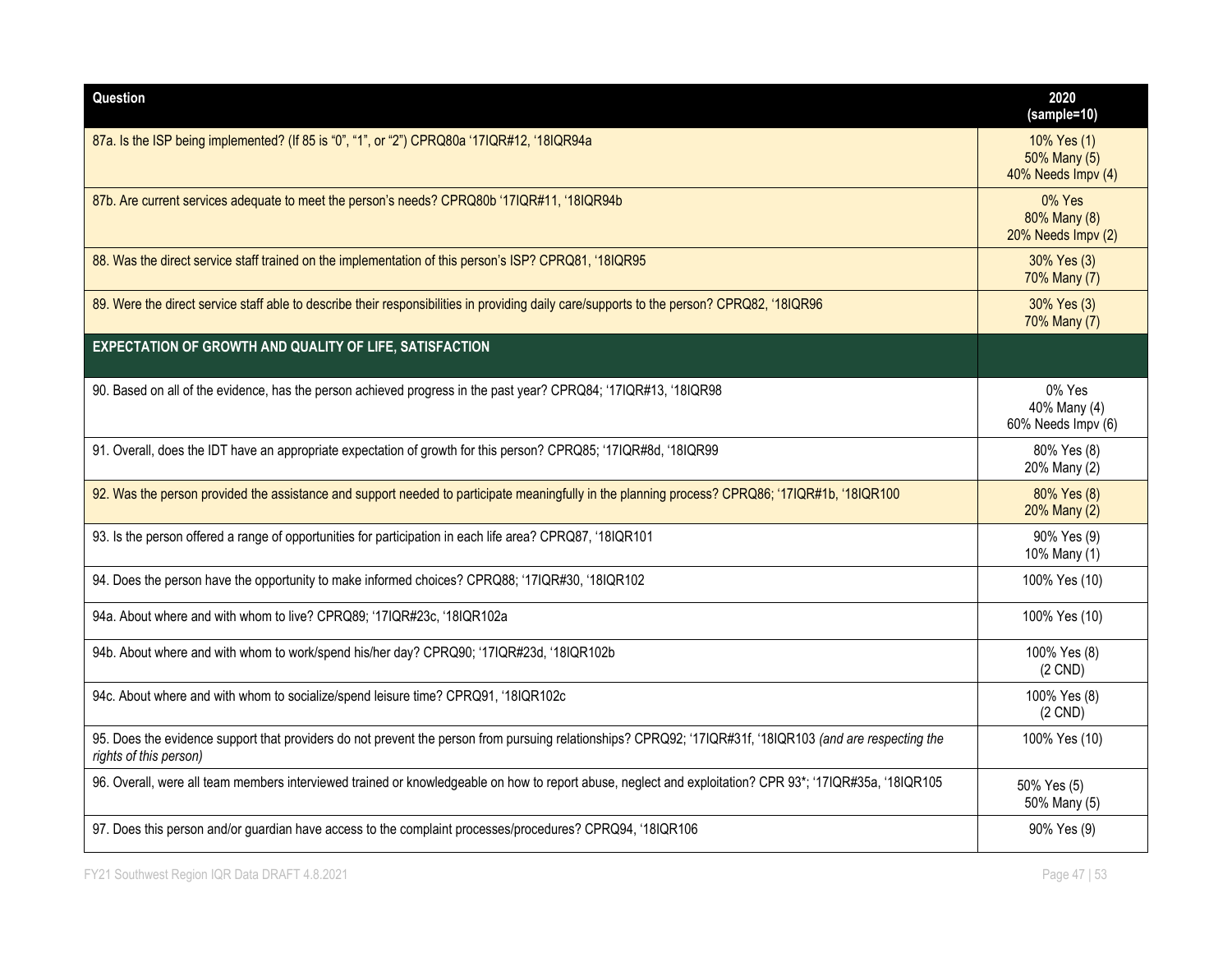| Question                                                                                                                                                                                        | 2020<br>(sample=10)                                                                |
|-------------------------------------------------------------------------------------------------------------------------------------------------------------------------------------------------|------------------------------------------------------------------------------------|
|                                                                                                                                                                                                 | 10% Needs Impv (1)                                                                 |
| 98. Does the individual have restrictions that should be reviewed by a Human Rights Committee? '17IQR#34h, '18IQR107                                                                            | 70% Yes (7)<br>30% No (3)                                                          |
| 99. If there are restrictions that should be reviewed by HRC, have the restrictions been reviewed (quarterly) and approved (annually) by the HRC? If no, describe<br>why. '17IQR#34i, '18IQR108 | 42.9% Yes (3)<br>28.5% Many (2)<br>14.3% Needs Impv (1)<br>14.3% No (1)<br>(3 N/A) |
| 100. If there are restrictions that should be reviewed by HRC, is a plan to enable the individual to regain his/her rights and reduce or eliminate these restrictions?<br>'17IQR#34j, '18IQR109 | 42.8% Yes (3)<br>28.6% Many (2)<br>28.6% No (2)<br>(3 N/A)                         |
| 101. Is the person protected from abuse, neglect and exploitation? '17IQR#35, '18IQR110                                                                                                         | 80% Yes (8)<br>20% Many (2)                                                        |
| 102. Have all incidents of suspected abuse, neglect and exploitation been reported and investigated? '17IQR#35b, '18IQR111                                                                      | 100% Yes (7)<br>(3 N/A)                                                            |
| 103. Is the individual safe? '17IQR#24, '18IQR112                                                                                                                                               | 60% Yes (6)<br>40% Many (4)                                                        |
| 104. What is the level of participation of the legal guardian in this person's life and service planning? CPRQ 97; '17IQR#15a, '18IQR113                                                        | 11.1% Active (1)<br>77.8% Moderate (7)<br>11.1% Limited (1)<br>(1 N/A)             |
| 105. If the person is retired, does he/she have opportunities to engage in activities of interest during the day? CPRQ 100; '17IQR#29b, '18IQR114                                               | 100% Yes (6)<br>(4 N/A)                                                            |
| 106. Does the person have daily choices/appropriate autonomy over his/her life? CPRQ101 '17IQR#30, '18IQR115                                                                                    | 100% Yes (10)                                                                      |
| 107. Have the person's cultural preferences been accommodated? CPRQ102; '17IQR#31e, '18IQR116                                                                                                   | 100% Yes (10)                                                                      |
| 108. Is the person treated with dignity and respect? CPRQ103; '17IQR#34c, '18IQR117                                                                                                             | 10% Yes (1)<br>50% Many (5)<br>40% Needs Impv (4)                                  |
| 109. Does the person have food and drink available according to their specific nutritional needs and recommendations? CPRQ108; '17IQR#23e, '18IQR118                                            | 90% Yes (9)<br>10% Many (1)                                                        |
| 110. Does the person have sufficient personal money? CPRQ110 '17IQR#34f, '18IQR119                                                                                                              | 90% Yes (9)<br>10% Many (1)                                                        |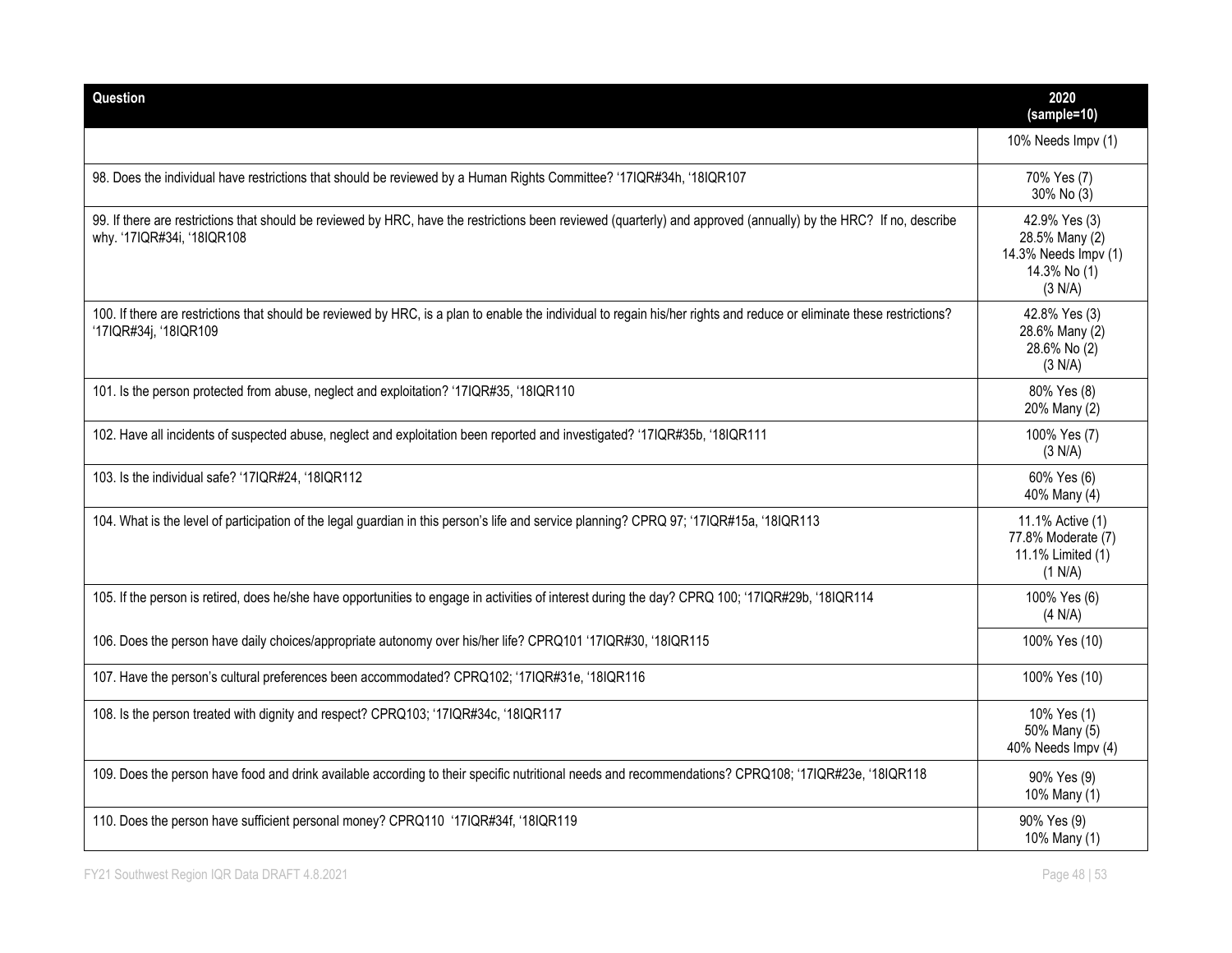| Question                                                                                                                                                                                                          | 2020<br>(sample=10)                             |
|-------------------------------------------------------------------------------------------------------------------------------------------------------------------------------------------------------------------|-------------------------------------------------|
| 111. Does the person get along with their day program/employment provider staff? CPRQ111, '18IQR120                                                                                                               | 88.9% Yes (8)<br>11.1% Many (1)<br>$(1$ CND $)$ |
| 112. Does the person get along with their residential provider staff? CPRQ112, '18IQR121                                                                                                                          | 100% Yes (10)                                   |
| <b>TEAM PROCESS</b>                                                                                                                                                                                               |                                                 |
| 113. Are the individual members of the IDT following up on their responsibilities? CPRQ 114; '17IQR#10, '18IQR122                                                                                                 | 0% Yes<br>90% Many (9)<br>10% Needs Impv (1)    |
| 114. If there is evidence of situations in which the team failed to reach a consensus on the person's service and support needs, has the team made efforts to build<br>consensus? CPRQ 115; '17IQR#17c, '18IQR123 | (10 N/A)                                        |
| 115. Do records or facts exist to indicate that the team convened meetings as needed due to changed circumstances and/or needs? CPRQ 116; '17IQR#17d,<br>'18IQR124                                                | 40% Yes (4)<br>60% Many (6)                     |
| 116. Is there adequate communication among team members between meetings to ensure the person's program can be/is being implemented? CPRQ117,<br>'18IQR125                                                        | 40% Yes (4)<br>60% Many (6)                     |
| 117. Do you recommend Dispute Resolution for this IDT? CPRQ118, '18IQR126                                                                                                                                         | 0% Yes<br>100% No (10)                          |
| 118. Is there evidence or documentation of physical regression in the last year? CPRQ119 '17IQR#17d, '18IQR127                                                                                                    | 30% Yes (3)<br>70% No (7)                       |
| 119. Is there evidence or documentation of behavioral or functional regression in the last year? CPRQ120; '17IQR14c, '18IQR128                                                                                    | 20% Yes (2)<br>80% No (8)                       |
| 120. If #118 OR #119 is scored "Yes", is the IDT adequately addressing the regression? CPRQ121; '18IQR129                                                                                                         | 75% Yes (3)<br>25% No (1)<br>(6 N/A)            |
| 121. Has the person changed residential/day services in the last year? CPRQ122, '18IQR130                                                                                                                         | 30% Yes (3)<br>70% No (7)                       |
| 122. If #121 is Yes, was the change Planned by the IDT? CPRQ122a, '18IQR131                                                                                                                                       | 100% Yes (3)<br>(7 N/A)                         |
| 123. If #121 is Yes, did the change meet the person's needs and/or preferences? CPRQ122b, '18IQR132                                                                                                               | 100% Yes (3)<br>(7 N/A)                         |
| 124. Overall, has the IDT process been adequate for assessing, planning, implementing and monitoring of services for this person? CPRQ123; '17IQR#7n,<br>'18IQR133                                                | 0% Yes<br>80% Many (8)<br>20% Needs Impv (2)    |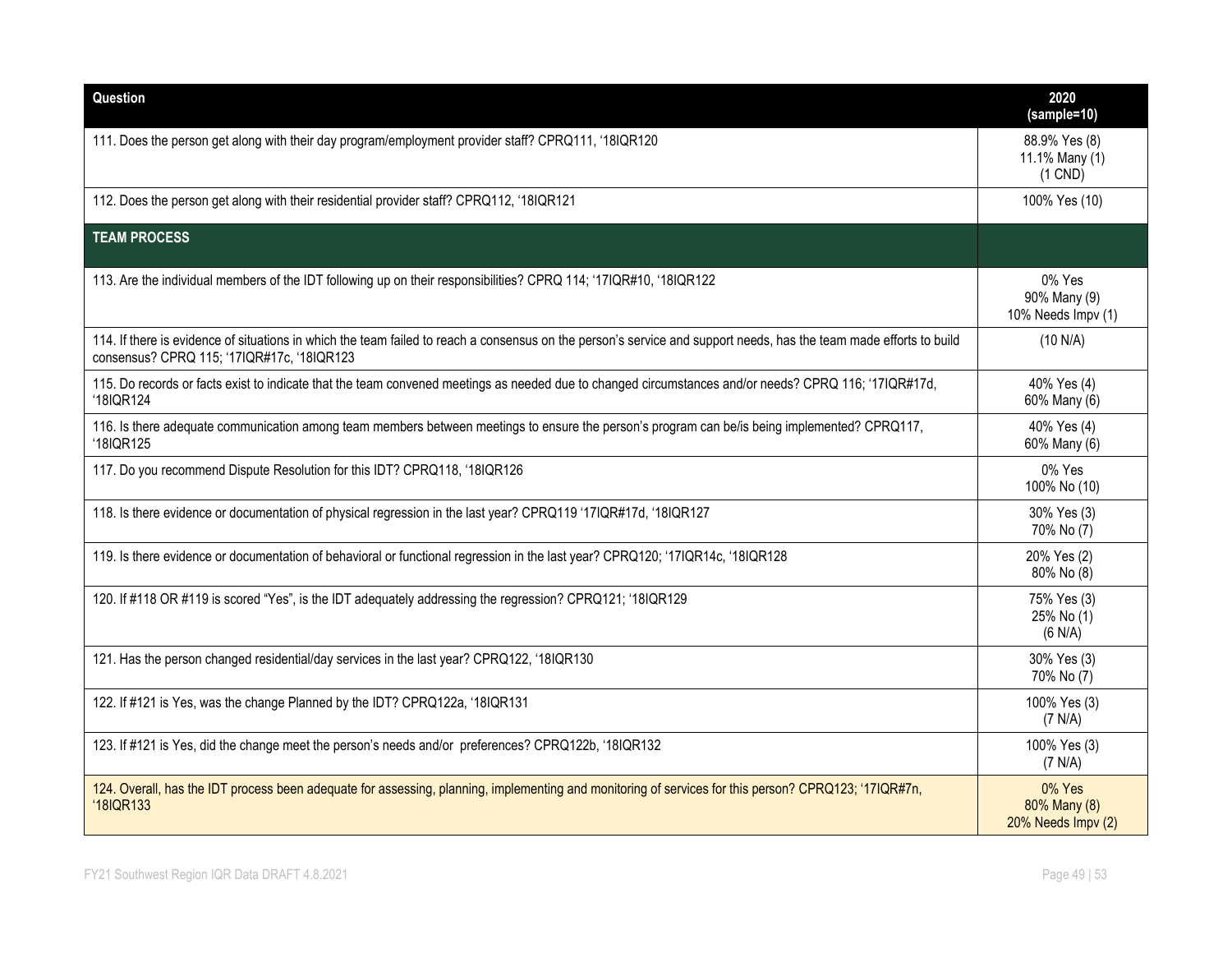| Question                                                                                                                                                                                                                        | 2020<br>(sample=10)                                             |
|---------------------------------------------------------------------------------------------------------------------------------------------------------------------------------------------------------------------------------|-----------------------------------------------------------------|
| <b>SUPPORTED EMPLOYMENT</b>                                                                                                                                                                                                     |                                                                 |
| 125. Does (Name) have a current Person-Centered Assessment? '18IQR134                                                                                                                                                           | 30% Yes (3)<br>30% Many (3)<br>10% Needs Impv (1)<br>30% No (3) |
| 126. Did this assessment address vocational interests, abilities and needs? CPRQ126; '17IQR#26a, '18IQR135                                                                                                                      | 44.4% Yes (4)<br>11.1% Many (1)<br>44.5% No (4)<br>(1 N/A)      |
| 127. Did the individual participate personally in the Person Centered Assessment? '18IQR136                                                                                                                                     | 33.3% Yes (3)<br>66.7% No (6)<br>$(1$ CND)                      |
| 128. Did the Guardian participate in the Person Centered Assessment? '18IQR137                                                                                                                                                  | 44.4% Yes (4)<br>55.6% No (5)<br>$(1$ CND)                      |
| 129. Is the individual engaged in the Informed Choice Project? '18IQR138                                                                                                                                                        | (10 N/A)                                                        |
| 130. Has the individual been offered the opportunity to participate in work or job exploration including volunteer work and/or trial work opportunities? '17IQR#26e,<br>'18IQR139                                               | 85.7% Yes (6)<br>14.3% No (1)<br>(3 N/A)                        |
| 131. If #130 is Yes, are these new experiences clearly documented in the ISP Work, Education and/or Volunteer History section? '18IQR140                                                                                        | 83.3% Yes (5)<br>16.7% Many (1)<br>(4 N/A)                      |
| 132. If #131 is No, is the individual trying new discovery experiences in the community to determine interests, abilities, skills and needs? '18IQR141                                                                          | 100% Yes (1)<br>(9 N/A)                                         |
| 133. Has the Guardian had the opportunity to gain information on how the individual responded during job exploration activities such as volunteering and/or trial<br>work experiences? '18IQR142                                | 50% Yes (1)<br>50% Needs Impv (1)<br>(8 N/A)                    |
| 134. Has the individual received information regarding the range of employment options available to him/her? '17IQR#26c, '18IQR143                                                                                              | 100% Yes (7)<br>(3 N/A)                                         |
| 135. Has the Guardian received information regarding the range of employment options available for the individual? '18IQR144                                                                                                    | 100% Yes (6)<br>(4 N/A)                                         |
| 136. If there are barriers to employment, has the Team, including the individual, addressed how to overcome those barriers to employment and integrating clinical<br>info., AT, & therapies as necessary  '17IQR#27b, '18IQR145 | 100% Yes (7)<br>(3 N/A)                                         |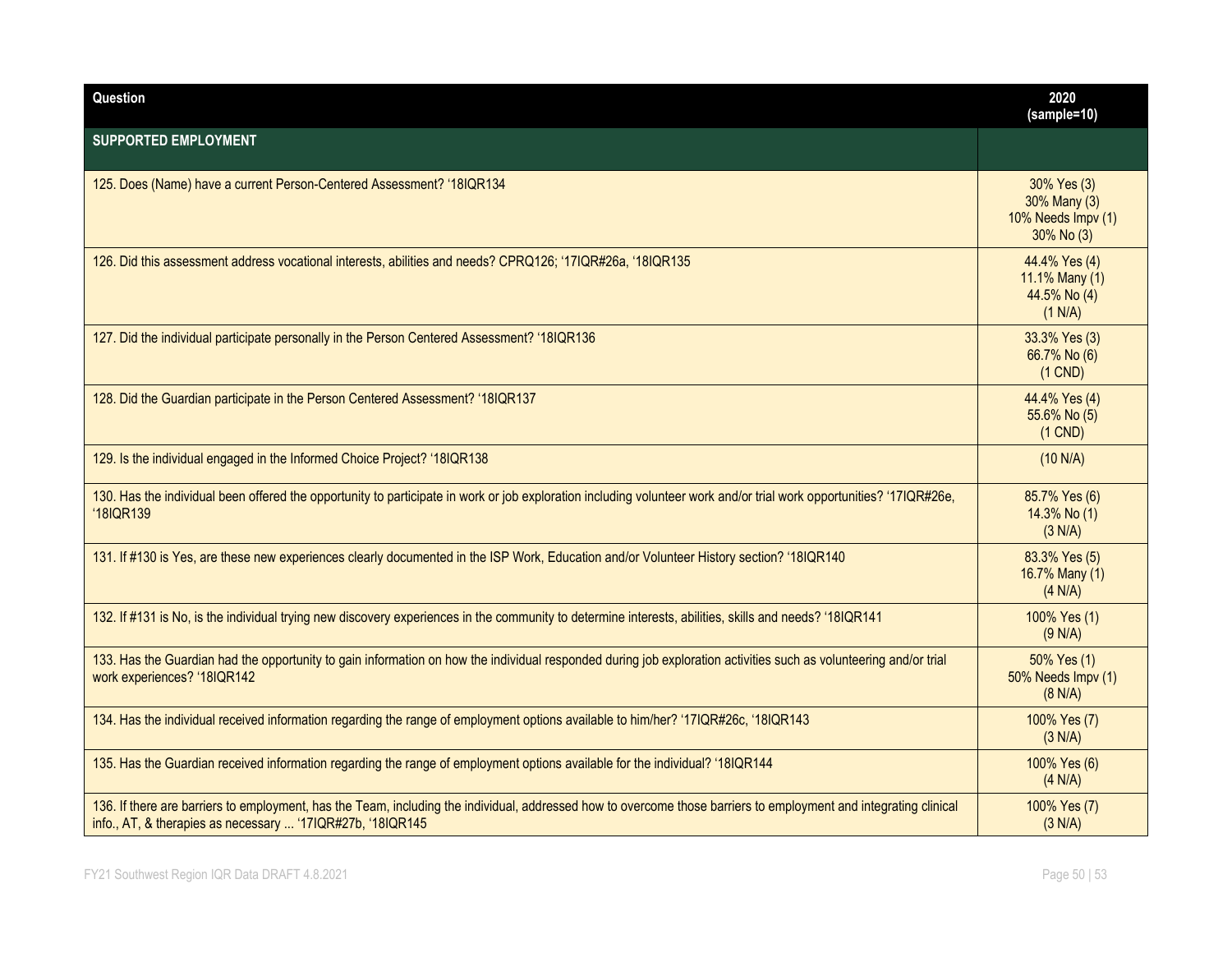| Question                                                                                                                                                                                                    | 2020<br>(sample=10)                                                                |
|-------------------------------------------------------------------------------------------------------------------------------------------------------------------------------------------------------------|------------------------------------------------------------------------------------|
| 137. If there are barriers to employment, has the Team addressed with the Guardian how to overcome those barriers to employment and integrating clinical info.,<br>AT, & therapies as necessary ? '18IQR146 | 57.1% Yes (4)<br>42.9% Many (3)<br>(3 N/A)                                         |
| 138. Has the individual participated in work or volunteer activities during the past year? '18IQR147                                                                                                        | 42.8% Yes (3)<br>14.3% Many (1)<br>14.3% Needs Impv (1)<br>28.6% No (2)<br>(3 N/A) |
| 139. Has the individual identified what type of work or volunteer activities he/she would like to do? '18IQR148                                                                                             | 57.1% Yes (4)<br>28.6% Many (2)<br>14.3% No (1)<br>(3 N/A)                         |
| 140. Does the Guardian support him/her working? '18IQR149                                                                                                                                                   | 85.7% Yes (6)<br>14.3% No (1)<br>(3 N/A)                                           |
| 142. Is the individual engaged in Supported Employment? CPRQ129, '18IQR151                                                                                                                                  | 28.6% Yes (2)<br>71.4% No (5)<br>(3 N/A)                                           |
| 144. Does the person have a Career Development Plan? CPRQ128 17IQR#26e, '18IQR153                                                                                                                           | 100% Yes (2)<br>(8 N/A)                                                            |
| <b>BEHAVIOR</b>                                                                                                                                                                                             |                                                                                    |
| 145. Is the person considered by the IDT to need behavior services now? CPRQ131; '17IQR#5d, '18IQR154                                                                                                       | 90% Yes (9)<br>10% No (1)                                                          |
| 146. Does the person need behavior services now? CPRQ132<br>'17IQR#11e, '18IQR155                                                                                                                           | 100% Yes (10)                                                                      |
| 147. Have behavioral assessments been completed? CPRQ133, '18IQR156                                                                                                                                         | 80% Yes (8)<br>10% Many (1)<br>10% No (1)                                          |
| 148. Does the person have a positive behavior support plan developed out of the behavior assessments that meets the person's needs? CPRQ134 '17IQR#5g,<br>'18IQR157                                         | 50% Yes (5)<br>40% Many (4)<br>10% No (1)                                          |
| 149. Has the staff been trained on the Positive Behavior Support Plan? CPRQ135; '17IQR#10d, '18IQR158                                                                                                       | 66.7% Yes (6)<br>22.2% Many (2)<br>11.1% Needs Impv (1)<br>(1 N/A)                 |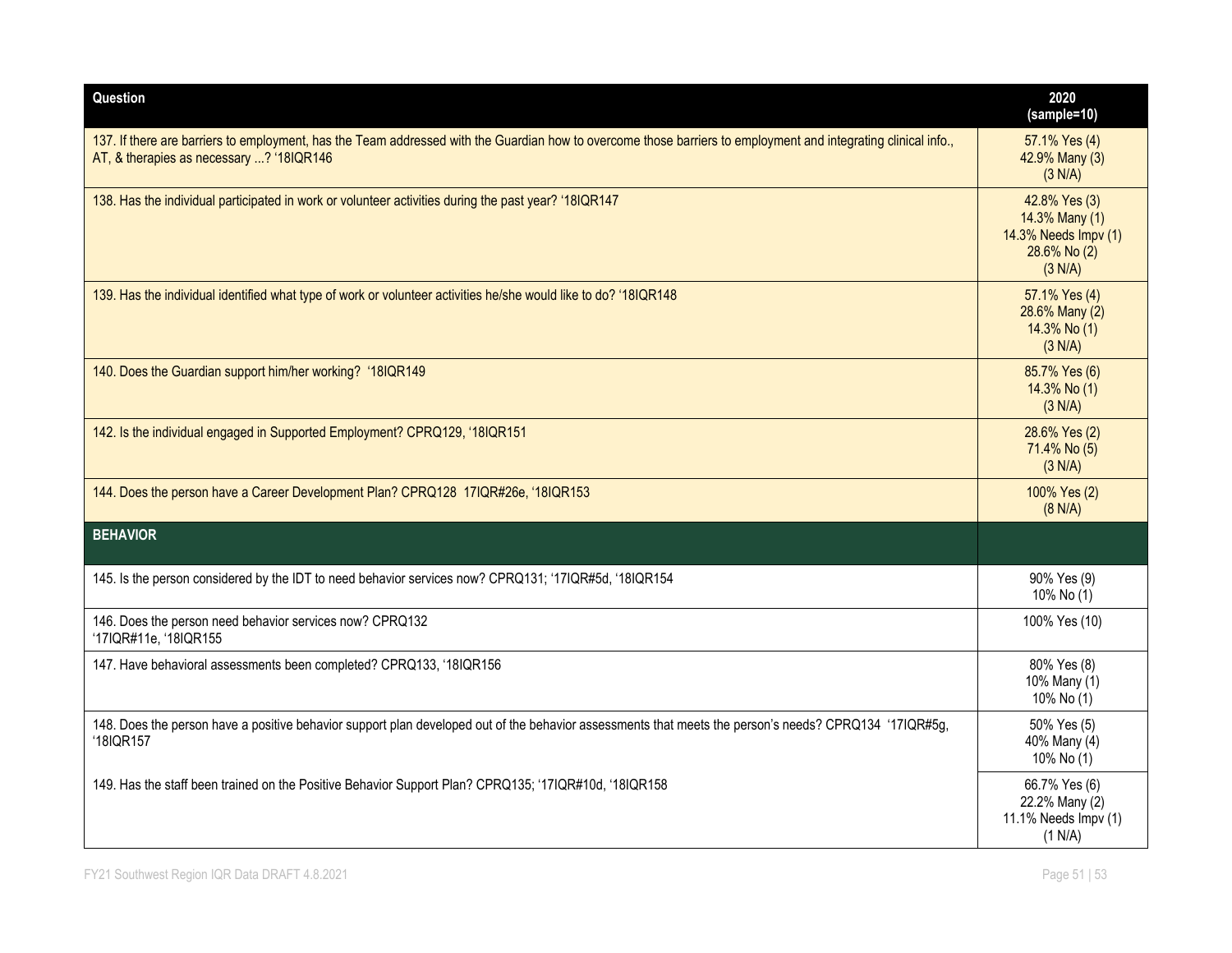| Question                                                                                                                                                                                                                             | 2020<br>(sample=10)                                                                |
|--------------------------------------------------------------------------------------------------------------------------------------------------------------------------------------------------------------------------------------|------------------------------------------------------------------------------------|
| 150. If needed, does the person have a Behavior Crisis Intervention Plan that meets the person's needs? CPRQ 73a; '17IQR#5h, '18IQR159                                                                                               | 50% Yes (1)<br>50% Many (1)<br>(8 N/A)                                             |
| 151. Does the person receive behavioral services consistent with his/her needs? CPRQ 136 '17IQR#5i, '18IQR160                                                                                                                        | 50% Yes (5)<br>30% Many (3)<br>10% Needs Impv (1)<br>10% No (1)                    |
| 152. Are behavior support services integrated into the ISP? CPRQ 137; '17IQR#11d, '18IQR161                                                                                                                                          | 44.4% Yes (4)<br>33.4% Many (3)<br>11.1% Needs Impv (1)<br>11.1% No (1)<br>(1 N/A) |
| <b>ADAPTIVE EQUIPMENT / AUGMENTATIVE COMMUNICATION</b>                                                                                                                                                                               |                                                                                    |
| 153. Has the person received all adaptive equipment needed? CPRQ138; '17IQR#25b, '18IQR162                                                                                                                                           | 66.7% Yes (6)<br>33.3% Many (3)<br>(1 N/A)                                         |
| 154. Has the person received all assistive technology needed? CPRQ139; '17IQR#25c, '18IQR163                                                                                                                                         | 66.7% Yes (6)<br>22.2% Many (2)<br>11.1% Needs Impv (1)<br>(1 N/A)                 |
| 155. Do direct care staff know how to appropriately help the person use his/her equipment? '17IQR#25f, '18IQR164                                                                                                                     | 100% Yes (10)                                                                      |
| 156. Is the person's equipment and technology in good repair?'17IQR#25d, '18IQR165                                                                                                                                                   | 70% Yes (7)<br>30% Many (3)                                                        |
| 157. Is the person's equipment/technology available in all appropriate environments? '17IQR#25e, '18IQR166                                                                                                                           | 60% Yes (6)<br>40% Many (4)                                                        |
| 158. Has the person received all communication assessments and services? CPRQ140; '17IQR#10b, '18IQR167                                                                                                                              | 60% Yes (6)<br>40% Many (4)                                                        |
| <b>INDIVIDUAL SERVICE PLANNING</b>                                                                                                                                                                                                   |                                                                                    |
| 159. Does the person have an ISP that addresses live, work/learn, fun/relationships and health/other that correlates with the person's desires and capabilities, in<br>accordance with DOH Regulations? CPRQ141 '17IQR#7o, '18IQR168 | 100% Yes (10)                                                                      |
| 160. Does the person have an ISP that contains a complete Vision Section that is based on a long-term view? CPRQ142 '17IQR#7a, '18IQR169                                                                                             | 80% Yes (8)<br>20% Many (2)                                                        |